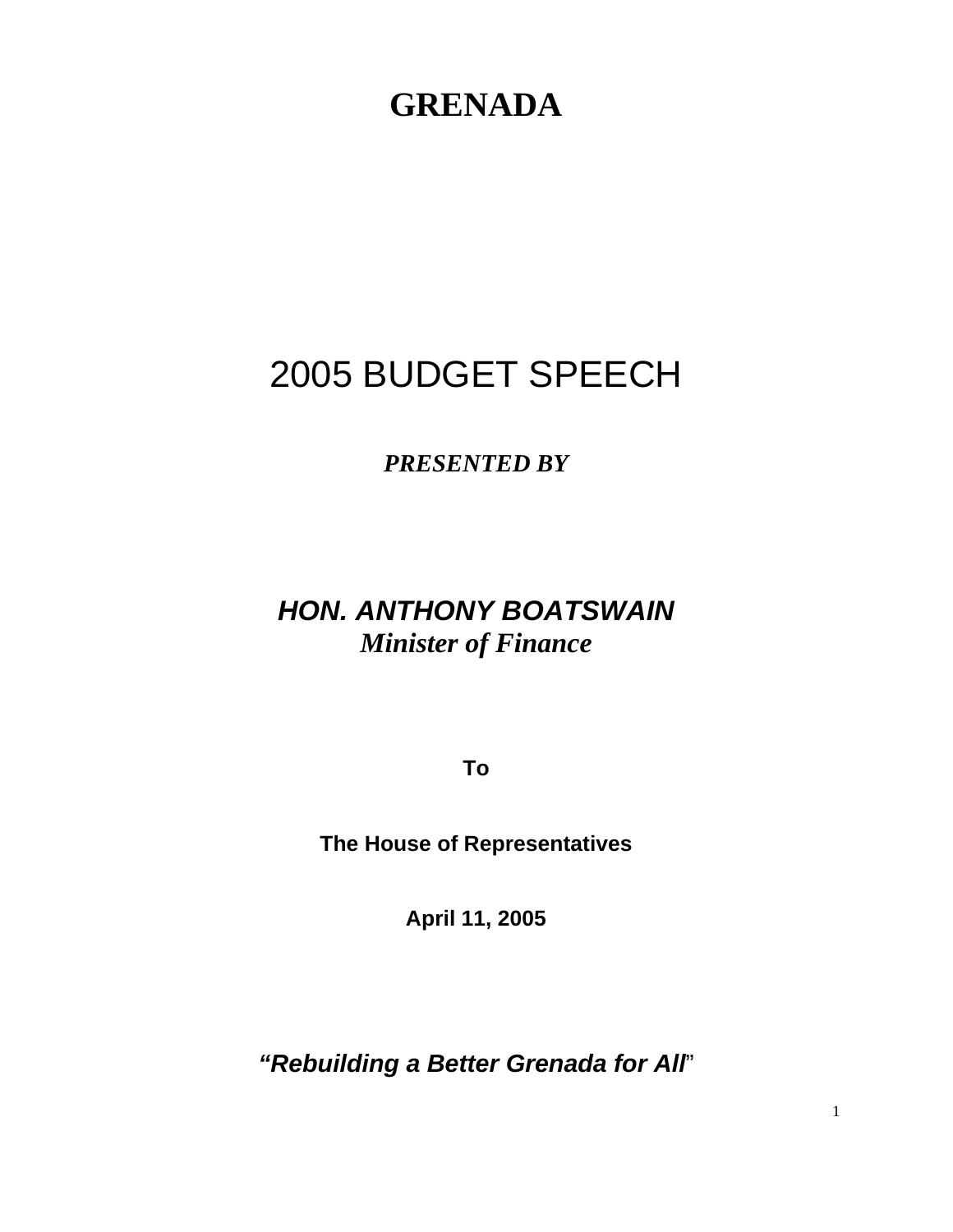## **TABLE OF CONTENTS**

| 1.0         |                                                                       |  |  |  |  |
|-------------|-----------------------------------------------------------------------|--|--|--|--|
| 2.0         | <b>IMPACT OF HURRICANE IVAN ON DOMESTIC ECONOMIC PERFORMANCE 7</b>    |  |  |  |  |
| 2.1         |                                                                       |  |  |  |  |
| 2.2         |                                                                       |  |  |  |  |
| 3.0         |                                                                       |  |  |  |  |
| 4.0         |                                                                       |  |  |  |  |
| 5.0         |                                                                       |  |  |  |  |
| 6.0         | <b>ESTIMATES OF REVENUE AND EXPENDITURE FOR 2005 15</b>               |  |  |  |  |
| 6.1         |                                                                       |  |  |  |  |
| 6.2         |                                                                       |  |  |  |  |
| 6.3         |                                                                       |  |  |  |  |
| 7.0         |                                                                       |  |  |  |  |
| 7.1         |                                                                       |  |  |  |  |
|             | 7.1.1                                                                 |  |  |  |  |
|             | 7.1.2                                                                 |  |  |  |  |
|             | 7.1.3                                                                 |  |  |  |  |
| 7.2         |                                                                       |  |  |  |  |
|             | 7.2.1<br>7.2.2                                                        |  |  |  |  |
|             | 7.2.3                                                                 |  |  |  |  |
|             | 7.2.4                                                                 |  |  |  |  |
|             | 7.2.5                                                                 |  |  |  |  |
|             | 7.2.6.                                                                |  |  |  |  |
| 7.3         |                                                                       |  |  |  |  |
| 7.4         |                                                                       |  |  |  |  |
| 8.0         |                                                                       |  |  |  |  |
| 8.1         |                                                                       |  |  |  |  |
| 8.2         |                                                                       |  |  |  |  |
| 8.3         |                                                                       |  |  |  |  |
| 9.0         |                                                                       |  |  |  |  |
| <b>10.0</b> |                                                                       |  |  |  |  |
| 11.0        |                                                                       |  |  |  |  |
|             | 12.0 CONCLUSION - REBUILDING A BETTER GRENADA FOR ALL 43              |  |  |  |  |
|             |                                                                       |  |  |  |  |
|             | <b>SUMMARY OF RECURRENT EXPENDITURE 2005  44</b><br><b>APPENDIX I</b> |  |  |  |  |
|             | <b>APPENDIX II</b>                                                    |  |  |  |  |
|             | GRENADA: ECONOMIC AND FISCAL SUMMARY  47<br><b>APPENDIX III</b>       |  |  |  |  |

 $\sqrt{2}$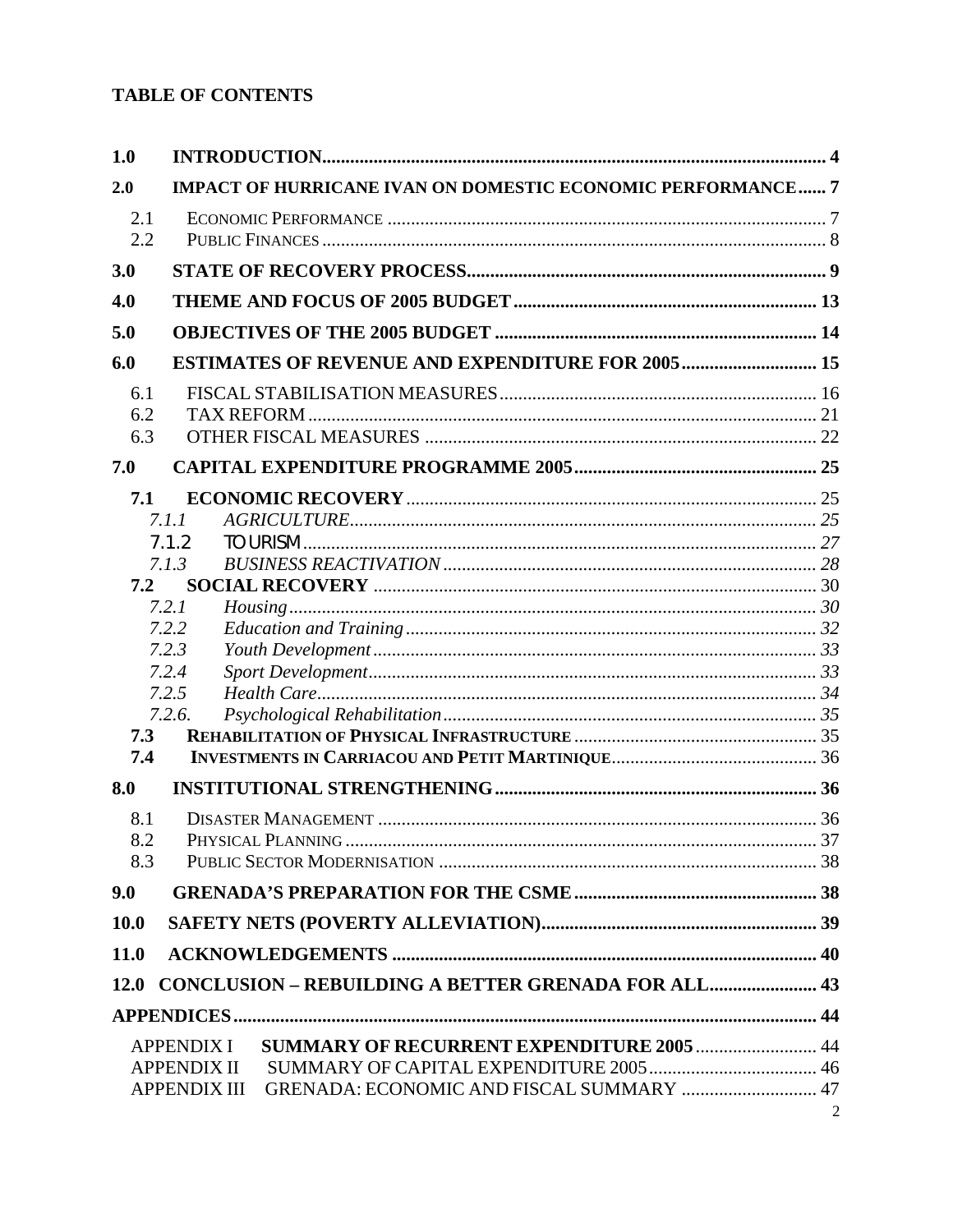APPENDIX IV CENTRAL GOVERNMENT DEBT (EC\$MN) [......................................... 48](#page-47-0)  APPENDIX V GOVERNMENT GUARANTEES (CONTINGENT LIABILITES)........... 49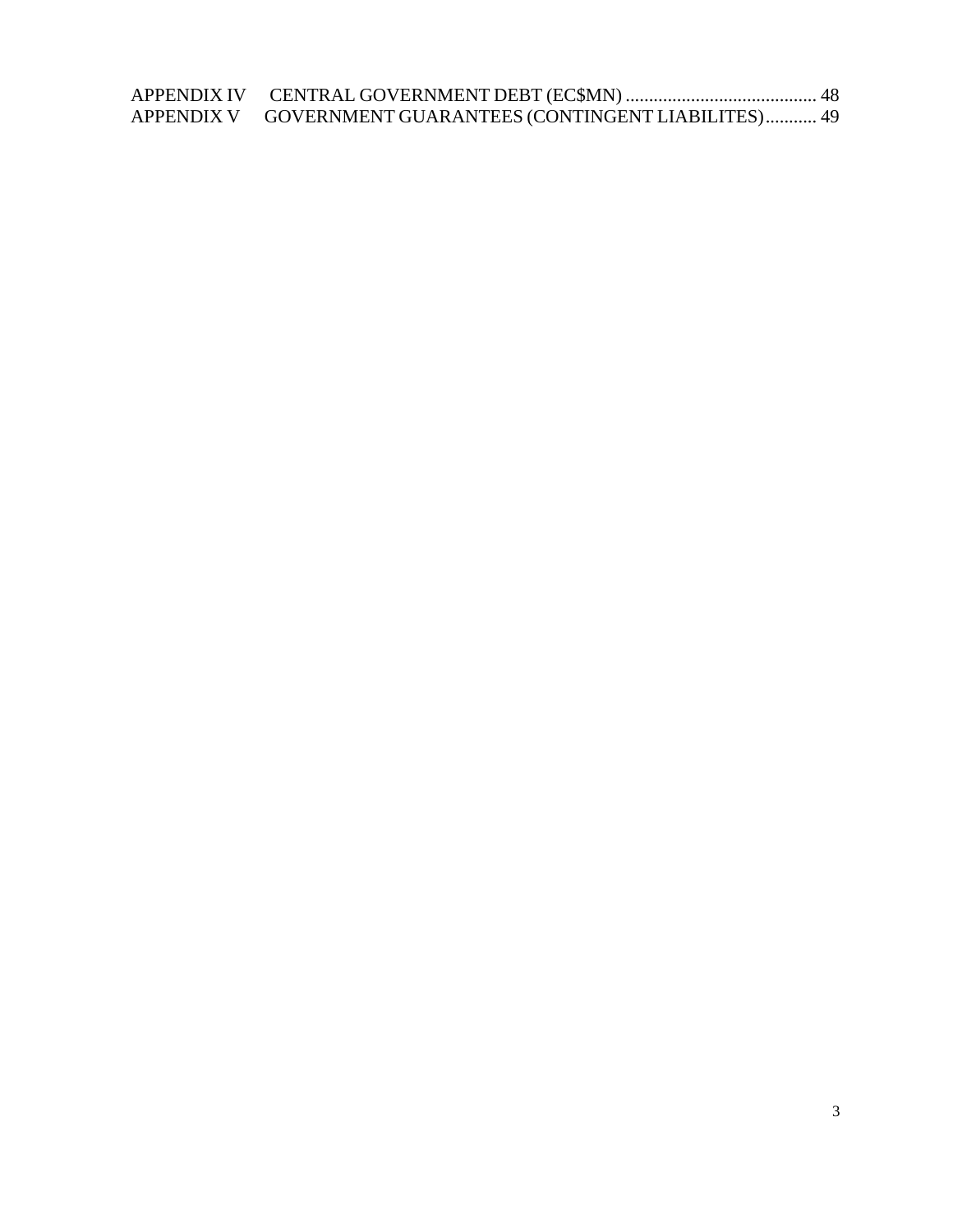#### <span id="page-3-0"></span>**1.0 INTRODUCTION**

Mr. Speaker, I beg to move the following Motion standing in my name:

"**Whereas** it is necessary to provide for the State of Grenada for the year 2005 by means of an Appropriation Act;

**Be it resolved** that the Estimates of Expenditure for the year 2005 be approved."

Mr. Speaker, as this is a Money Motion, I am pleased to inform this honourable House that I have the consent of the Governor General to proceed with this Motion.

Mr. Speaker, I am duty bound to commence the 2005 Budget Presentation by thanking Almighty God, for his mercies and help over the past year. Indeed, I am reminded of the Holy Scriptures in the Book of Lamentations 3:22-23 and I quote **"Because of the Lord's great love we are not consumed, for his compassions never fail. They are new every morning; great is your faithfulness"** end of quote.

Mr. Speaker, the past year, and in particular, the last quarter was exceptionally difficult for our Nation.

On September 07, 2004, Hurricane Ivan, the most powerful hurricane in 14 years to hit the Caribbean, passed directly over Grenada, leaving a trail of death and destruction.

The scale of devastation of our Country shocked the international community.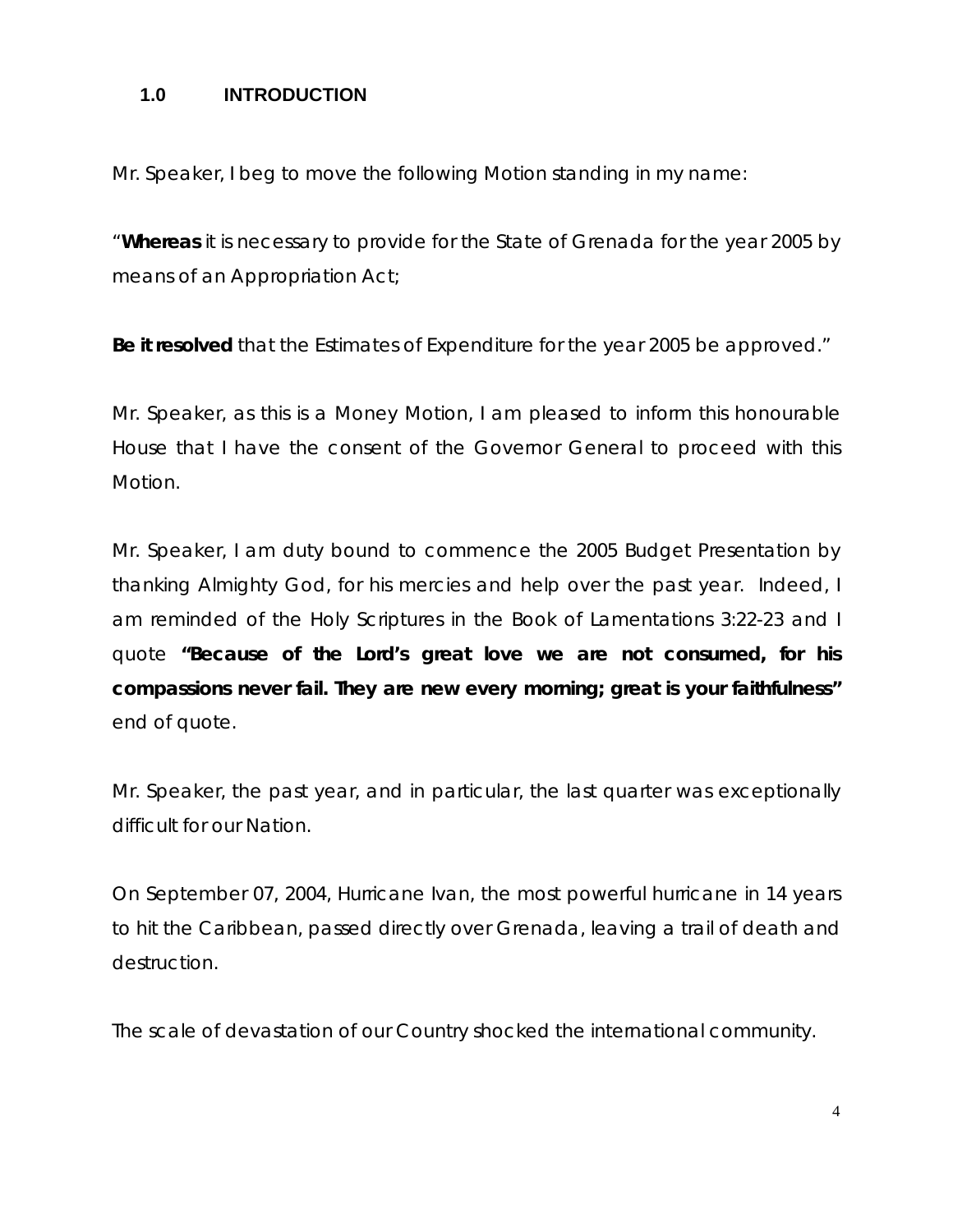The post-Ivan assessment painted a very gloomy picture:

- 29 persons lost their lives
- 89% of the housing stock was damaged or destroyed;
- 91% of our forest areas and watersheds were destroyed;
- 95% of our nutmeg trees were uprooted and 90% of cash crops wiped out;
- 70% of our hotel room stock was rendered inoperable;
- 85% of schools were damaged or destroyed
- Many of our churches and government buildings were also damaged or destroyed.

Translated into monetary terms, our economy suffered damages in excess of EC\$2.4 billion, twice our annual Gross Domestic Product. The sectoral breakdown include:

- o Housing \$1.4 billion
- o Tourism \$406 million
- o Education \$196 million
- o Agriculture \$100 million

Added to this, Mr. Speaker, was the senseless and malicious looting of many of our commercial houses, which resulted in losses in excess of \$20 million.

Yet, Mr. Speaker, probably the greatest damage to our Country by Hurricane Ivan, which cannot be assessed in monetary terms, is the effect on the Grenadian psyche.

The indirect effects such as psycho-traumatic stress and related ailments can be catastrophic, if not addressed immediately.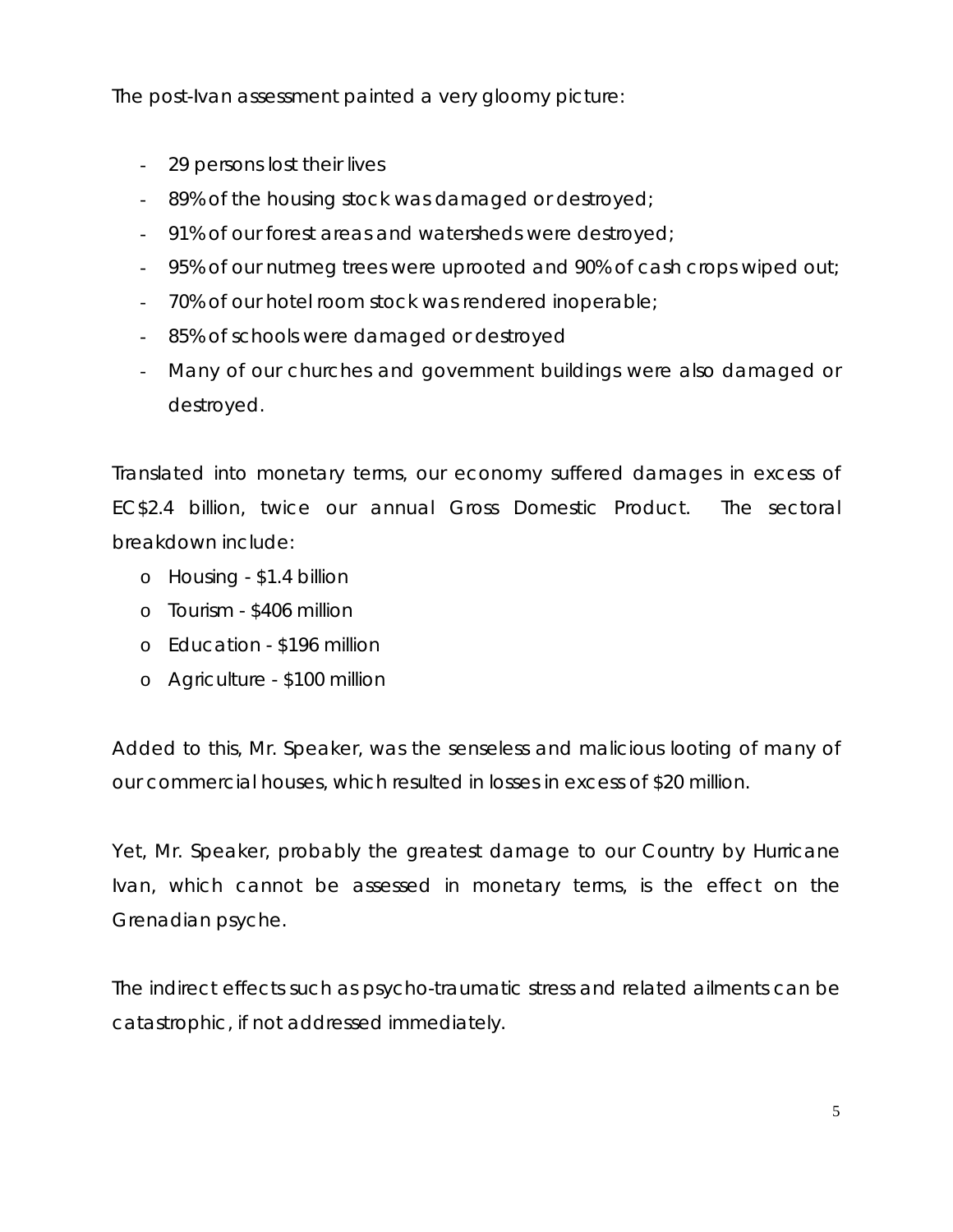As we rebuild homes and lives, we must attend to damaged minds.

Mr. Speaker, Grenadians are renowned for their resilience and resourcefulness. In this regard, this Administration would like to place on record its profound appreciation of the various acts of patriotism displayed by many individuals and organisations during and after the passage of Hurricane Ivan. Many performed beyond the call of duty risking their lives to save others. In so doing they ensured our Country's return to normalcy in the shortest possible time. These persons, Mr. Speaker, are our real heroes.

While on this subject, I must make mention of yet another Grenadian hero, who recently received international acclaim. I refer to Private Johnson Gideon Beharry, of Diego Piece, St. Mark's, a soldier in the British Army who was recently awarded Britain's highest military honour - The Victoria Cross, for his acts of exceptional bravery during the war in Iraq. He is the first person to receive this highly prestigious military award since 1982 and the first living recipient since 1965.

Our entire Nation ought to be extremely proud of the achievements of this 25-year old young man. He is a shining example for the youth of our Nation, our Region and our World.

Mr. Speaker, notwithstanding the well-chronicled negatives of the times, there is still much good in the world. The overwhelming expressions of sympathy and support from friends of Grenada, near and far, bear testimony of this human goodness. Grenadians will always remember those who stood by us in our hour of greatest need. I, therefore, take this opportunity, on behalf of the Government and People of Grenada, to thank all the countries, organisations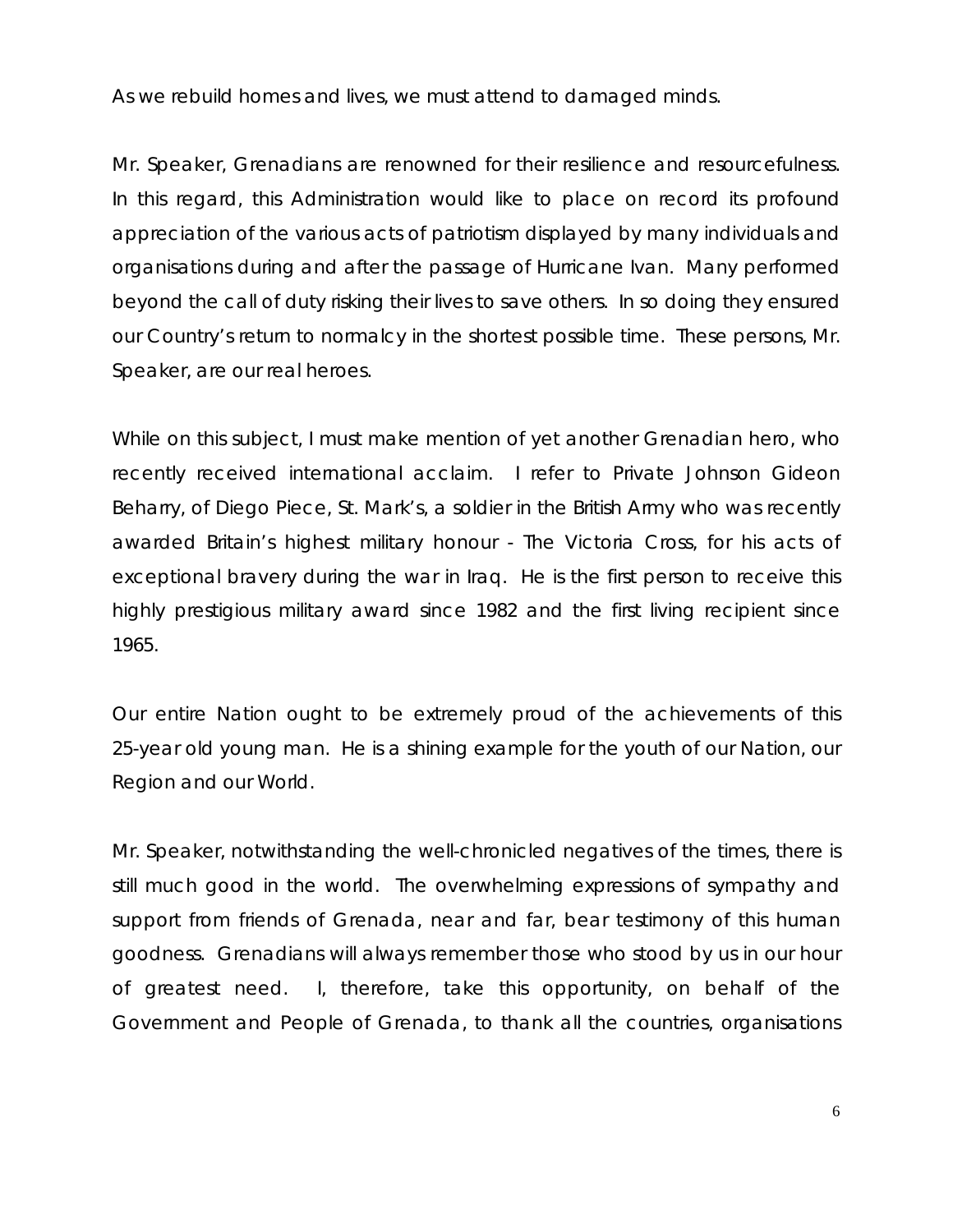<span id="page-6-0"></span>and individuals who have stood with us and continue to stand with us in these turbulent times.

#### **2.0 IMPACT OF HURRICANE IVAN ON DOMESTIC ECONOMIC PERFORMANCE**

#### **2.1 Economic Performance**

As a result of the widespread destruction of various sectors of the economy by Hurricane Ivan, economic activity declined by 3.2 per cent in 2004, in contrast to the 4.7 percent growth projected in the middle of the year.

Prior to September 2004, the economy was on target to register yet another strong growth performance following on the 5.7 percent growth in 2003. This was supported by significant growth in Agriculture primarily because of higher output in nutmegs (an increase of 13.7%); Cocoa (an increase of 23.4%) and sustained expansion in the Construction, Mining and Quarrying sectors.

The only sectors which demonstrated some level of buoyancy in the post-Ivan period were Construction (7.6% growth); Mining and Quarrying (10.2% growth) and the Cruise tourism sub-sector which registered a whopping 54.5 % increase in passenger arrivals justifying the decision of our Administration to build the modern Cruise Ship Complex.

Unemployment, which registered 13 percent in the pre-Ivan period, increased sharply immediately after Ivan as many persons lost their jobs. Recent efforts to rebuild homes and revitalise the agricultural sector have helped many displaced persons find employment.

Mindful of the unemployment situation, Government initiated an Unemployment Benefit through the National Insurance Scheme. This benefit is only for persons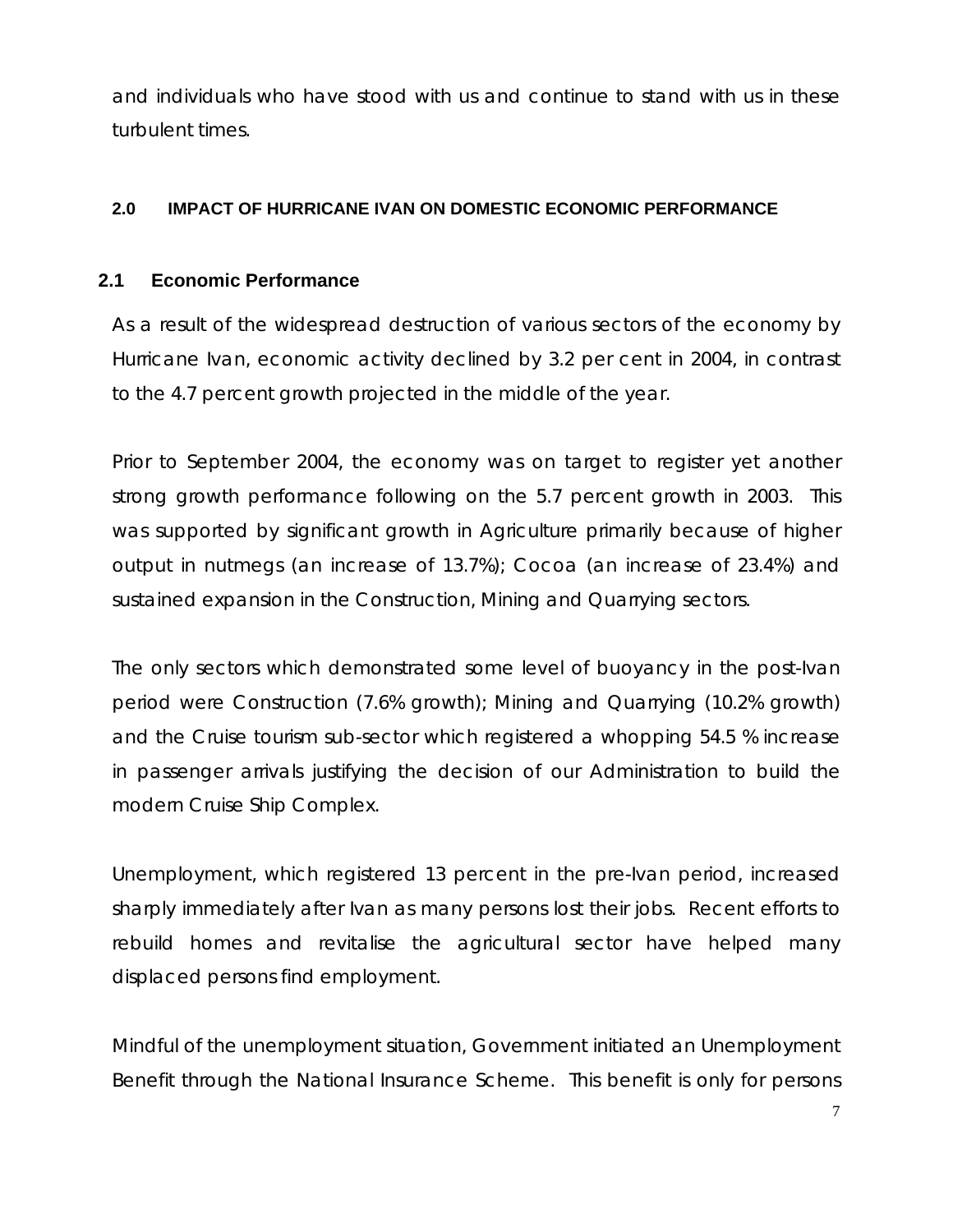<span id="page-7-0"></span>who lost their jobs as a result of Hurricane Ivan. The Scheme has set aside \$10 million for this purpose.

Government also sought and obtained waivers of tuition fees for Grenadian students at several universities and colleges. In addition, Government provided financial support to scores of Grenadians to ensure the completion of their university education.

#### **2.2 Public Finances**

The contraction in economic activity and the implementation of measures to restore people's lives in the quickest possible time, impacted negatively on Government's ability to collect revenue. The result was that at the end of 2004, central government incurred a deficit in its current operations of EC\$28.4m (2.4 % of GDP). This was the first time in more than ten years that Government incurred a current account deficit. As a consequence, Government was forced to seek budgetary support from friendly governments and institutions.

The deficit was directly attributable to a significant shortfall in current revenue of \$69.0m. As a result, revenues amounted to \$301.2m, 6.9 percent lower than the previous year's total of \$323.5m.

At the same time, recurrent expenditure grew by 15.5 percent to EC\$329.6m. Personal emoluments rose by 15.5 percent to EC\$150.3m as government implemented union-negotiated wage increases. There was also a 17.4 percent rise in spending on goods and services and interest payments grew to EC\$75.8m, an increase of 21.9 per cent.

Capital expenditure recorded a sharp decline of 47.6 percent to EC\$93.8m (8.0 per cent of GDP) as implementation of some capital projects was deferred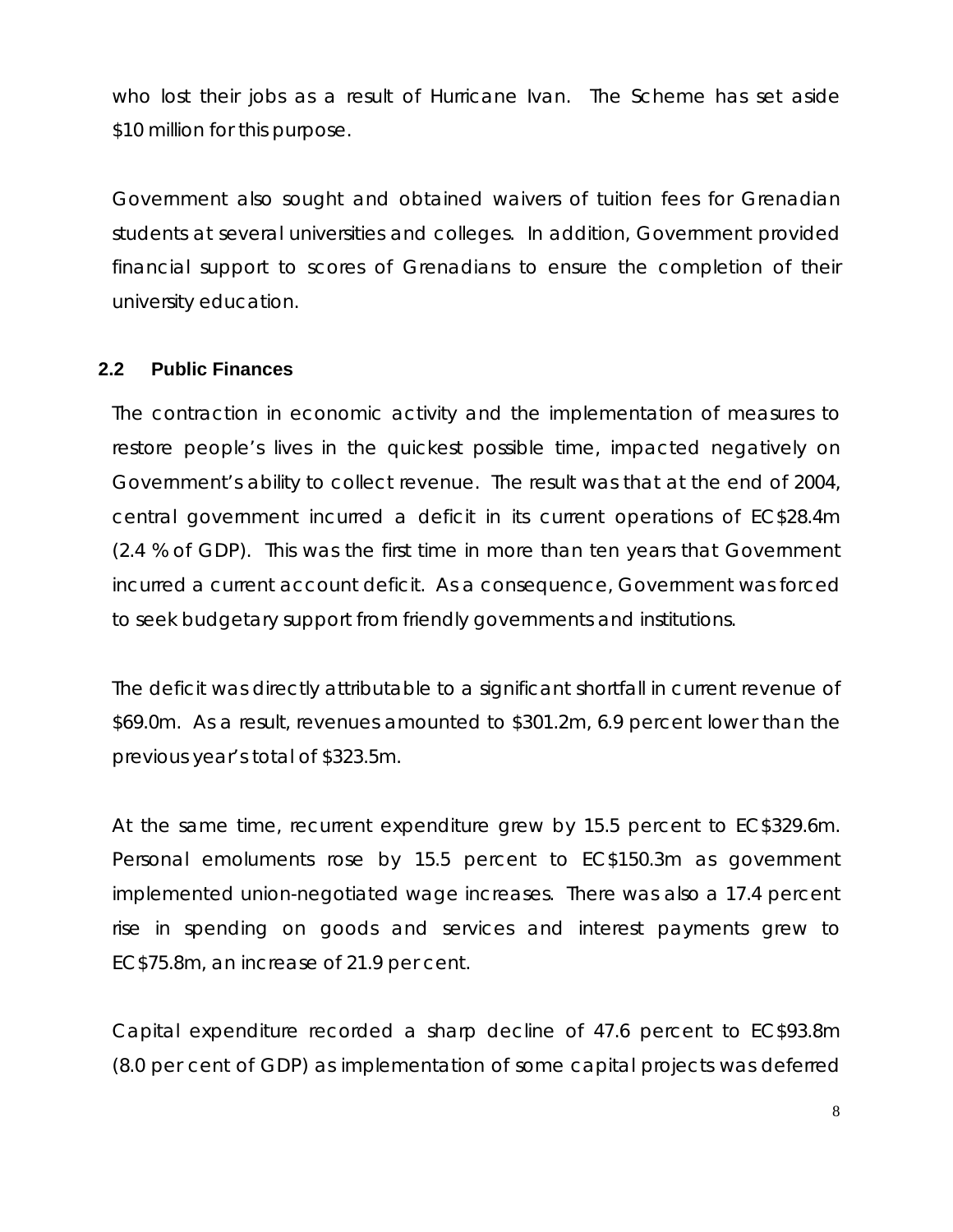<span id="page-8-0"></span>to concentrate on immediate rehabilitation needs following Hurricane Ivan. This level of capital spending resulted in an overall deficit after grants of EC\$20.2m (1.7 percent of GDP). Budgetary support financed the deficit.

## **3.0 STATE OF RECOVERY PROCESS**

Mr. Speaker, just seven months after the passage of one of the worst hurricanes to hit our region, Grenada's economy is showing positive signs of recovery. Indeed, many observers, both local and foreign, have expressed amazement at the speed of our recovery.

The speed of recovery can be attributed to three main factors:

- 1. The resilience and resourcefulness of our People;
- 2. Timely and appropriate initiatives of Government; and
- 3. Technical and Financial support received from friendly governments, organisations and individuals.

Mr. Speaker, I have already commented on the tremendous contributions made by our citizens during and after the hurricane to ensure the speedy return to normalcy. Government intends to recognise some of these contributions at a national awards ceremony at the end of the month.

Mr. Speaker, once the relief phase was ended, Government moved swiftly to address the issue of providing shelter for the thousands of our people whose homes were devastated or destroyed. Through the Emergency Housing Programme, Government has already provided materials grant to help 1200 families repair their homes at a cost of EC\$6 million.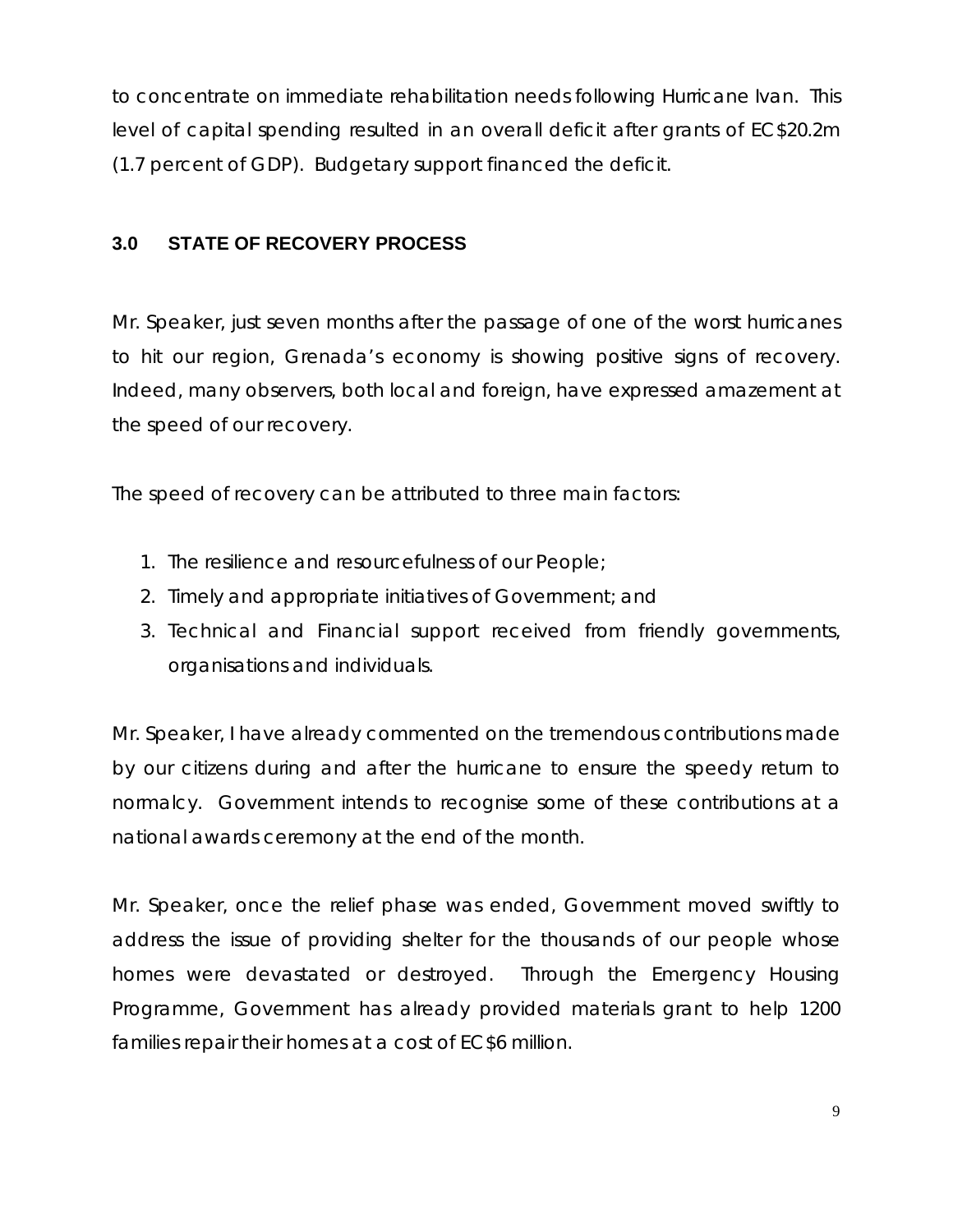Government was also instrumental in mobilising technical assistance from neighbouring countries in the restoration of basic services such as electricity and telecommunications, within a short time. We commend the workers of these companies for their outstanding service.

Through the Agriculture Emergency Resuscitation Programme, Government has already expended over EC\$13 million to assist 3000 farmers to clear lands and resume food production.

Fisherfolks have been provided with similar support to repair boats and replace engines.

Government has also provided the business community – primarily the hotel and manufacturing sectors with a wide range of concessions on building materials, equipment and raw materials as well as tax holidays to rebuild and modernise their operations.

Homeowners have also been provided with concessions on building materials in order to reduce the cost of much needed repairs or renovation.

Government was able to effect temporary repairs to several schools to ensure our children were able to return to school in a relatively short time, albeit under difficult conditions.

Several of our citizens who suffered psycho-traumatic stress, have since received counselling.

Mr. Speaker, only two weeks ago, Government launched the Small Business Development Fund as the primary support vehicle for small and micro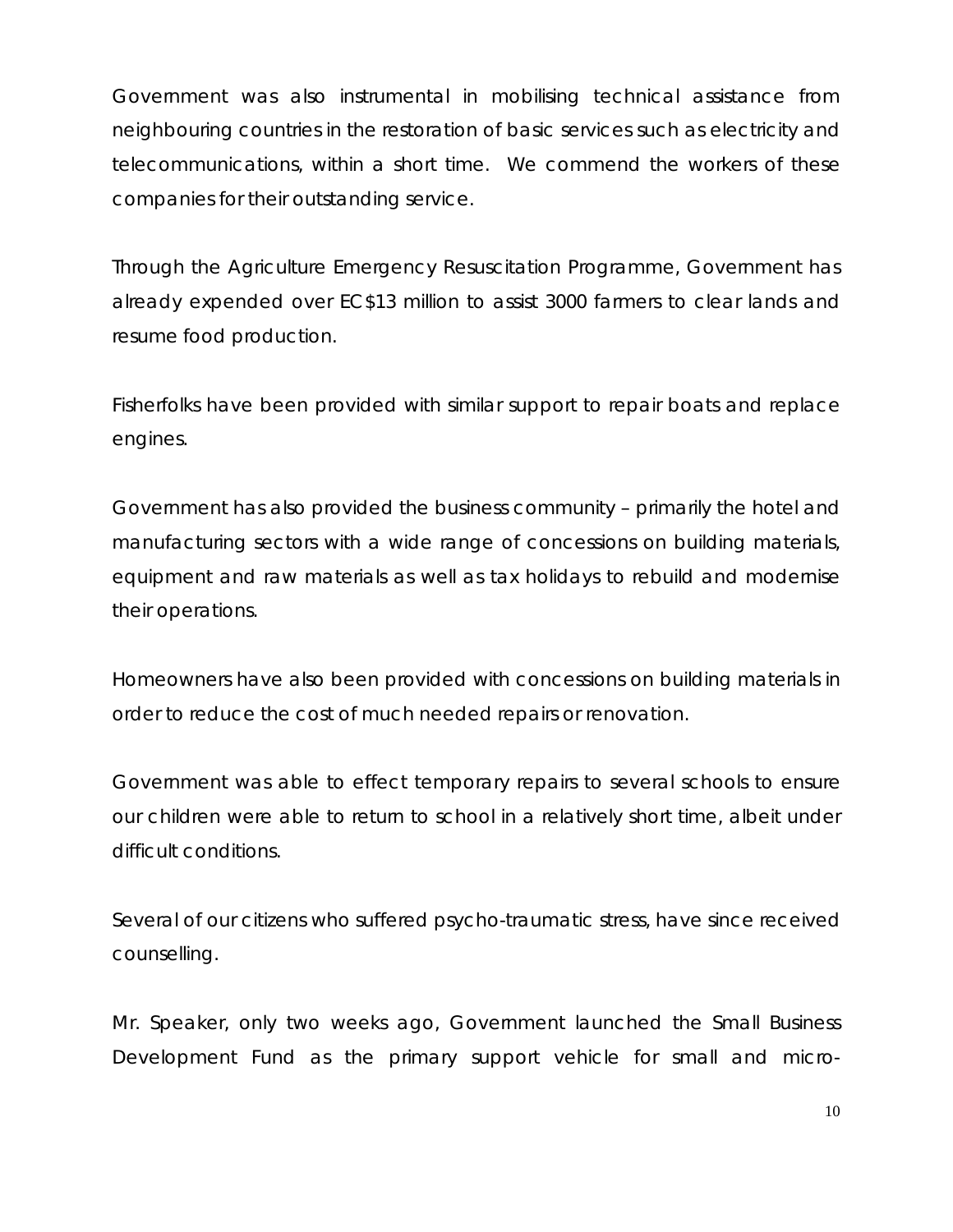enterprises, which hitherto, were unable to access financing from the traditional sources.

Mr. Speaker, these are just a few of the initiatives undertaken by Government over the past seven months to get our economy moving again.

Our efforts at rebuilding our economy would not have been successful without the tremendous support received from the regional and international community. I, therefore, wish to place on record our eternal gratitude to all Governments, financial institutions and other agencies, which have provided financial, technical and other forms of assistance to our Country since the hurricane.

Mr. Speaker, we also wish to recognise the significant contributions made by Grenadians residing in the region and further afield.

Mr. Speaker, Government has worked tirelessly to mobilise financial and technical resources for Grenada's reconstruction. In the last quarter of 2004, two donor conferences were arranged. Over the past seven months, the Prime Minister and other government officials have travelled overseas seeking support for Grenada. These trips have brought tremendous benefits to Grenada.

In September 2004, Government established the Hurricane Ivan Relief Fund. As of March 31, 2005, contributions to the Fund totalled **EC\$101,301,531.97 (One hundred and one million, three hundred and one thousand, five hundred and thirty one dollars and ninety seven cents).** 

Significant "non-cash" contributions or contributions "in kind" were also received from many countries, organisations and individuals.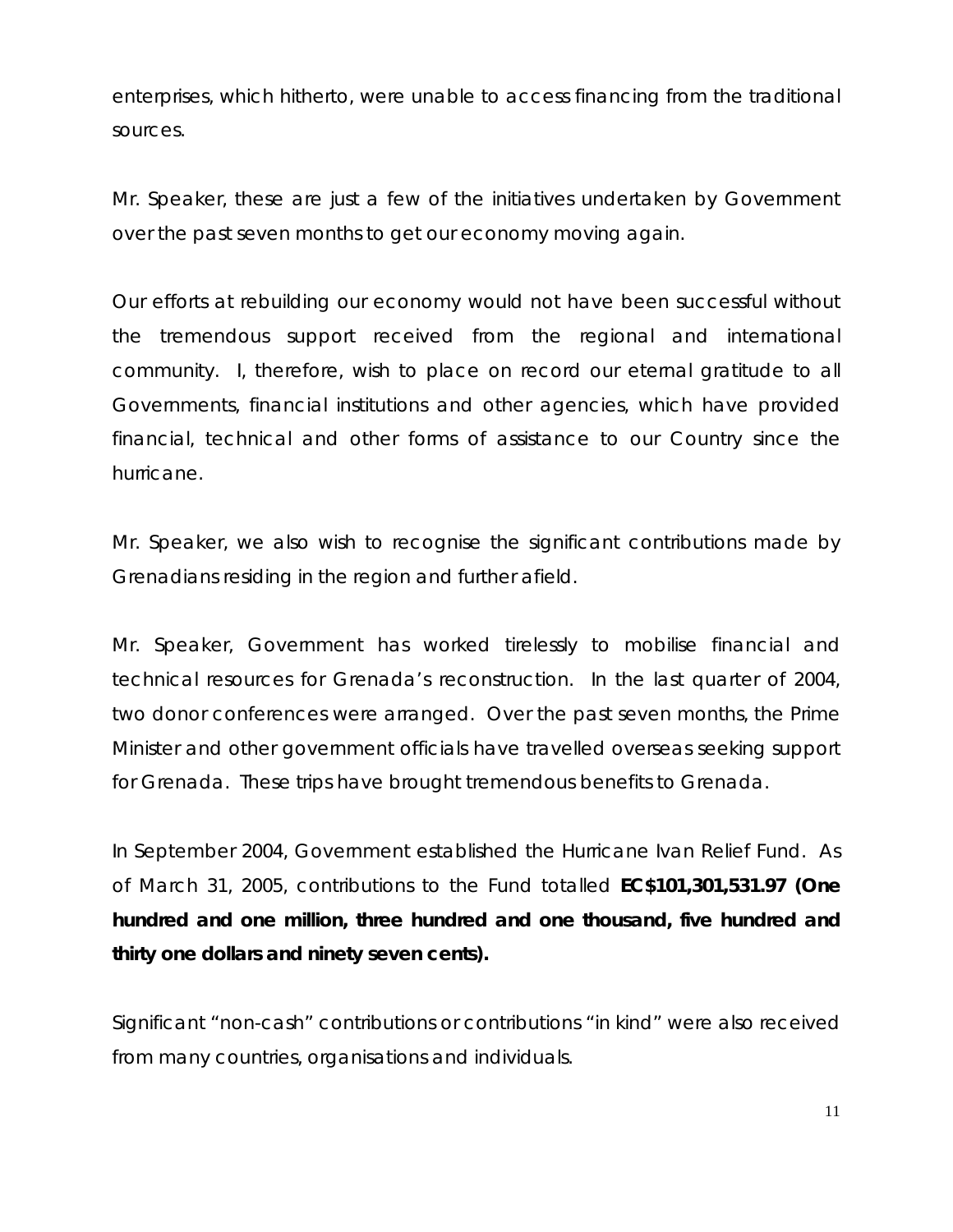It is important to note that Government has collaborated with various donor agencies to implement various projects through churches, NGOs and other community groups. Government is also granting concessions to these organisations.

Mr. Speaker, three weeks ago, Government formally launched the Agency for Reconstruction and Development (ARD). This body has the primary responsibility for coordinating Grenada's reconstruction and development programme, mobilising resources, implementing selected projects and project monitoring and reporting.

The Agency is staffed with qualified professionals from local, regional and international organisations.

Only last week, the lower House of Parliament passed legislation to establish The Grenada Reconstruction and Development Fund. The ARD will be responsible for the administration of the Fund with oversight by the Ministry of Finance, Department of Audit and Parliament.

Mr. Speaker, notwithstanding these significant contributions, large fiscal gaps remain in 2005 and beyond. The most obvious indicator of this is a projected deficit on current operations of \$51.6 million, even with confirmed budgetary support.

Closing these fiscal gaps requires additional external support and our Government is working assiduously to garner this support wherever possible.

#### **Debt Restructuring**

Mr. Speaker, the significant decline in revenue over the past year has negatively impacted Government's ability to service the public debt, which now stands at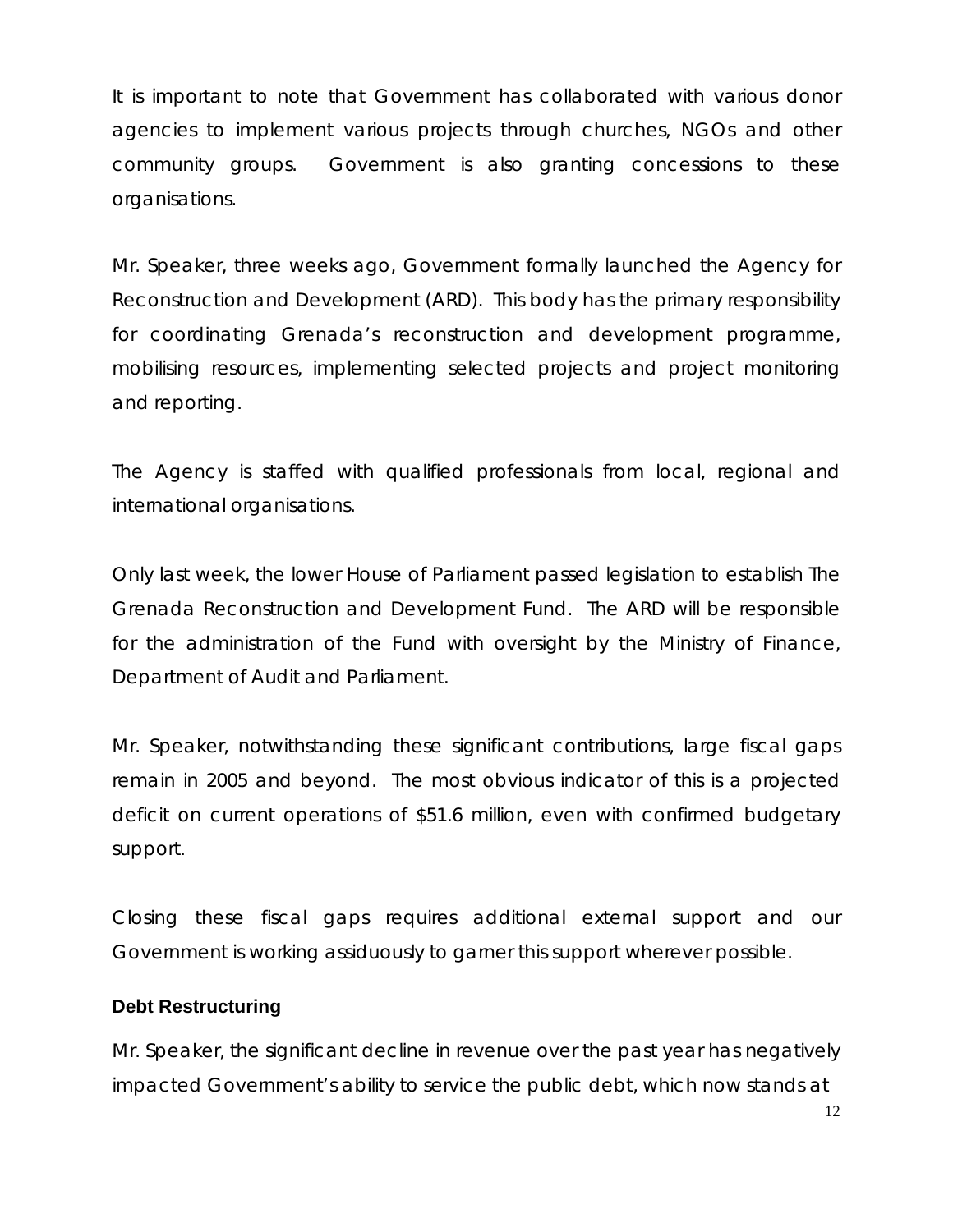<span id="page-12-0"></span>EC\$1.4 billion. Of this amount, EC\$1.2 billion is central government debt and EC\$0.26 billion consist of government guarantees.

In this regard, Government in early October 2004 signalled its intention to seek the cooperation of creditors in light of the economic crisis precipitated by Hurricane Ivan.

Additionally, Government advised the capital markets of the imminent appointment of legal and financial advisers to assist with the debt-restructuring programme.

Over the past two months, a comprehensive debt sustainability analysis has been undertaken. At present, the advisers are finalizing their recommendations to Government. Negotiations with creditors will soon commence. We crave the patience of affected creditors. A successful debt-restructuring programme would result in lower interest payments, longer repayment periods and other forms of relief thereby reducing government expenditure and narrowing the fiscal gap.

#### **4.0 THEME AND FOCUS OF 2005 BUDGET**

Mr. Speaker, I am pleased to present the first Budget since the passage of Hurricane Ivan under the theme **"Rebuilding a Better Grenada for All".** 

First, this theme reflects the imperative of building back better. Second, it captures the dreams and aspirations of our People for a brighter tomorrow. Third, it recognises the necessity for all Grenadians to share in the benefits of a better Grenada. Fourth and finally, it challenges all our citizens to take personal responsibility for the task of rebuilding our Nation.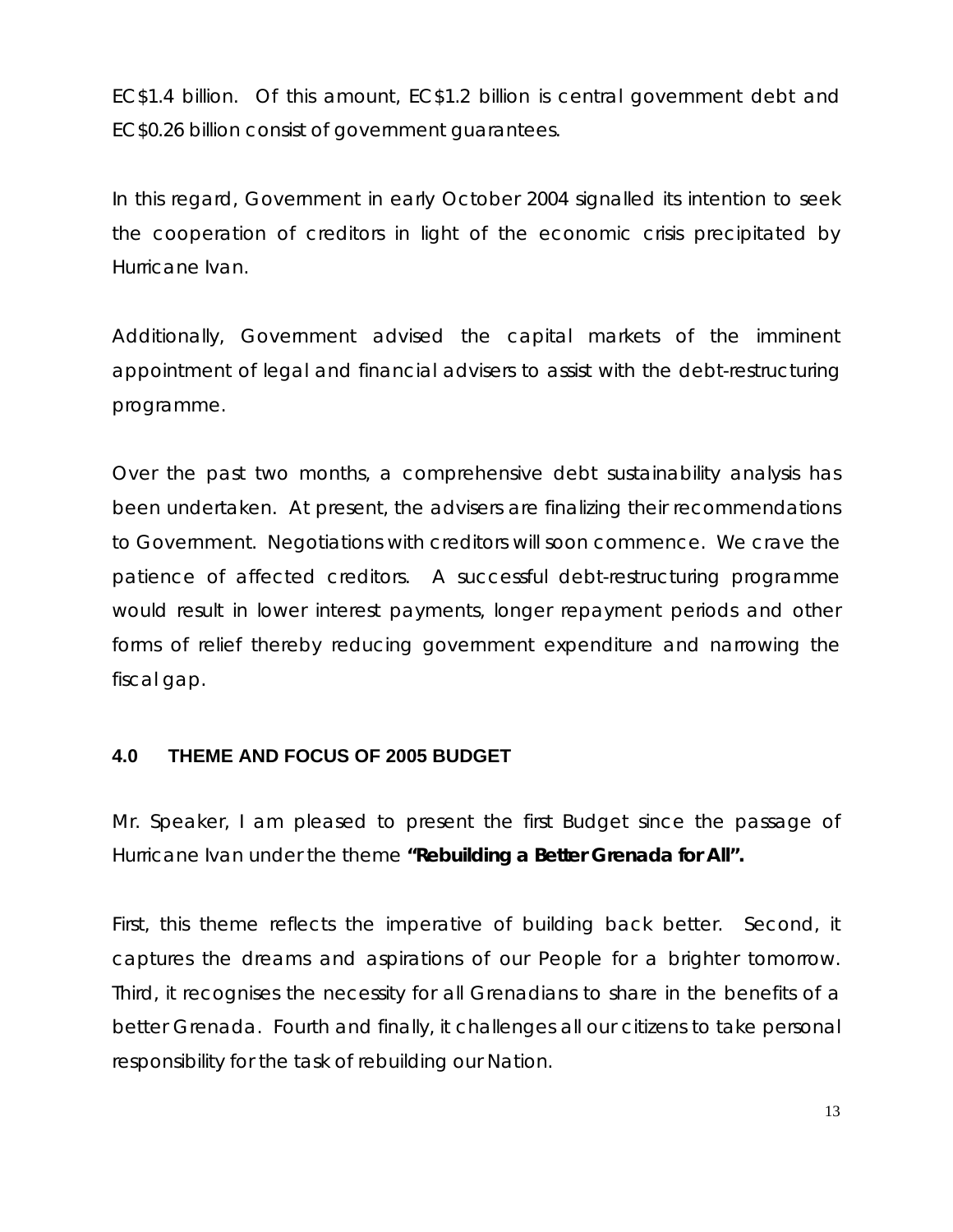#### <span id="page-13-0"></span>**Public Consultation**

Mr. Speaker, this Administration remains fully committed to the principles of good governance. As obtained in the past two years, the staff of the Ministry of Finance actively engaged various stakeholders with periodic briefings on the state of the local economy. These briefings targeted parliamentarians, trade unions, business community, media workers, teachers, and public workers among others.

The briefings are a practical demonstration of Government's commitment to greater transparency and accountability in the management of the public finances. The response of the public to this initiative has been very gratifying. I wish to assure the Nation that these briefings will continue.

Mr. Speaker, in preparing this Budget, the Ministry of Finance organised a series of public consultations starting at constituency level and culminating with a national consultation.

On behalf of the Government, I thank all those who participated. Your contributions have helped us to sharpen Government's focus on your priorities. The programmes and projects, which will be presented in this Budget, reflect these priorities.

## **5.0 OBJECTIVES OF THE 2005 BUDGET**

Mr. Speaker, the strategic objectives of the 2005 Budget are twofold:

i.To stabilize the public finances by narrowing the deficit on current operations; and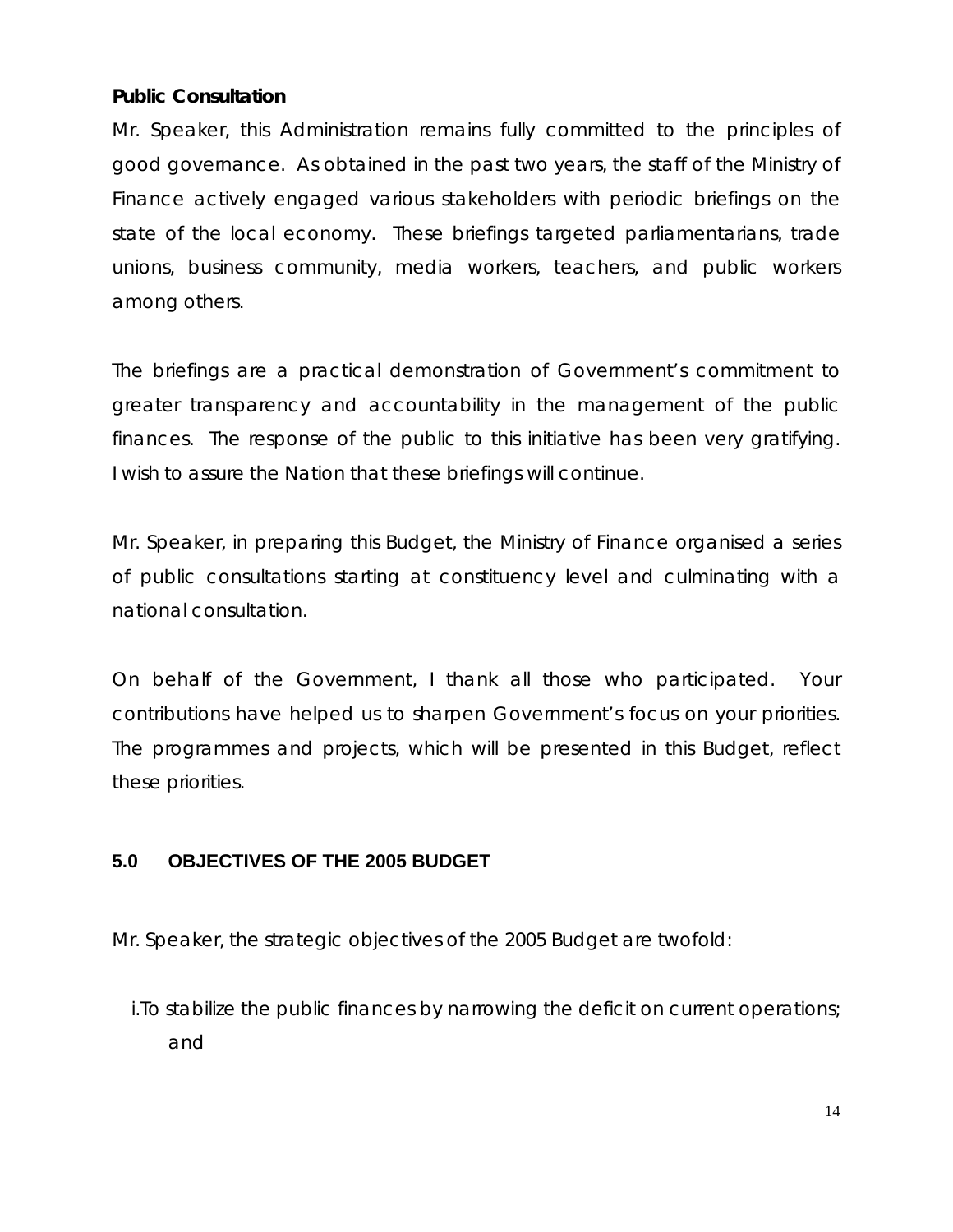<span id="page-14-0"></span>ii.To facilitate and promote the reconstruction of Grenada's economy in the shortest possible time through specific sectoral interventions and incentives.

I now turn to the Estimates of Revenue and Expenditure for 2005.

#### **6.0 ESTIMATES OF REVENUE AND EXPENDITURE FOR 2005**

Mr. Speaker, in pursuit of the foregoing objectives, the 2005 Estimates of Expenditure provides for a total expenditure (including amortisation) of \$665.7 million distributed as follows:

| <b>Current Expenditure:</b> | \$368.8 million |
|-----------------------------|-----------------|
| Capital Expenditure:        | \$236.0 million |
| Amortisation:               | \$60.9 million  |

Mr. Speaker, the budgeted current expenditure of \$368.8 million is 11.9 percent more than actual current expenditure in 2004. This growth is due to increases in personal emoluments and interest payments.

The major areas of current expenditure are Personal Emoluments, \$162.6 million (or 44.1 %); Interest payments, \$76.7 million (or 20.8%); and Pensions and Gratuities, \$33.8 million (or 9.2%).

Current revenue for 2005 is projected at \$317.2 million, approximately 4.9 percent more than the current revenue collected in 2004. Tax Revenue is estimated at \$272.8 million based on improvement in the collection of Petrol Tax and Personal Income Tax. The tax revenue projection includes \$181.1 million from Customs and Excise and \$108.3 million from the Inland Revenue Department**.**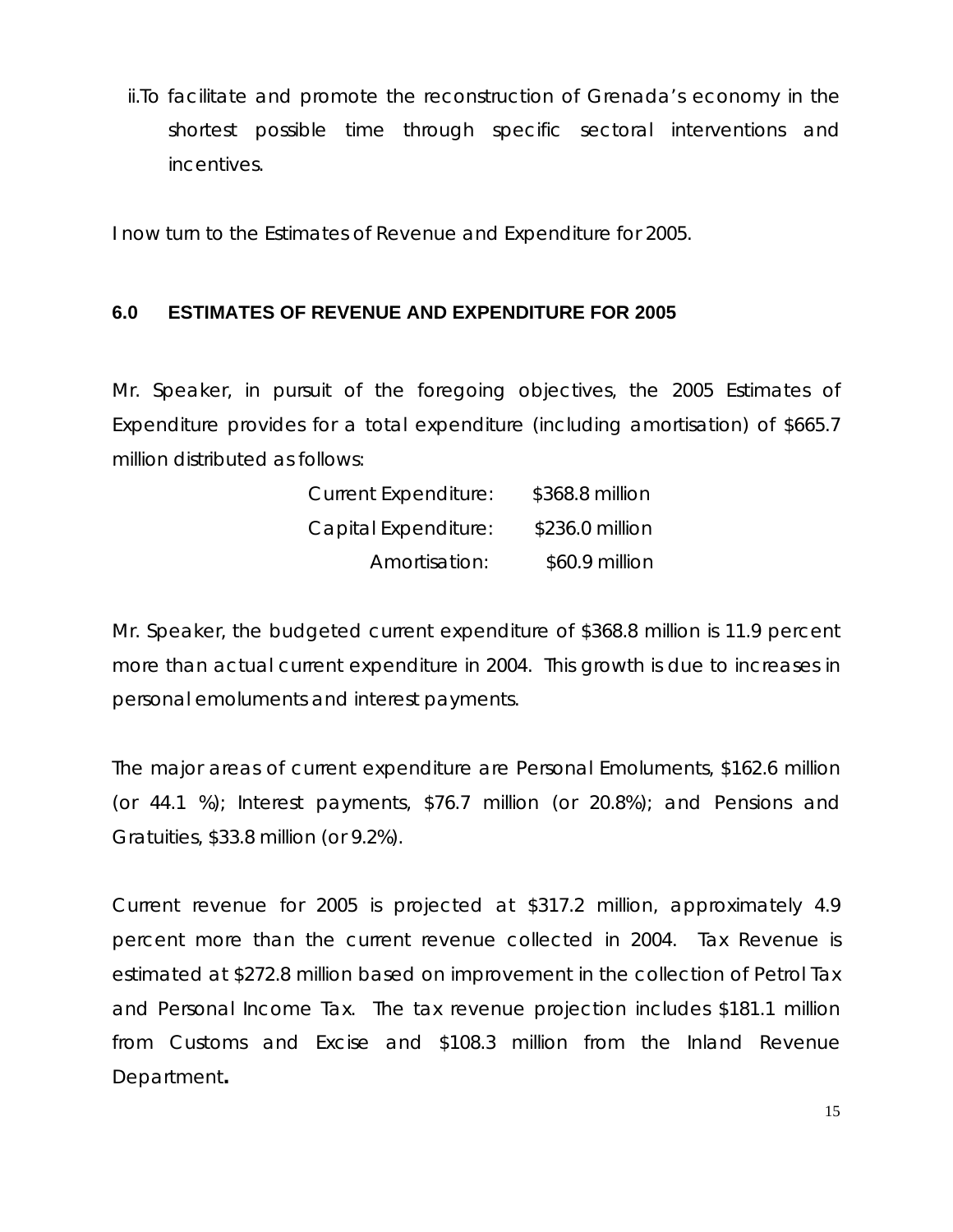<span id="page-15-0"></span>In addition, Non Tax Revenue is estimated at \$44.4 million, a 42.3 percent increase over actual collections in the previous year.

A current account deficit of \$51.6 million, which is 4.4 percent of GDP, is projected for 2005.

Mr. Speaker, of the \$236.0 million estimated for capital expenditure, \$56.8 million or 24.1 percent will be financed from additional budgetary support or domestic financing. Of the \$179.2 million in confirmed external financing, \$120.6 million represents grants while \$58.6 million represent loans.

An overall financing gap of \$74.3million is projected for 2005.

#### **6.1 FISCAL STABILISATION MEASURES**

Mr. Speaker, given Government's current fiscal situation, urgent action is required to address fiscal imbalances and restore fiscal stability. As previously indicated, last year was the first time in more than a decade that Government ran a deficit on its current operations. The 2005 Estimates also projects a large current account deficit of \$51.6 million.

Clearly, the current fiscal situation must be addressed. In this regard, Government is working on several fronts. These include:

- I. Appeal for additional budgetary support to close the fiscal gaps;
- II. Restructuring of the public debt to reduce debt service obligations;
- III. Appeal to the public sector unions for wage restraint to curtail the growth of the wage bill;
- IV. Enhancement of government revenue from both tax and non-tax sources; and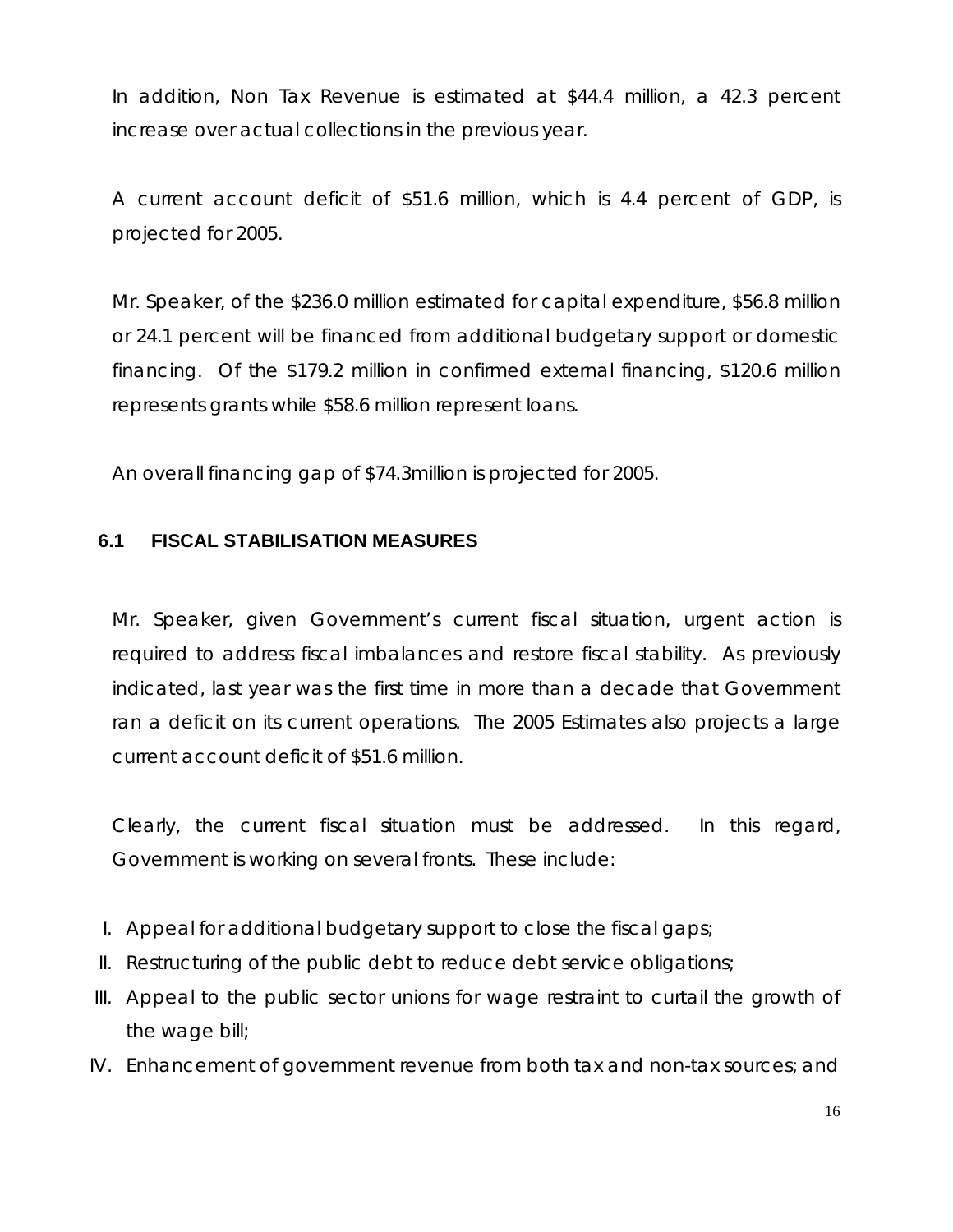V. Expenditure restraint with emphasis on improved procurement practices and the elimination of wastage.

I have already mentioned our progress on budgetary support and debt restructuring.

#### **Wage Restraint**

In January 2005, the Government Negotiating Team proposed a wage freeze to the public sector unions for two years, 2005 and 2006. This proposal was made against the backdrop of the slump in government revenues and its dependence on budgetary support to pay the salaries of public workers.

Mr. Speaker, it must be noted that this Government has a good track record of paying the salaries of public officers on time and in accordance with agreements with the public sector unions.

At the time of proposing the wage freeze, the Government Negotiating Team also proposed the development of a Memorandum of Understanding to promote close cooperation between the Government and the unions on vital issues such as price control, wage restraint, productivity and employment. To date, the unions have agreed to develop a Memorandum of Understanding but have not acceded to Government's proposal for a wage freeze in 2005. Given Government's pre-existing agreement with the unions for salary increases in 2005 and in the interest of harmonious industrial relations, Government will pay the salary increase of 4.5% by June 2005. This will increase the public sector wage bill by an additional \$6.5 million in 2005.

Government will continue to promote dialogue with all social partners. In these difficult times, Government believes that the preservation of jobs requires a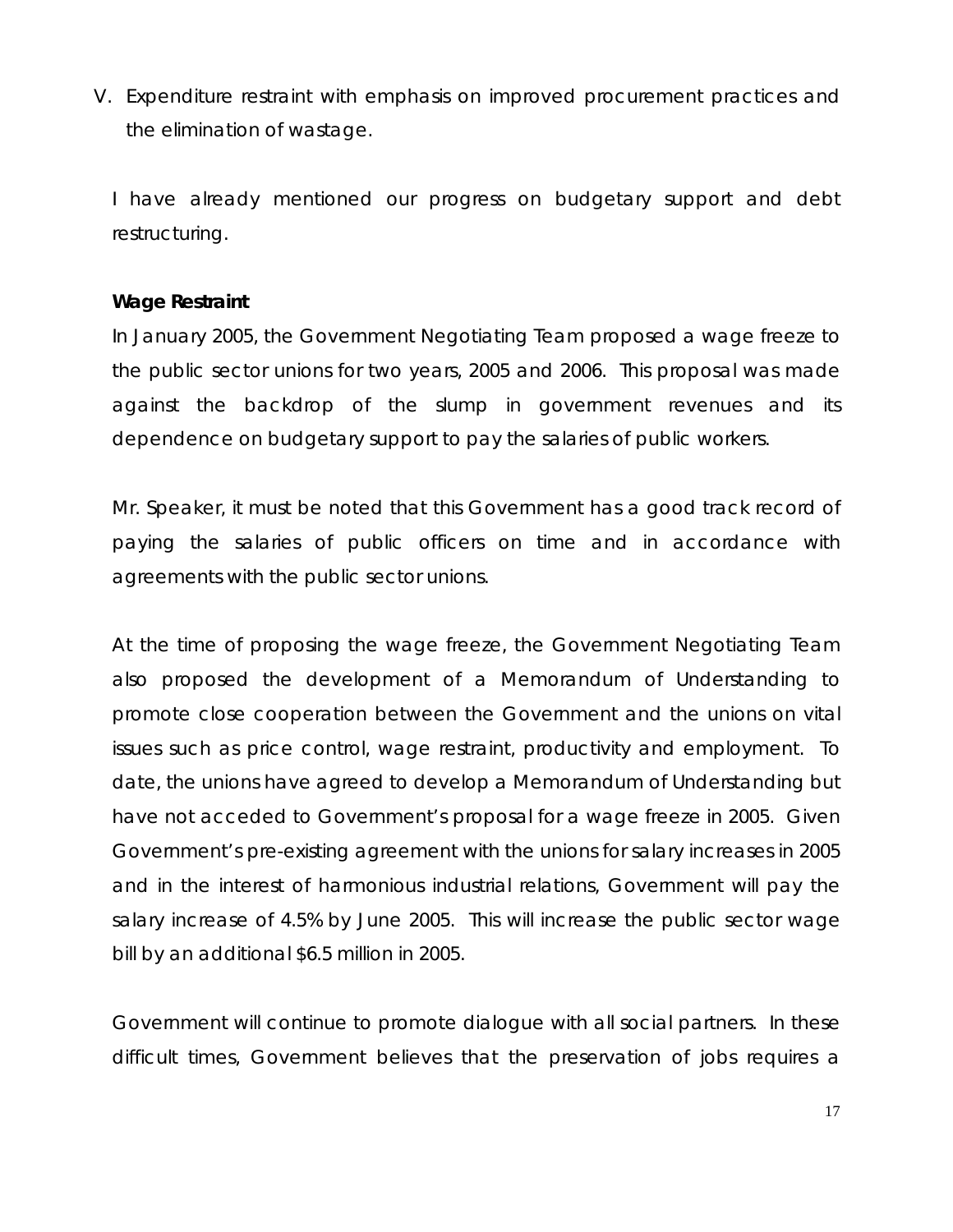collaborative approach among Government, employers, workers and trade unions.

#### **Revenue Enhancement Measures**

Mr. Speaker, this is a period of adjustment. We in Grenada must play our part. We must share in the sacrifices required to improve Government's finances. To this end, Government has taken the following decisions to raise revenue:

#### **1. Increase in the retail price of fuel**

Mr. Speaker, over the past four years, the world price of crude oil has almost doubled from EC\$30 per barrel to EC\$58 per barrel. Throughout this period, the retail price of fuel in Grenada has been fixed at \$7.50 per gallon. Had the retail price been adjusted in line with the market, the actual price would have been approximately \$10.50 per gallon.

Government's policy decision to keep the retail price fixed has resulted in a steady erosion of its revenues. For example, collections from the Petrol Levy fell from \$6.4 million in 2002 to \$170,000 in 2004.

Mr. Speaker, it is instructive to note that all ECCU countries have adjusted their fuel prices over the past two years. At present, **Grenada has the lowest retail fuel price in the Eastern Caribbean**. The table below indicates retail fuel prices (per gallon) in the other countries as of March 18, 2005:

|                     | Grenada | St. Vincent   St. Kitts   Antigua   St. Lucia |      |      |      | Dominica |
|---------------------|---------|-----------------------------------------------|------|------|------|----------|
| <b>Retail Price</b> | 7.50    | 8.00                                          | 8.30 | 8.30 | 8.75 | 9.34     |
| (EC\$)              |         |                                               |      |      |      |          |

Mindful of the current fiscal situation, Government is no longer able to subsidise the cost of fuel at the pump. As a consequence, the retail price of fuel (both diesel and gasoline) will be increased from \$7.50 per gallon to \$8.50 per gallon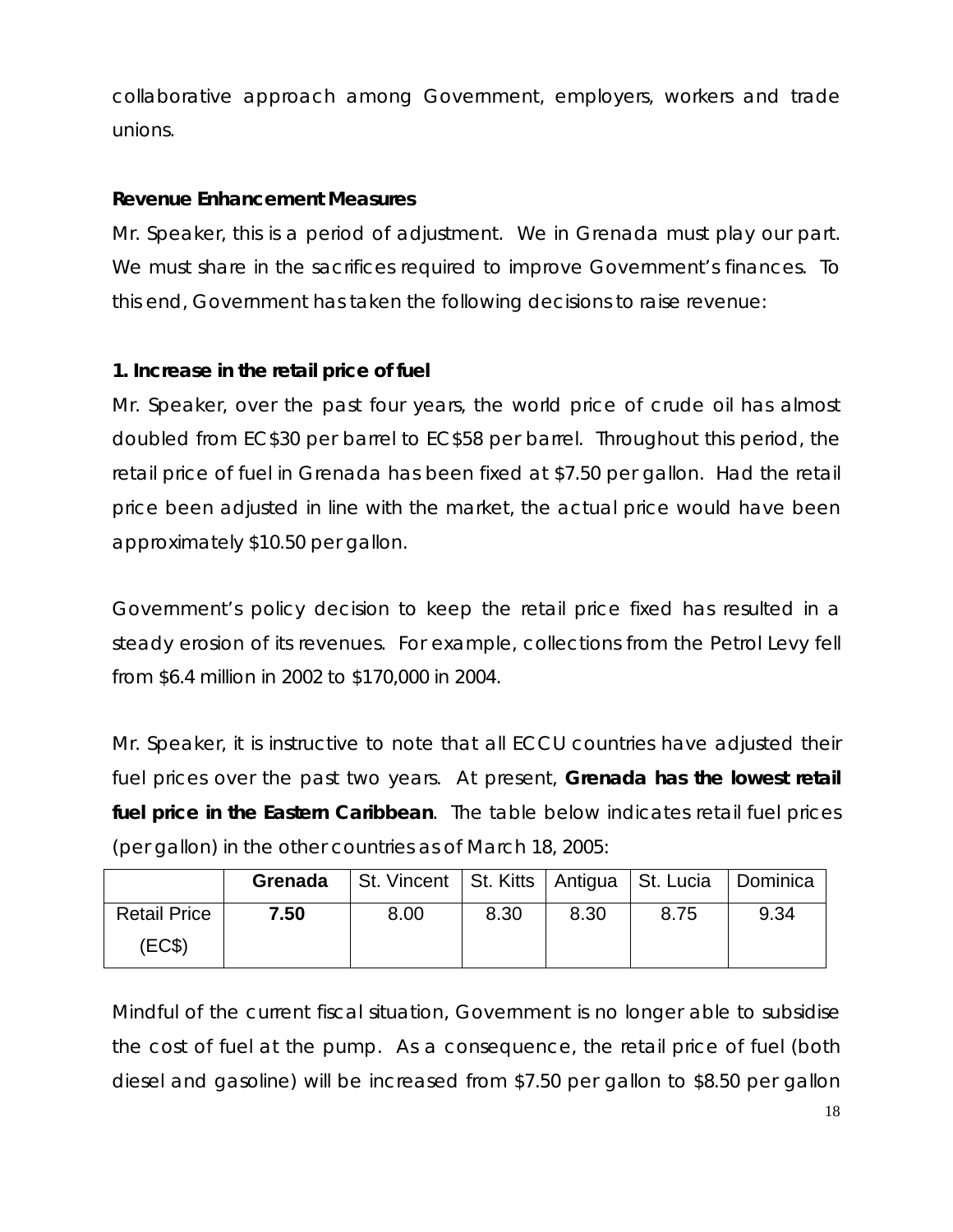with effect from May 01, 2005 or as soon as the legislative amendment is completed.

Furthermore, a flexible pricing mechanism will replace the current fixed price regime. This means that the retail price will change periodically in line with changes in crude oil prices.

Mr. Speaker, we do not expect any change in the price of liquefied petroleum products such as the 20lb or 100lb gas cylinders. Furthermore, since GRENLEC imports diesel for electricity free of duties and taxes, the increased retail fuel price should not have a direct impact on the cost of electricity.

#### **2. Contributions to The Grenada Reconstruction and Development Fund**

Mr. Speaker, one of the suggestions of the budget consultations is to lower the income tax threshold, which currently stands at \$60,000 per annum.

Over the past decade, the philosophy of this Government has been to maximise the disposable income of workers leaving them to spend their income as they see fit. This remains the philosophy of this Government.

Having regard for this philosophy and considering the possible impact on persons with mortgages and other financial commitments, many of whom are still recovering from the devastation caused by the hurricane, many of whom were uninsured or underinsured, Government has decided not to proceed with any adjustment to Personal Income Tax, at this time.

Mr. Speaker, this House recently enacted the establishment of The Grenada Reconstruction and Development Fund to finance Grenada's reconstruction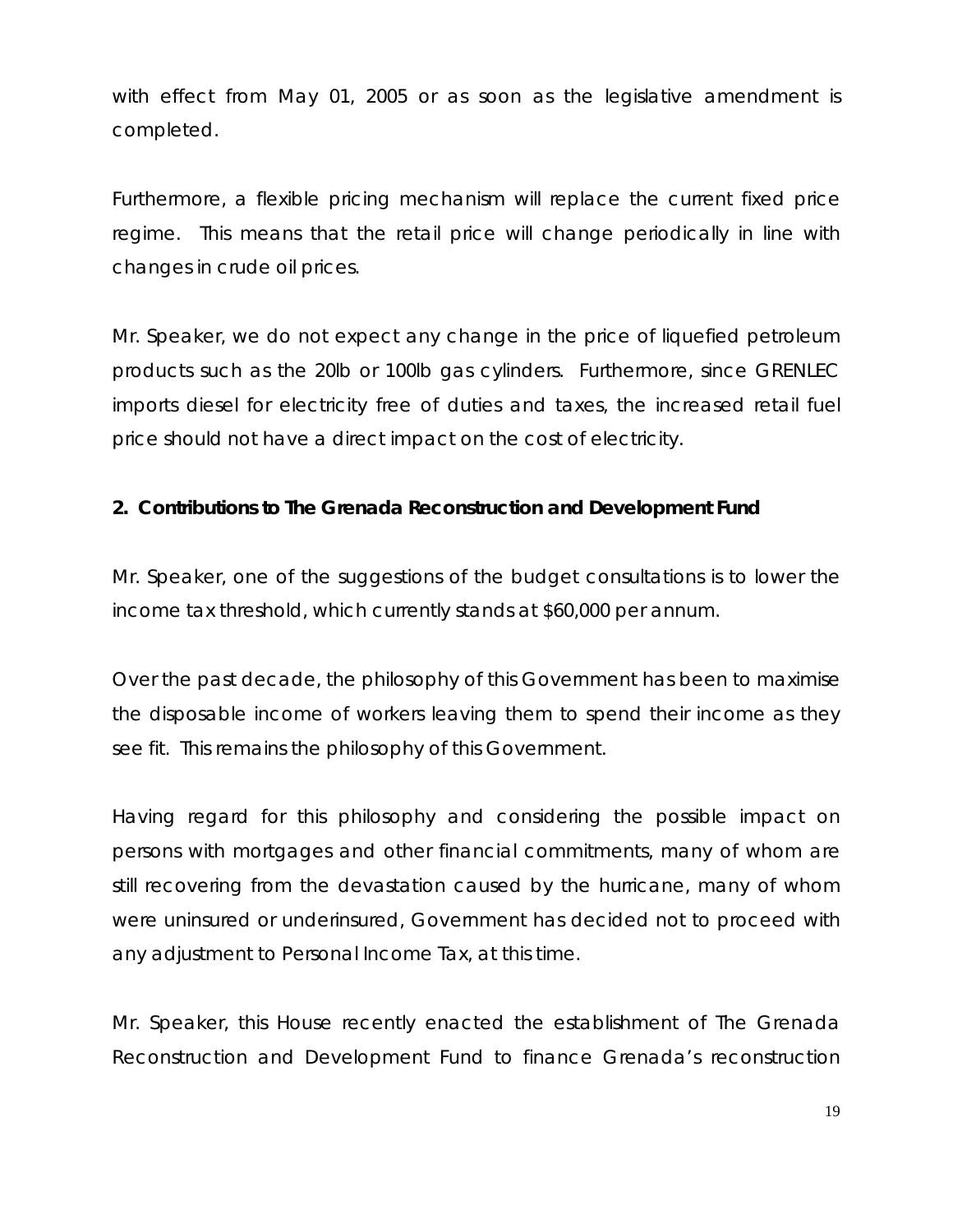and development programme.

As Grenadians, we must be prepared to shoulder a greater share of the burden of rebuilding our Country. More resources must be raised locally. In this regard, Government has decided to ask every Grenadian worker to contribute to this Fund. The rates of contributions will be as follows:

- i. Persons earning up to \$5000 per month will pay 5% of their income; and
- ii. Persons who earn in excess of \$5,000 per month will pay 2.5% of their income since they are already subject to a tax rate of 30% on income that exceeds \$5000 per month.

Mr. Speaker, Grenada belongs to all of us therefore it is only fitting that everyone makes a direct contribution to Grenada's reconstruction and development. Contributions to this Fund will be for a fixed period of 5 years.

All contributions will go directly to the Grenada Reconstruction and Development Fund to finance reconstruction priorities such as farm resuscitation, home repair and youth skills training and employment.

Mr. Speaker, I want to make it abundantly clear, these contributions will not go to the Consolidated Fund.

Government will soon table legislation to authorise worker contributions to the Fund. We anticipate that deductions to the Fund will commence from July 30, 2005.

This measure is projected to raise \$15 million per year.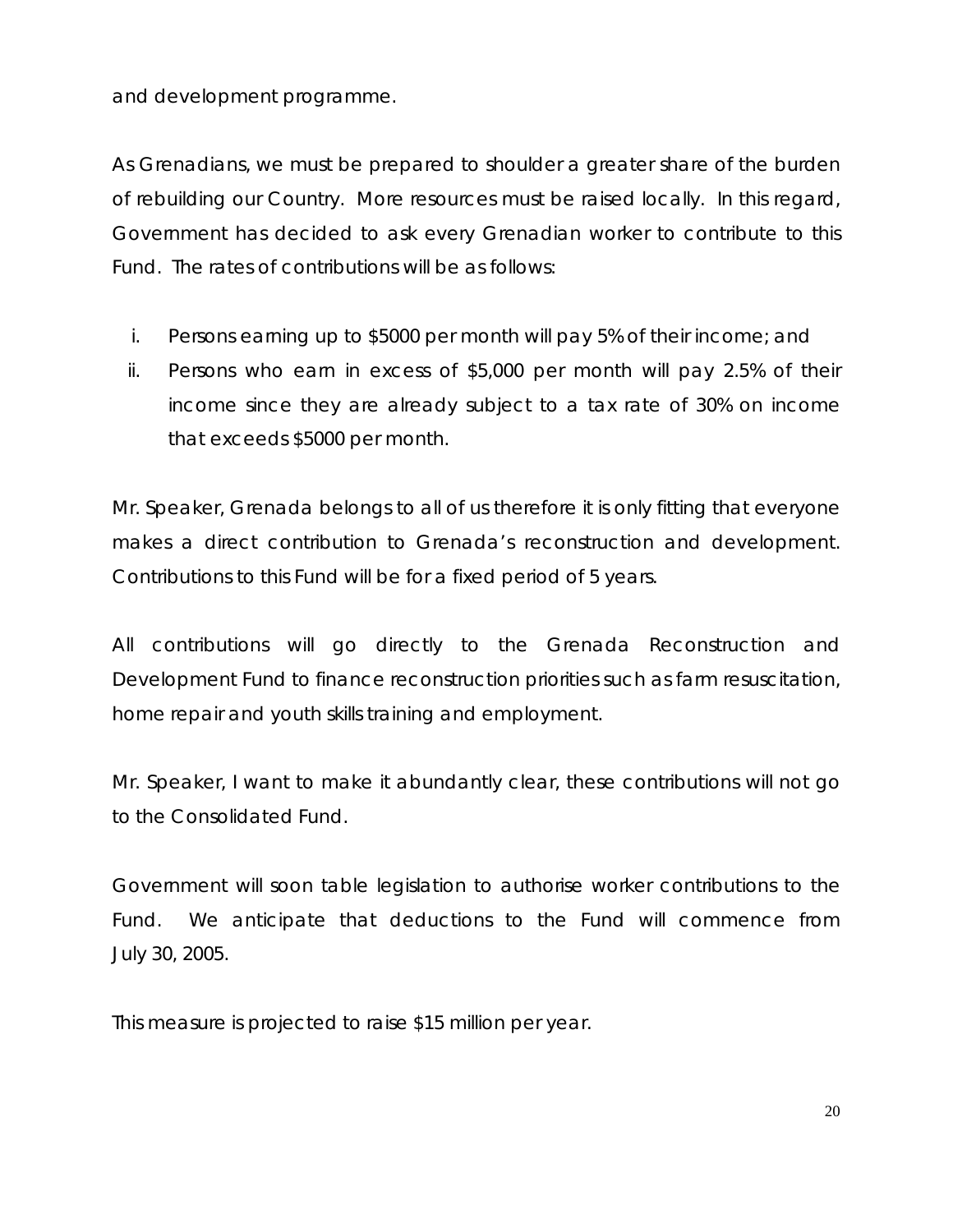## <span id="page-20-0"></span>**3. Increased GCT on Cigarettes and Alcohol**

Mr. Speaker, with effect from June 01, 2005, the General Consumption Tax will be increased on the following products:

- I. Beers and Stouts etc. (tariff heading no. 22.03) from 50% to 60%.
- II. Wines (tariff heading nos. 22.04 and 22.05) from 10% to 25%.
- III. Spirits, Liqueurs and other spirituous beverages (tariff heading no. 22.08) from 55% to 65% (from CARICOM) and 15% to 25% (from outside CARICOM)
- IV. Spirits, Liqueurs and other spirituous beverages (tariff heading no. 22.07) from 25% to 35%.
- V. Cigars, Cheroots and Cigarillos (tariff heading nos. 24.02 and 24.03) will attract rates of 136% from CARICOM and 75% from outside CARICOM.

The imposition of the CET on extra-regional imports will ensure CARICOM products are not placed at a disadvantage by this adjustment.

This measure is projected to yield an additional \$2 million per year.

Mr. Speaker, there is always a temptation to resort to smuggling goods such as cigarettes and alcohol. The Customs Act provides for such illegal activity to be dealt with by forfeiture, fines and prosecution. Fines may be levied for up to three times the value of the contraband goods. As a policy, Customs will impose the maximum fines whenever such illegal activity is detected.

## **6.2 TAX REFORM**

Mr. Speaker, our Government is committed to a process of tax reform that promotes a simple, efficient and equitable tax system to ensure the viability of our Country in the face of trade liberalisation and global competition.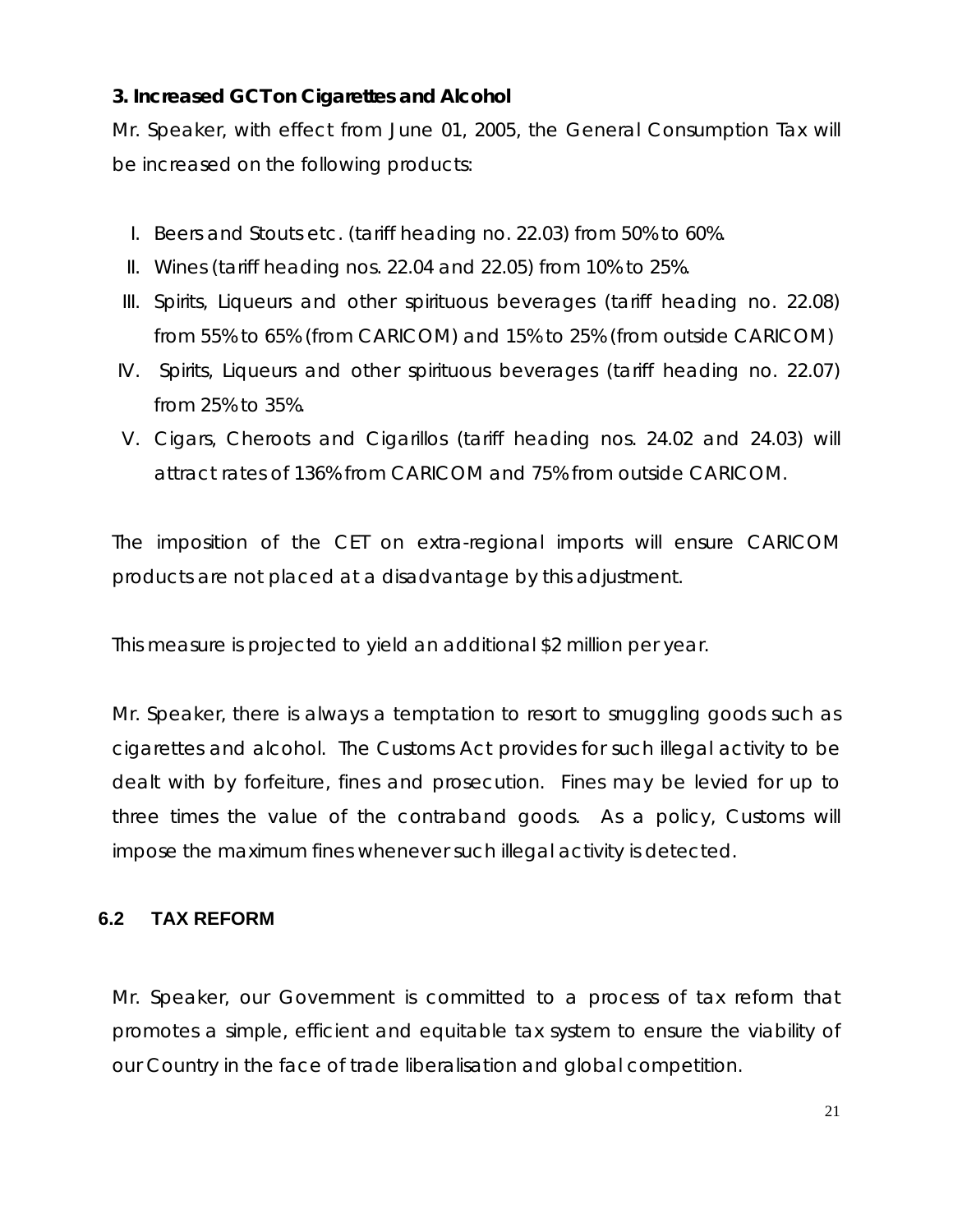<span id="page-21-0"></span>In my 2004 Budget presentation, I announced Government's intention to reintroduce the Value Added Tax from January 2006.

Mr. Speaker, I now advise this Honourable House and the entire Nation that the timetable for the reintroduction of Value Added Tax has been deferred for at least two years. In the meantime, the Inland Revenue Department will seek to strengthen its administration to effectively deal with the inevitable implementation of VAT.

#### **6.3 OTHER FISCAL MEASURES**

#### **6.3.1 Reduced Property Tax**

According to the OECS Macro-Socio Economic Assessment, 89 percent of our households or 28, 000 households were damaged or destroyed. As a caring and compassionate Government, we have decided to provide some relief to residential property owners. Government has therefore approved the following:

- 1) A 50% reduction in the tax payable on residential properties; and
- 2) An exemption from the payment of Property Tax on residential buildings where the tax payable is the minimum of \$20.00 or less.

Mr. Speaker, this decision will benefit 29,145 residential property owners. Of this number, 24,611 properties will not be required to pay property tax this year. This relief is only for 2005.

#### **6.3.2 Reduced GCT on Tyres and Brakes**

Mr. Speaker, Government is mindful of the relatively high cost of vehicle parts. After consultation with the bus driver associations, it was clear that some relief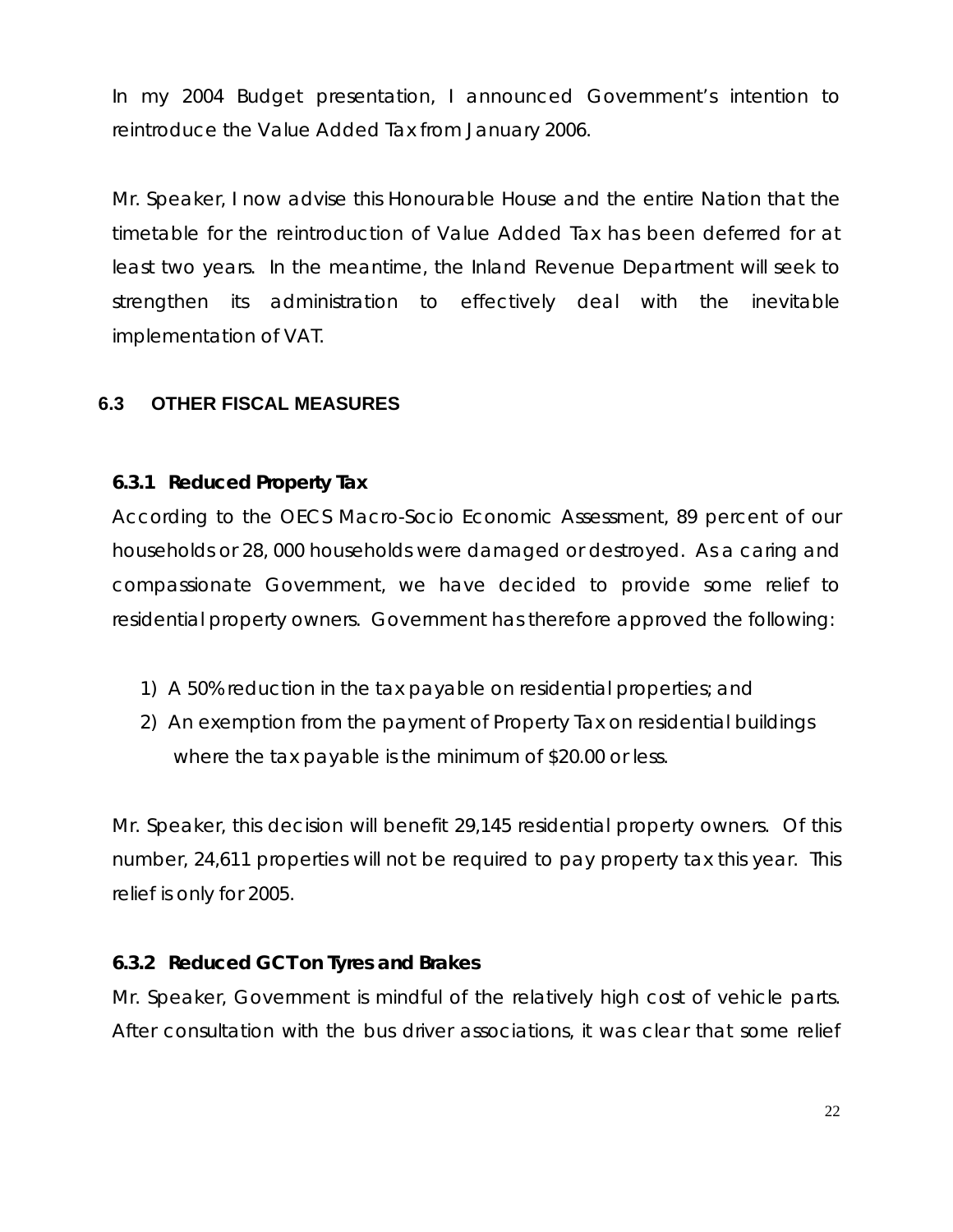was needed. Of greatest concern to Government was the possible increase in bus fares for school children.

In this regard, Government has decided to reduce the costs of operation to bus drivers by reducing the general consumption tax on key parts, namely, new tyres and brakes and brake accessories. Accordingly, the general consumption tax on tariff headings (4011.10, 4011.20 and 87.08.319) will be reduced from 25 % to 5%.

According to our calculations, a new tyre for a bus, which previously cost \$300.00 will now cost approximately \$240.00.

The new prices should take effect from June 01, 2005.

To ensure this measure is effective, Government will place tyres, brakes and brake accessories on the List of Price Controlled Items.

For ease of administration by the Department of Customs and Excise, Government has decided to grant this relief to all owners and operators of vehicles. It is hoped that this tax reduction will serve as incentive to vehicle owners and operators to purchase new and better quality tyres and brakes thereby improving safety on our Nation's roads. It will also mitigate the effect of the increase in the price of fuel.

#### **6.3.3 Reduced GCT on Alternative Energy Products**

Mr. Speaker, the National Environmental Management Strategy has called for incentives to promote the use of alternative energy products. The rising price of fuel strengthens the urgent need to pursue renewable energy products.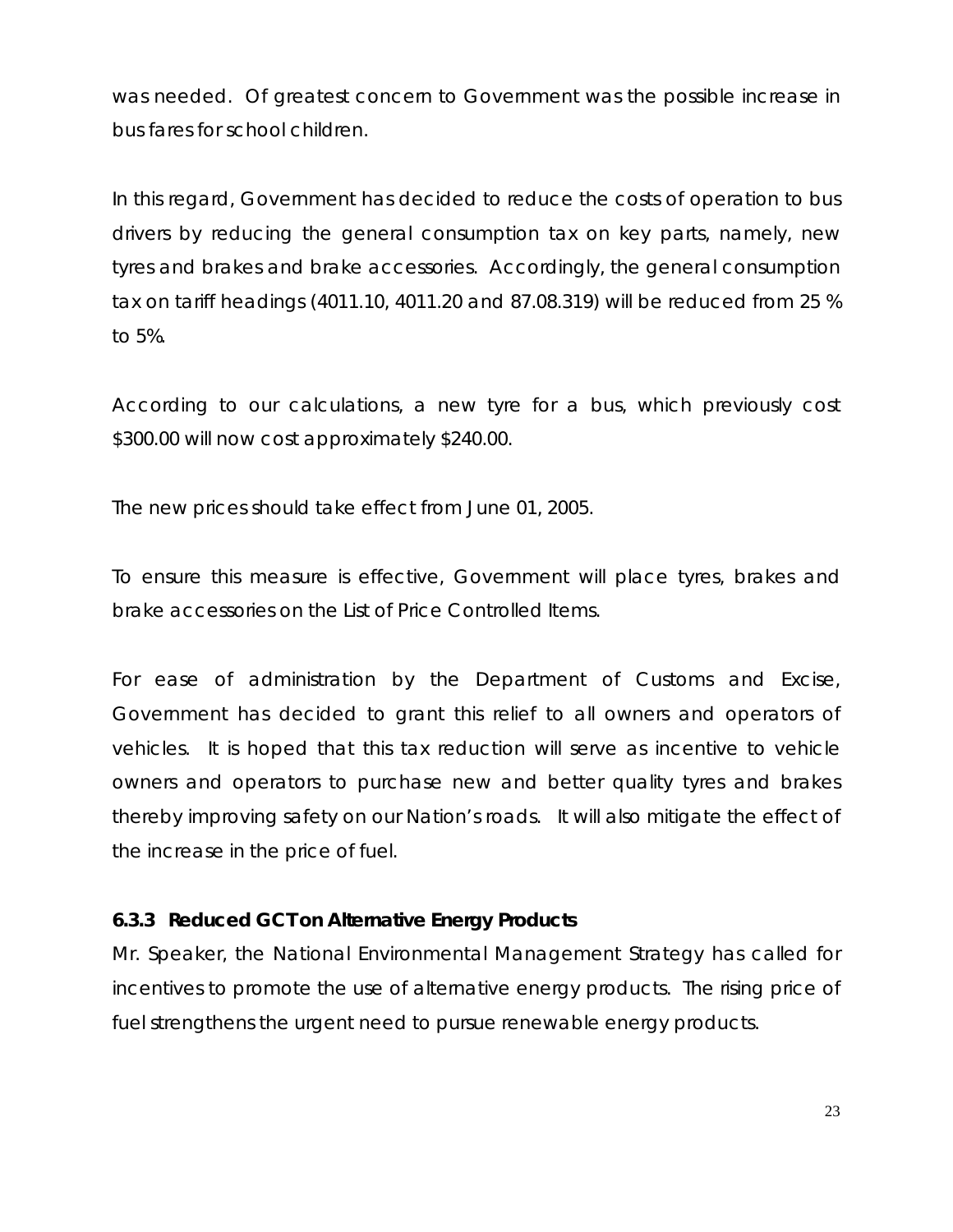Grenada's reconstruction provides an opportunity to move decisively in this direction. Accordingly, Government has decided to remove the general consumption tax on an approved list of alternative energy products including solar and wind energy products. The list will be developed after further consultation with the relevant stakeholders.

## **6.3.4 Strengthening of Tax Administration**

Mr. Speaker, Government is moving swiftly to have all potential taxpayers including contractors, plumbers and other self-employed registered with the Inland Revenue Department. In this regard, several steps will be taken including the following:

- All professionals including contractors will be licensed by Inland Revenue, at no charge and given a tax identification number (TIN);
- Every person seeking to operate a "T" or "H" vehicle will be required to submit their tax identification number (TIN);
- Every individual or company desirous of providing services to Government will have to furnish their tax identification number;
- Every person or entity seeking concessions from the Grenada Industrial Development Corporation or Government ministry will have to present their TIN as evidence of registration with Inland Revenue.

#### **6.3.5 Expenditure Control**

Government will seek to reduce expenditure and eliminate wastage wherever possible. Some of the steps to be taken:

 $\checkmark$  The growth of current expenditure on goods and services will be kept in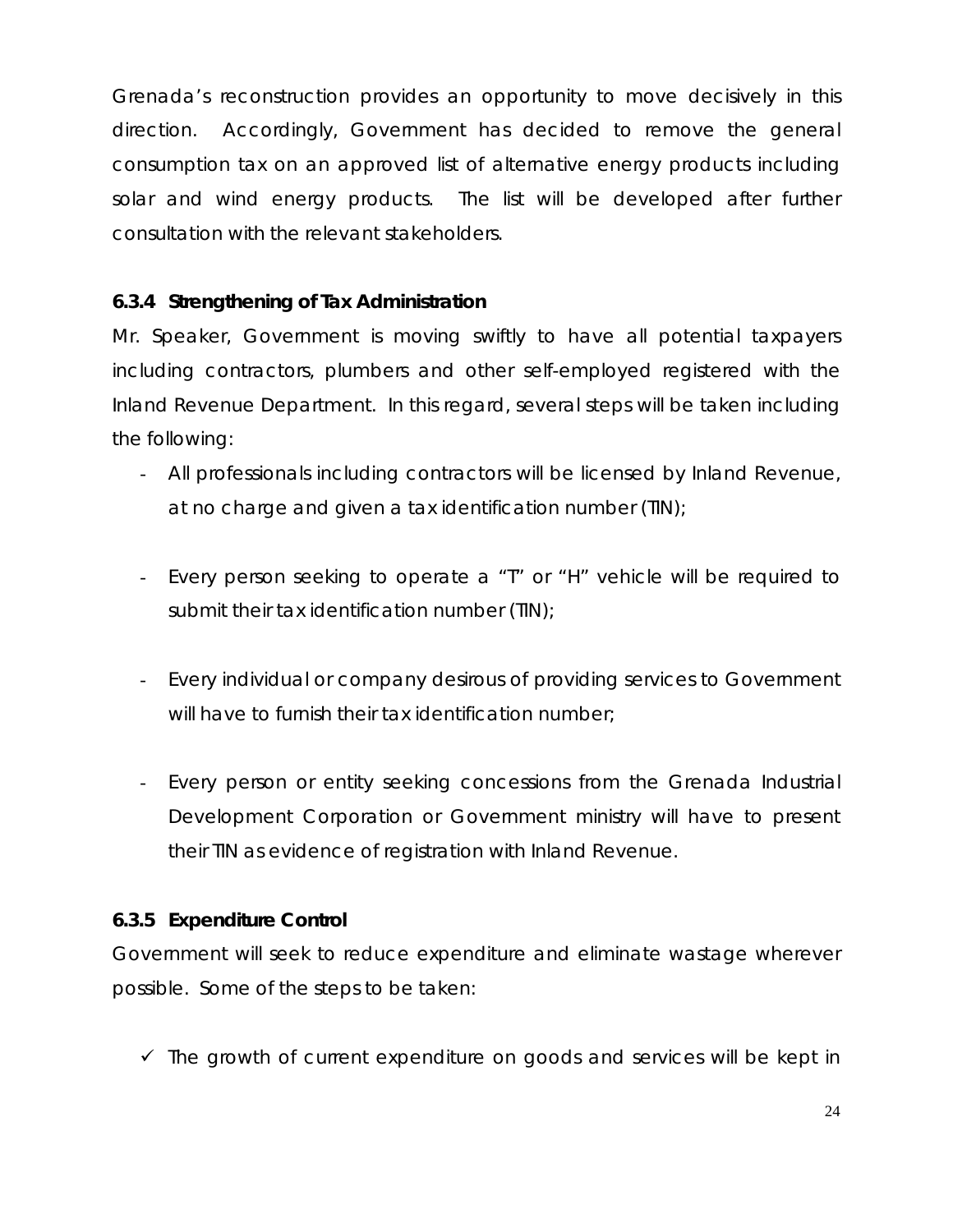<span id="page-24-0"></span>line with inflation from 2006. Allowance is made for replacement of furniture and equipment to government ministries and departments this year;

- $\checkmark$  A pooling arrangement for the use of government vehicles in the Ministerial Complex;
- $\checkmark$  The Category of Professional and Other Services will be reviewed to ensure value for money;
- $\checkmark$  A policy of fleet insurance for government vehicles.

I now turn to the Capital Expenditure for 2005.

#### **7.0 CAPITAL EXPENDITURE PROGRAMME 2005**

#### **7.1 ECONOMIC RECOVERY**

#### **7.1.1 AGRICULTURE**

Mr. Speaker, the Agriculture Sector will continue to be a top priority of this Administration in 2005.

In this regard, Government has approved \$5.1million for the Agriculture Emergency Recovery Project. This will replace the Agricultural Emergency Resuscitation Programme, which was implemented from October 2004 to January 2005 at a cost of \$14 million.

Under this Project, Government will provide support to farmers in the following areas: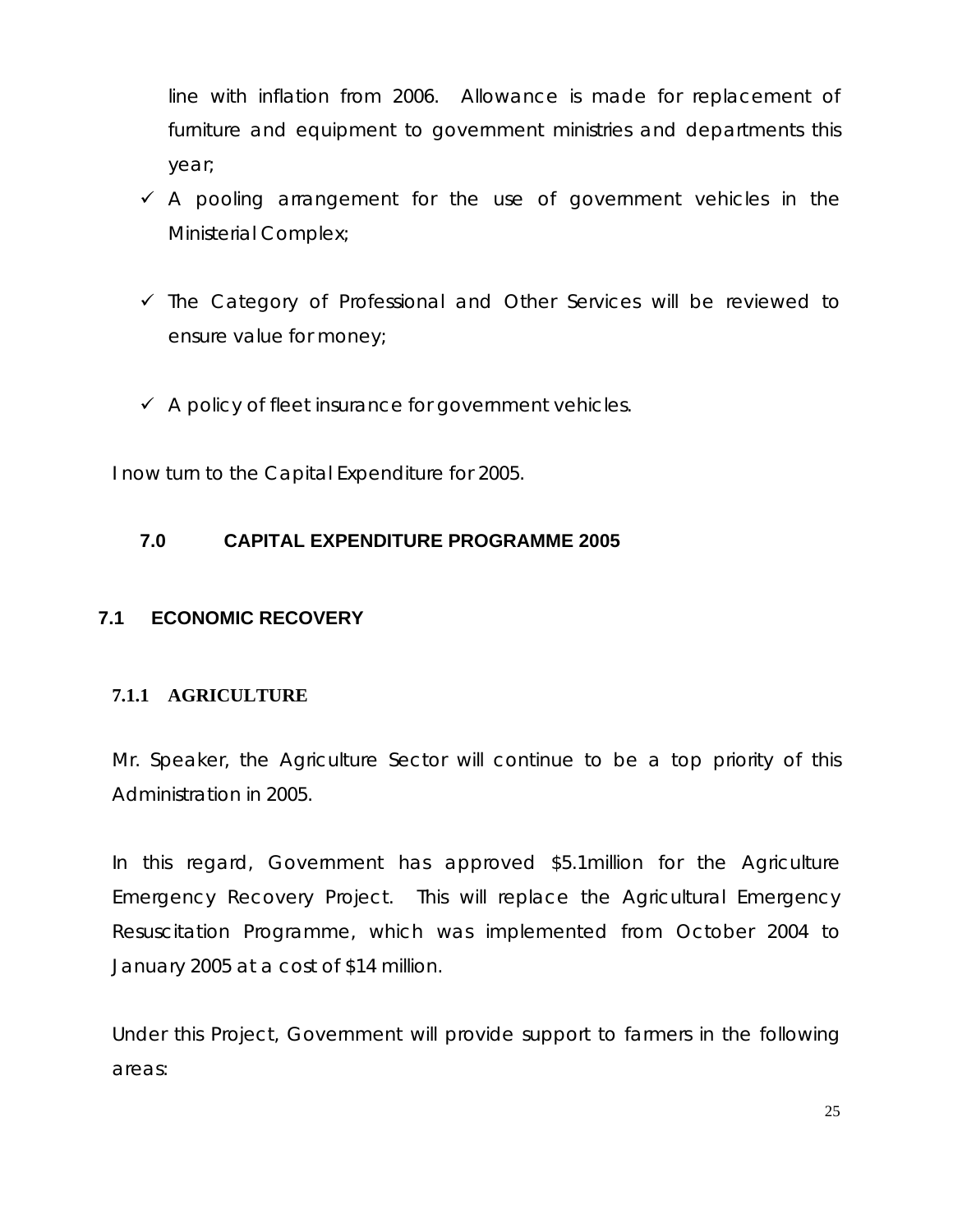- Planting materials;
- Fertilisers;
- Labour support; and
- Equipment support.

Under this Project, Government will work closely with the Grenada Cocoa Association under the Cocoa Revitalization Programme and the Grenada Cooperative Nutmeg Association to do a nationwide replanting programme.

The sum of \$2 million has been earmarked for the construction of farm roads to be financed by the Kuwaiti Fund.

Under the Global Environment Facility, \$743,000 will be spent to assist with restoration of forests and watersheds.

The sum of \$518,000 has been allocated to the Upgrading of Fish Markets in Gouyave and Victoria.

With FAO funding, a special assistance programme has been designed for fishermen to repair boats, replace engines and other equipment.

With USAID financing, farmers, fishermen and agro-processors will be able to access small grants to assist them in their recovery.

The 2005 Budget provides for a total allocation of \$38.2m to this sector, of which \$11.3m is for recurrent expenditure and \$26.9m, is for capital expenditure.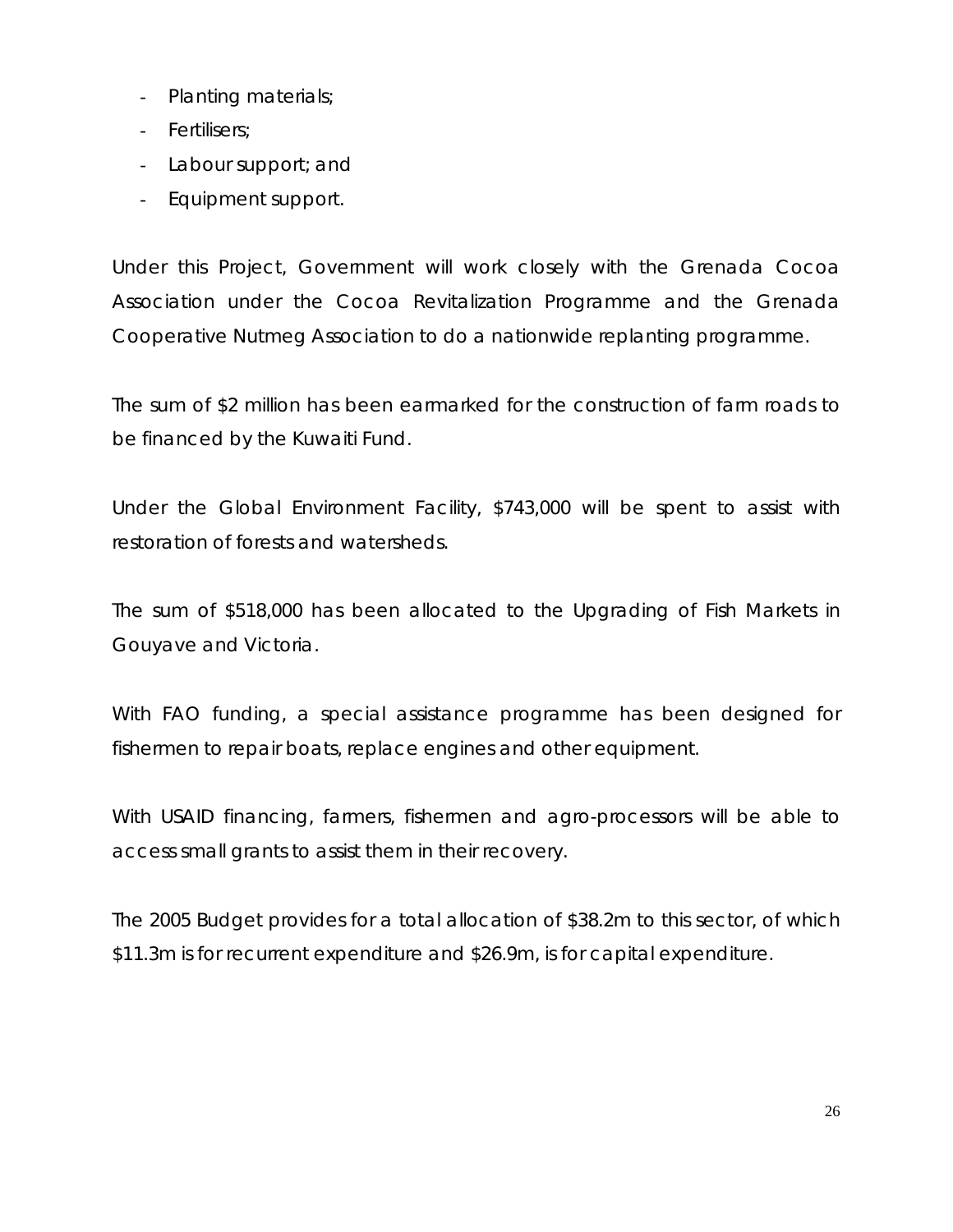#### <span id="page-26-0"></span>**7.1.2 TOURISM**

Mr. Speaker, Government is fully committed to the growth and development of the tourism sector.

This Budget provides \$9 million for the marketing and promotion of the destination and a further \$2 million for joint marketing and risk sharing agreements with selected airlines.

Phase II of the Cruise Ship Terminal Complex which includes the duty free shops and related amenities will soon commence providing a wide range of shopping options for the thousands of cruise visitors who visit our shores each year.

Mr. Speaker, the vision of this Government to build a modern Cruise Ship Terminal is already paying dividends. The number of cruise ship visitors increased from 146,925 in 2003 to 226,944 in 2004, an increase of 54.5%. In 2005, cruise arrivals are projected at 270,000.

The high level of cruise tourism has provided benefits to a wide range of our people including taxi drivers, water taxis, tour operators and restaurants. Furthermore, at least 30% of these visitors will return to our shores as stayover visitors.

The completion of the Bus Terminal and Parking Deck at a cost of US\$3.5 million in the next few weeks will considerably ease the traffic congestion in the town of St. George's for both locals and visitors.

In addition, the completion of Phase I of the St. George's Market Square will enhance the look and feel of our capital city.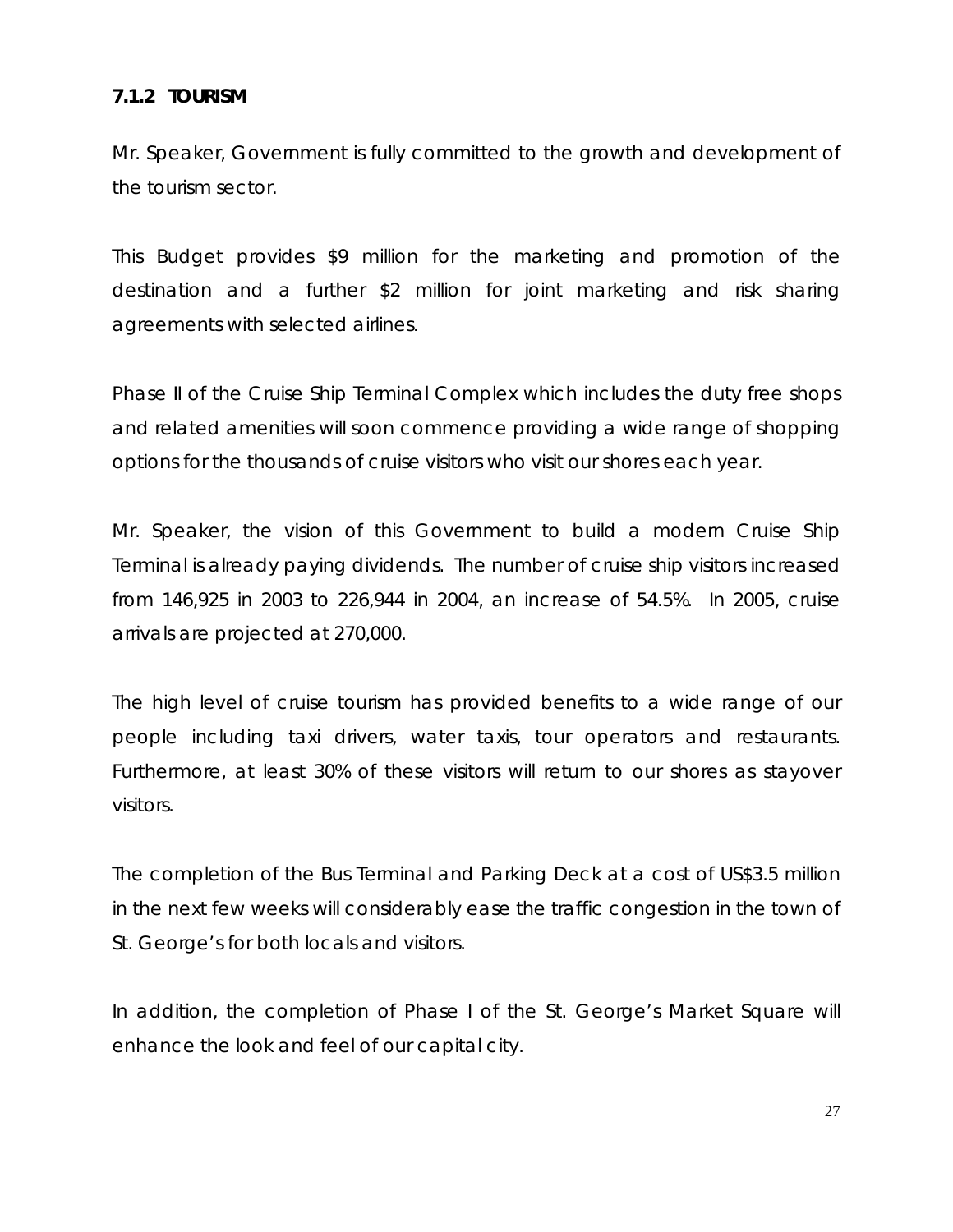<span id="page-27-0"></span>With assistance from USAID, work will be undertaken on the Grand Etang Tourist site at a cost of \$400,000.

USAID will also fund the second phase of a road signage project at a cost of \$100,000.

Mr. Speaker, the construction of additional hotel rooms is a crucial factor if Grenada is to successfully host 2007 World Cup matches. This increased room stock is also pivotal to the long- term viability of the tourism sector. In this regard, Government welcomes the initiatives being undertaken by several hoteliers to upgrade and expand their facilities.

I am pleased to announce that only on Thursday of last week, a Memorandum of Understanding was signed between the Government of Grenada and Belselcior Ltd., a Canadian development company, for the recommencement of the Levera Hotel Project.

We are also encouraged by the prospects of several hotel projects being implemented in the medium term.

#### **7.1.3 BUSINESS REACTIVATION**

Mr. Speaker, earlier in my presentation, I outlined some of the measures taken by Government to reactivate the business sector. I wish to state here that Government will continue to dialogue with the business community on practical and meaningful ways to assist. A major concern is the cost of credit. Government will seek to work with local and regional financial institutions to address this need.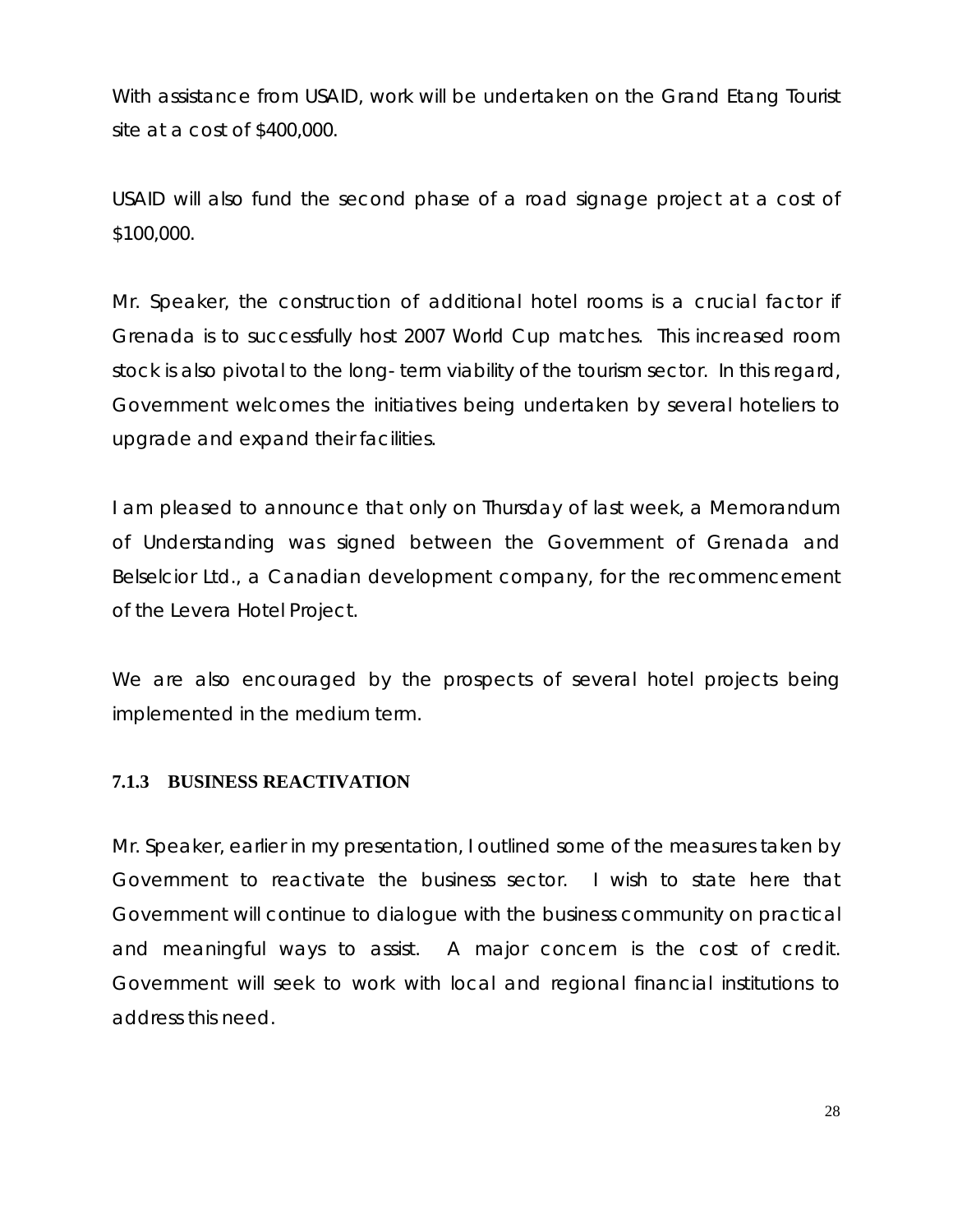With funding from USAID, a Business Resource Centre was recently established at the Grenada Industrial Development Corporation to support business development in Grenada.

Additionally, USAID is providing support as follows:

- US\$700,000 for Microfinance Scheme to help small and micro businesses through local institutions;
- US\$2 million in financial grants for the commercial sector to help restore business activities;
- US\$600,000 for export development plans for export-oriented firms; and
- US\$700,000 for agribusiness and fisheries.

Mr. Speaker, Government recently launched the Small Business Development Project. The project aims to create employment opportunities; provide credit to unemployed persons in rural communities; and foster the entrepreneurial spirit of the Grenadian people.

Furthermore, Government has decided to consolidate the various facilities available to the sector to ensure more meaningful and sustained support for small and micro enterprises. In this regard, the following funds have been merged:

- i. Small Agro-processors Development Fund;
- ii. Small Farmers Financing Scheme;
- iii. Small Entrepreneur Development Fund; and
- iv. Micro-enterprise Project

The merger will ensure the reduction of administrative costs and higher levels of operational efficiency.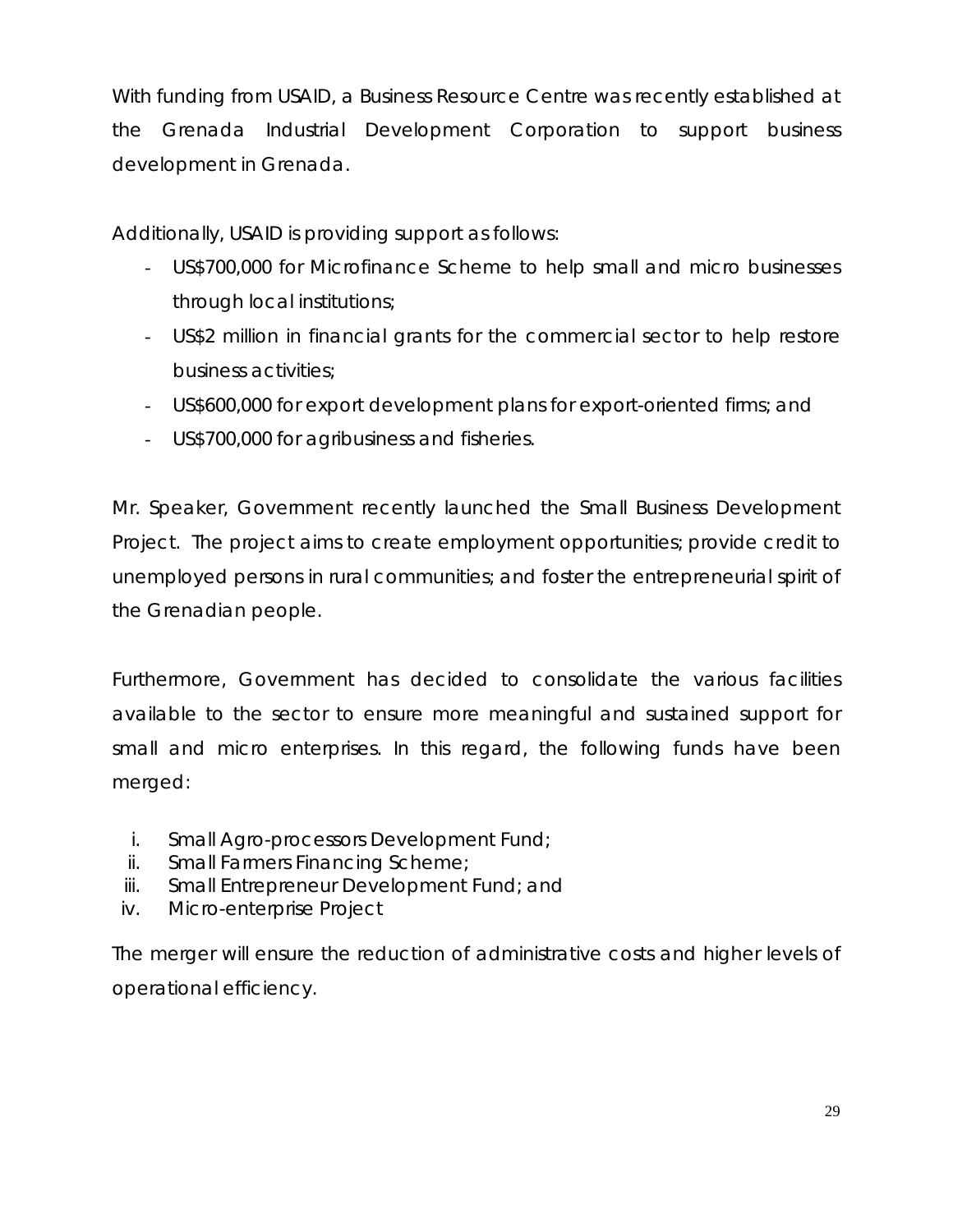<span id="page-29-0"></span>This Budget provides \$1 million for this Project, as an initial capital injection. All funds disbursed will be on a concessionary loan basis and must be repaid.

## **7.2 SOCIAL RECOVERY**

### **7.2.1 Housing**

Mr. Speaker, Housing will continue to receive top priority by this Government.

In this regard, Government approved the Housing Recovery Plan at a cost of EC\$61.5 million.

This Plan involves the following:

- Home reconstruction for 500 families whose homes were completely destroyed by the hurricane (grants)
- Materials provision to assist 2000 low-income families with their home repairs
- A revolving soft loan facility for 500 families which do not qualify as most vulnerable
- Establishment of new residential settlements in six (6) areas to accommodate 500 families.

Phase 1 of the Plan includes the construction of 225 homes and the repairing of 1125 roofs for vulnerable groups at a cost of \$10.7 million. To date, 50 homes have been completed and 1200 roofs repaired at a cost of \$7.5million. An additional 152 are under construction and will be completed within the next two months. These homes are built to withstand category 3 hurricanes.

To ensure a non-partisan approach to housing, Government initiated the establishment of Village Housing Committees to select the beneficiaries. Government is grateful to all persons who have volunteered to serve on these committees.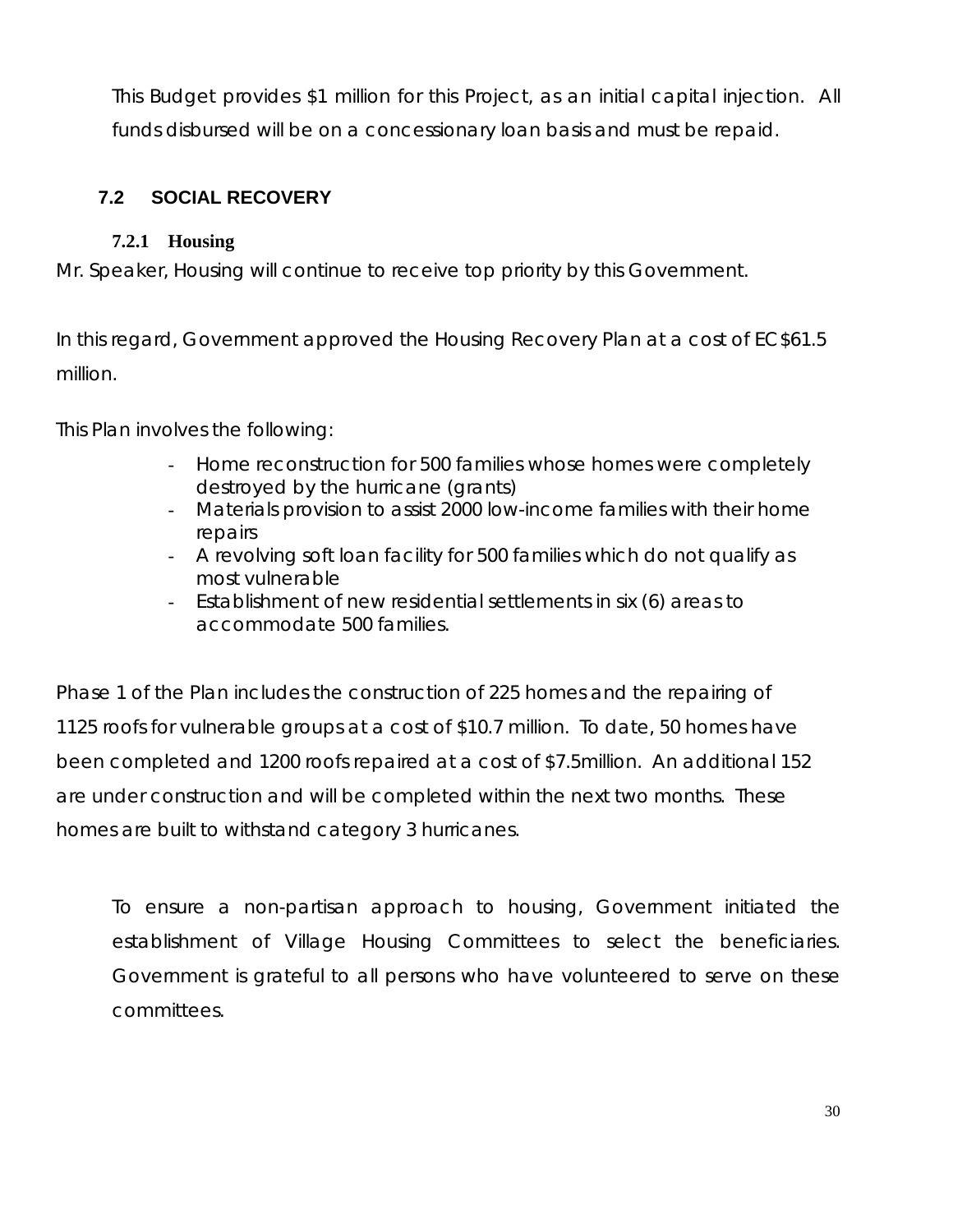With the support of the Government of Venezuela, work has commenced in Lacalome, St. David's to construct 130 low cost houses. Government is responsible for infrastructure for this settlement, which is estimated to cost EC\$1 million.

Consultations have commenced for new residential settlements in Soubise/Marquis in St. Andrew's and Frequente in St. George's. The settlement in Soubise/Marquis will seek to relocate 50 households living in disaster-prone areas.

In Frequente, consideration is being given to multi-family units and apartments. Settlements are also being planned for Douglaston in St. John's, Dunfermline in St. Andrew's, Beausejour in St.George's, Lacapierre in Carriacou and in St. Patrick.

With support from USAID, an additional 1200 homes will be repaired at cost of US\$5 million.

USAID will also finance 150 new low-income houses for persons who lost their homes and are considered most vulnerable at a cost of US\$9 million.

The People's Republic of China has also agreed to construct 2000 homes, as part of a Memorandum of Understanding signed between our two governments.

Mr. Speaker, 3,600 low income and working class Grenadians whose homes were partially or completely destroyed by the hurricane will receive some form of assistance during the year.

Mr. Speaker, the Holy Bible declares, "righteousness exalts a Nation". Our Government is deeply concerned about the physical devastation of our churches or 'houses of prayer'. We believe churches play a critical role in the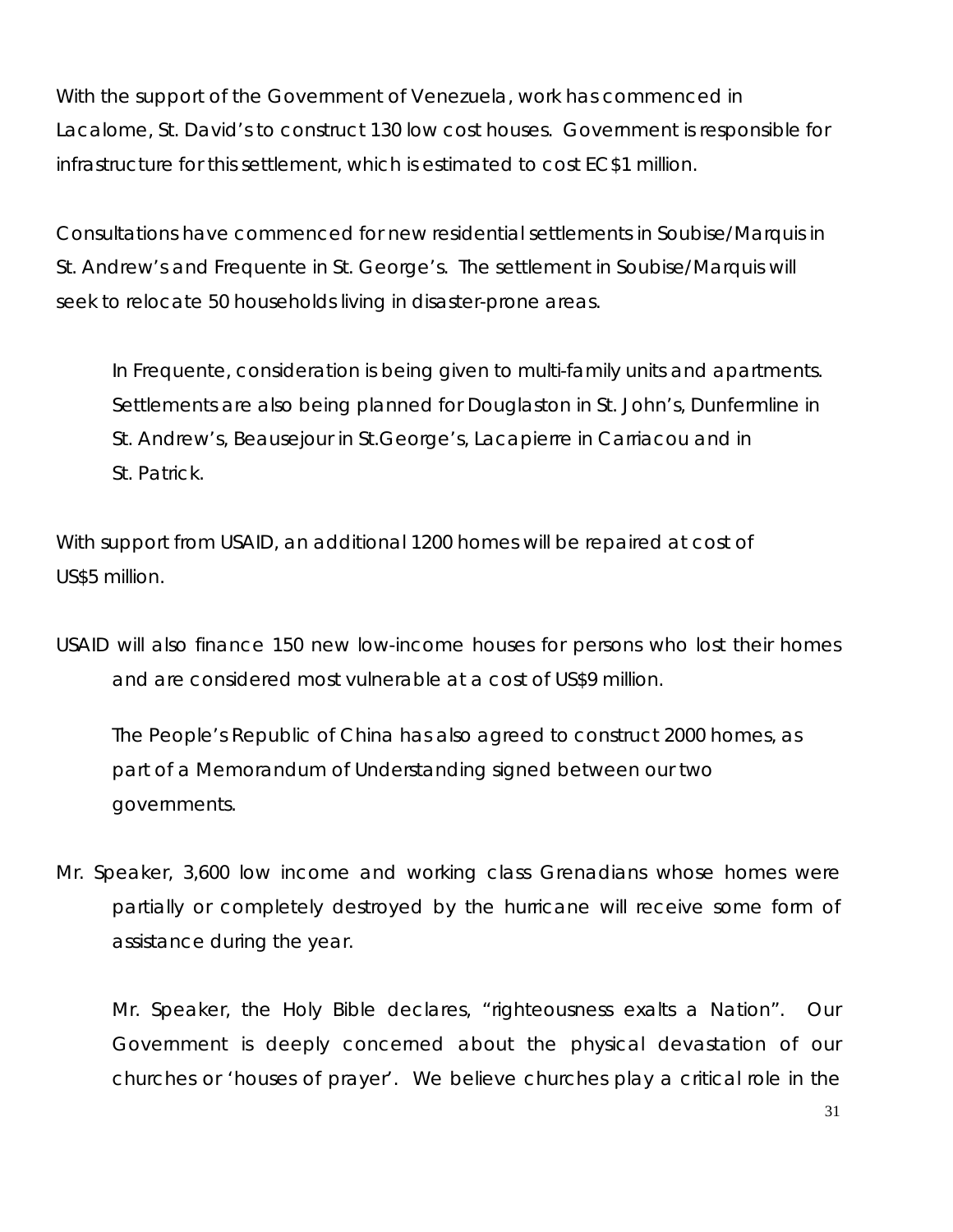<span id="page-31-0"></span>spirituality of this Nation and should function at their full capacity. In this regard, Government will provide concessions on building materials and other equipment as well as other forms of assistance, where possible, to enable the churches to play their rightful role in this Country.

#### **7.2.2 Education and Training**

Mr. Speaker, the development of our human resources constitutes the single most important element of our national development. In this post-Ivan era, our education system needs to adapt to our changing development needs. In this regard, the Ministry of Education will undertake a review of its Long Term Strategic Plan.

Many of our schools must be completely rebuilt and furnished.

In rebuilding, Government will take special care to ensure they are hurricaneresistant. The Ministry of Education has prepared a comprehensive schools rehabilitation programme, which will be implemented over the next three years. The approximate cost of the rehabilitation programme is EC\$165.0 million of which \$32 million will be expended in 2005.

With assistance from USAID, work has already commenced on the Teacher Training Department of the T.A. Marryshow Community College.

Given the need for rapid skills development among our youth, the T.A. Marryshow Community College (TAMCC) will place special emphasis on its Technical Division. The College will collaborate with relevant partners to provide certification for a variety of skills.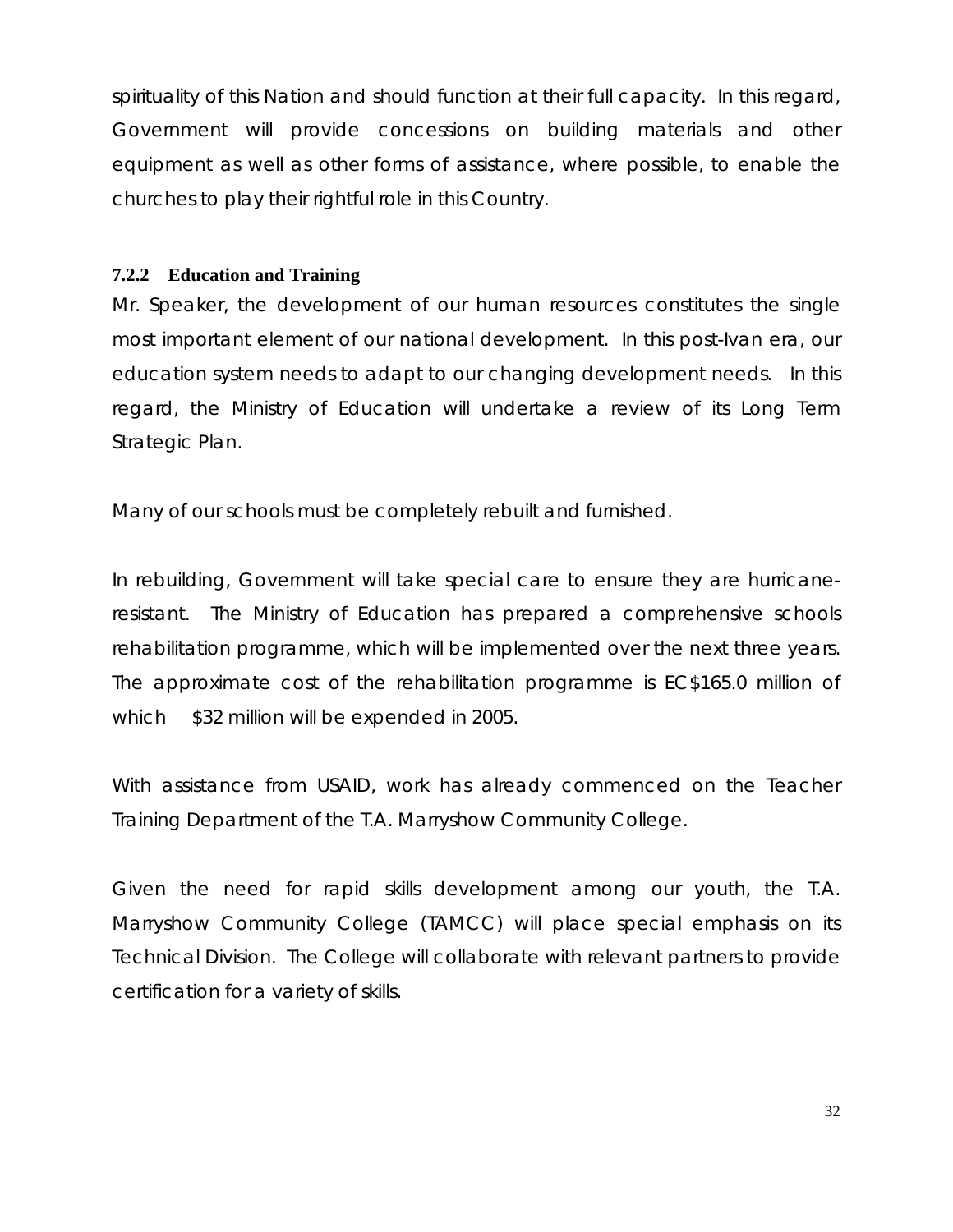<span id="page-32-0"></span>Mindful of the need for more scholarships for our needy and aspiring students, this Budget has earmarked approximately \$1 million for this purpose.

#### **7.2.3 Youth Development**

Considerable emphasis will be placed on employment and training opportunities for our youth. In collaboration with USAID, a number of training programmes have already been conducted in the fields of construction, handicraft, sewing, poultry farming and boat repair among others.

 Mindful of the unemployment among our youth, which has been exacerbated by the hurricane, Government sought training opportunities overseas. Several countries have agreed. The placement of youth will be a top priority for the Youth Department in 2005.

 The Imani programme, which last year provided an opportunity for over 500 youths to acquire work experience will be maintained.

The 2005 Budget provides \$2.5 million for this programme.

#### **7.2.4 Sport Development**

Mr. Speaker, notwithstanding the passage of Hurricane Ivan, Government remains resolute in its commitment to host games in the 2007 World Cup.

The hosting of World Cup Cricket 2007 will send a strong statement to the world that Grenada is back in business.

Accordingly, Government has secured the commitment of the People's Republic of China to reconstruct the National Stadium at an estimated cost of US\$40 million.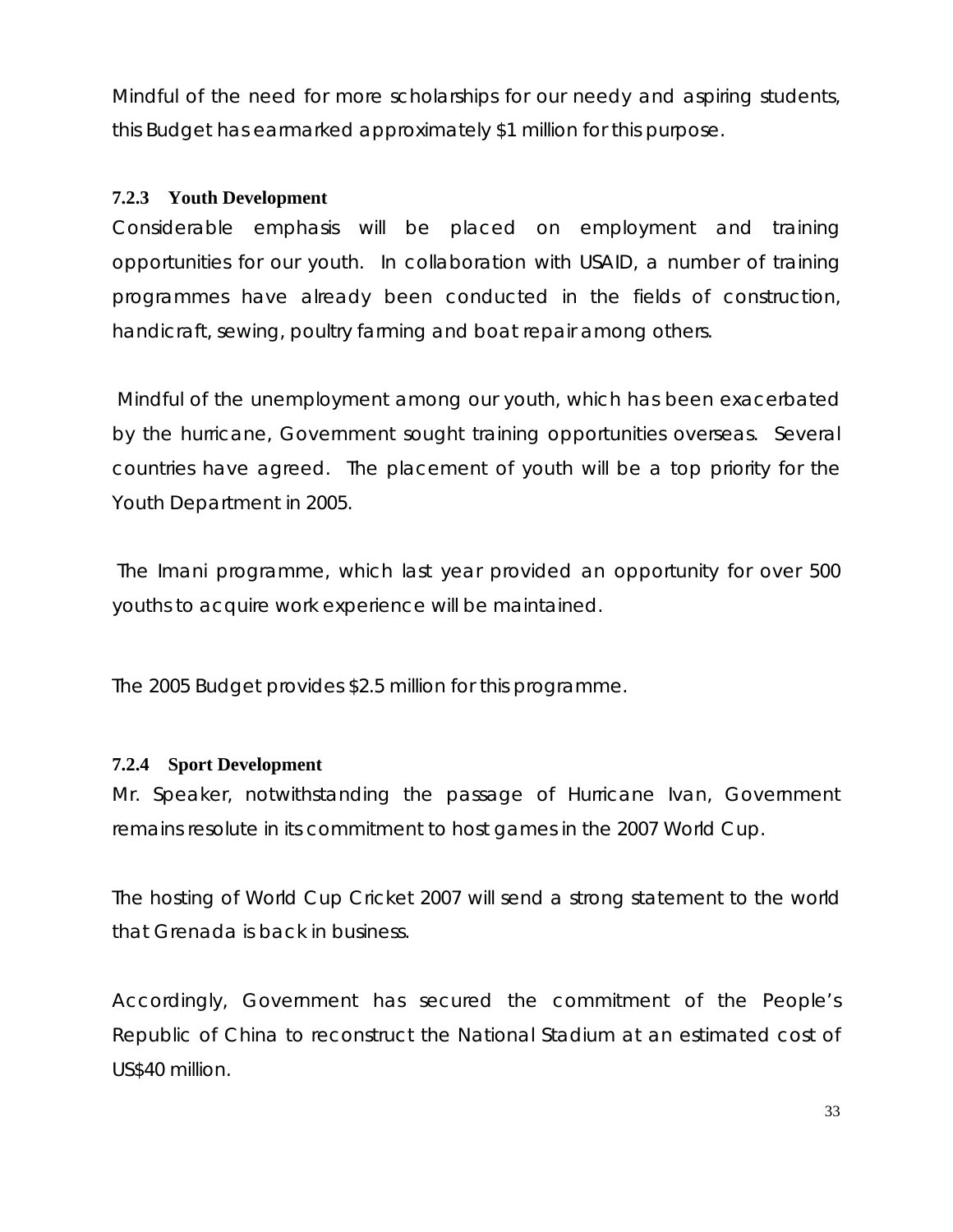<span id="page-33-0"></span>An allocation of \$3 million has been made for upgrading roads required for our hosting of World Cup Cricket.

Rural sporting facilities including Cuthbert Peters Park will be completed.

The sum of \$1.4 million has been allocated to upgrade and rehabilitate several playing fields around the Country.

#### **7.2.5 Health Care**

Mr. Speaker, Government will continue to place high priority on improving the delivery of health care. In 2005, considerable emphasis will be placed on repairing damaged infrastructure.

An allocation of \$1 million has been made to commence repairs to the Princess Alice Hospital, which suffered extensive damage by the hurricane.

Following the evaluation of Phase 1, work will commence on Phase II of the New Hospital at an estimated cost of \$18 million.

With World Bank financing, repairs will be undertaken on the Central Medical Stores at a cost of \$400,000.

With support from USAID, repairs will be undertaken on several medical stations at a cost of EC\$850,000.

Mr. Speaker, HIV/AIDS remains a major threat to our development progress. Since the hurricane, there has been an intensification of the public education campaign. This thrust will continue for the rest of the year. Furthermore, an evaluation is planned to ascertain the effectiveness of the HIV/AIDS Strategy thus far.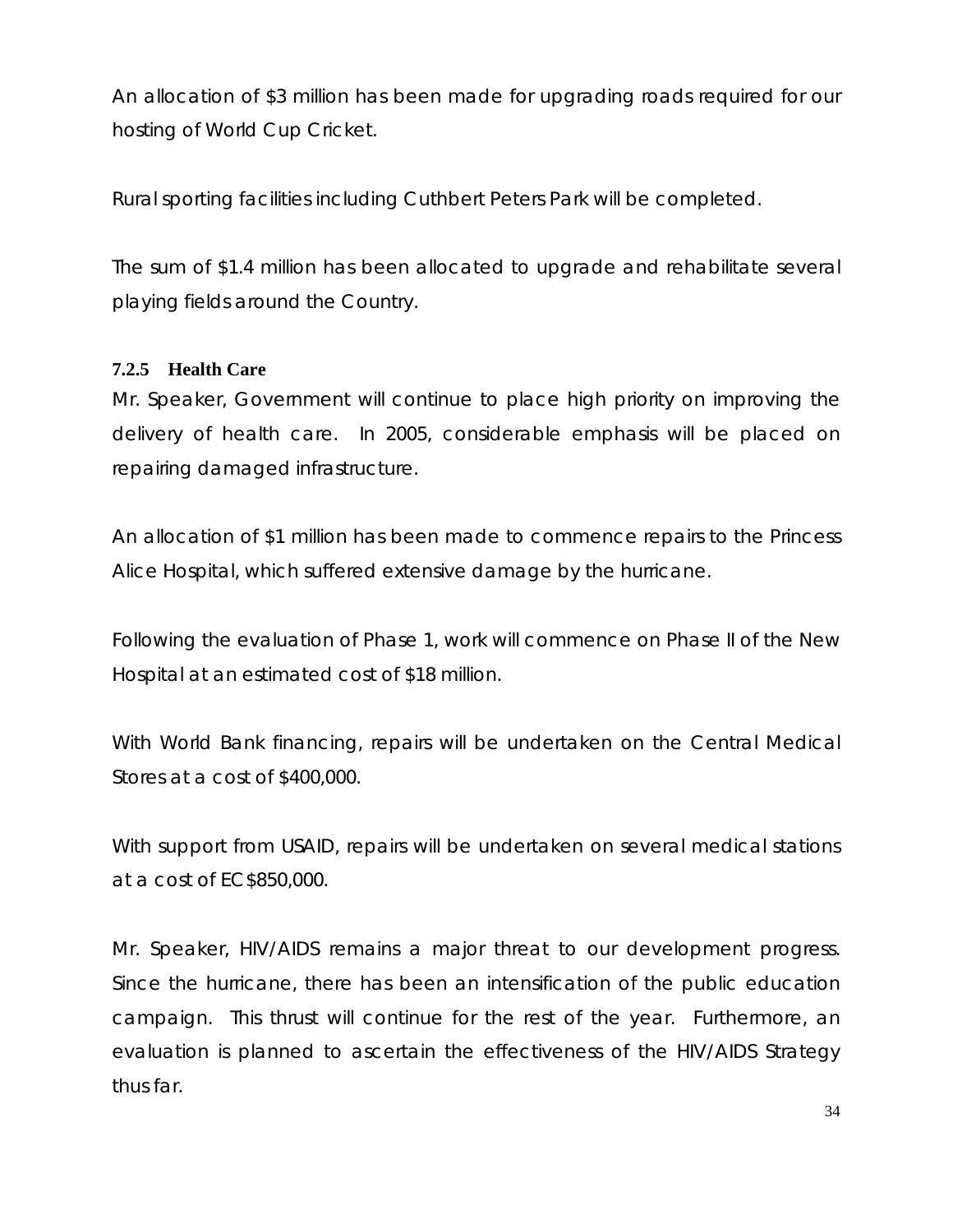<span id="page-34-0"></span>Mr. Speaker, the Ministry of Health has been allocated a total budget of \$63.6 million, 10 percent of the 2005 Budget.

#### **7.2.6. Psychological Rehabilitation**

Mr. Speaker, I said earlier that we must rehabilitate damaged minds. In this regard, the Agency for Reconstruction and Development will spearhead a programme to provide counselling and debriefing to 2000 persons during the year. The programme will also provide therapy for 200 traumatised persons and will encourage groups and individuals to actively participate in the rebuilding process. All programmes will be at community level.

#### **7.3 Rehabilitation of Physical Infrastructure**

Mr. Speaker, the track record of our Government in developing our physical infrastructure is well recognized.

In this post-Ivan era, we are committed to restoring damaged infrastructure.

The major infrastructure projects for 2005 include:

- I. Bridges and Road Improvement Project \$15 million
- II. Eastern Main Road Improvement \$7 million
- III. Refurbishment of Government Buildings \$4 million
- IV. Hurricane Ivan Emergency Project \$4 million
- V. Emergency Recovery and Disaster Management \$3.0 million
- VI. Melville Street Reconstruction \$ 2 million
- VII. Repairs to the Ministerial Complex \$1.2 million
- VIII. St. George's Market Square \$1million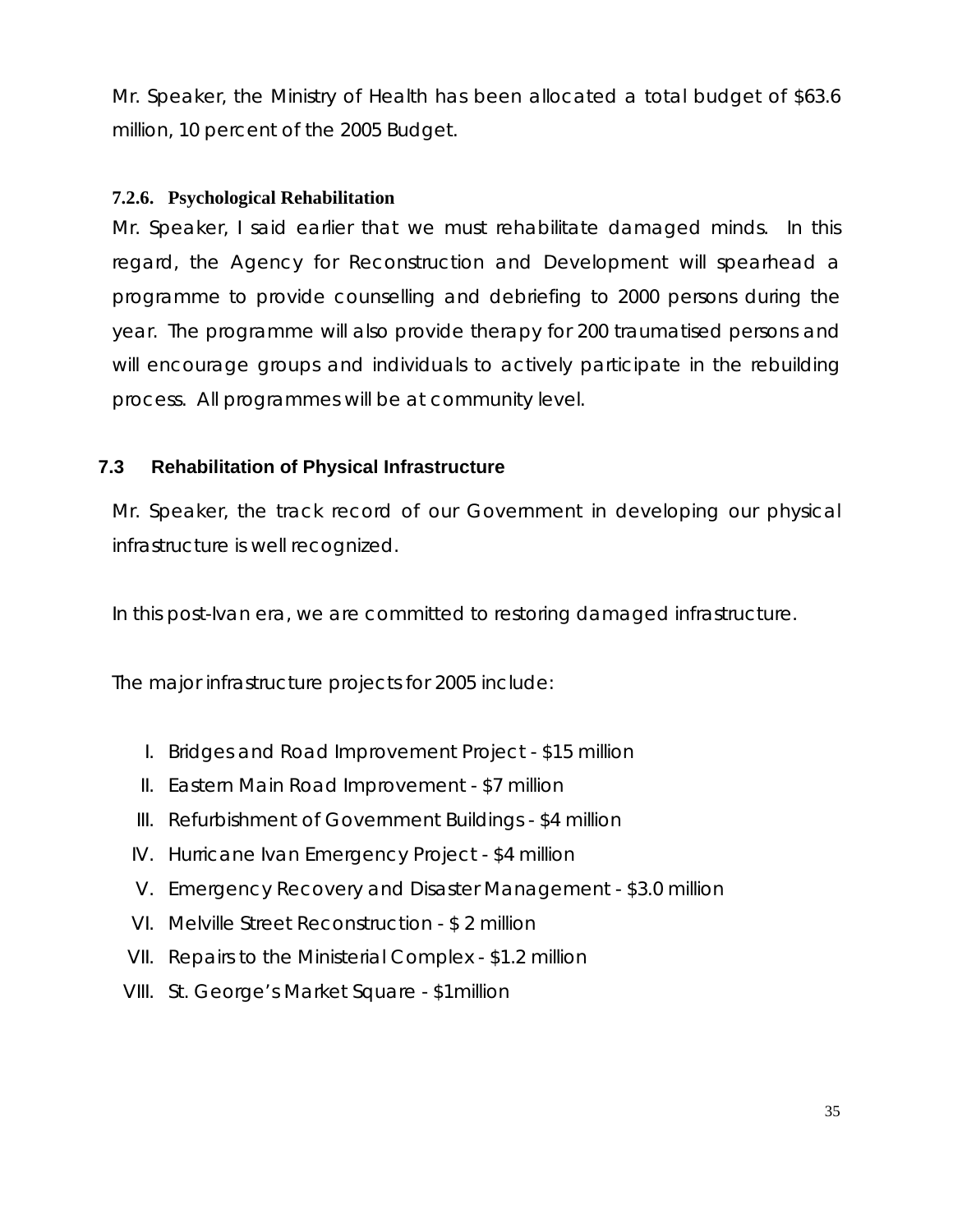<span id="page-35-0"></span>Mr. Speaker, tenders have already been received for 15 landslips along both the Western Main Road and Eastern Main Road.

In partnership with the businesses in the area, Government will commence work on Dusty Highway.

## **7.4 Investments in Carriacou and Petit Martinique**

Mr. Speaker, Government will continue to invest in the islands of Carriacou and Petit Martinique. Some of the major projects to be completed in 2005 include:

- i. Cultural and Sporting Complex \$1.5 million
- ii. PRC/GOG Multi-Project \$600,000
- iii. Renovation of Fish Centres \$350,000
- iv. Hillsborough Recreation Facilities \$150,000
- v. Lauriston Sea Defense Wall -\$100,000
- vi. Expansion of Petit Martinique Playing Field \$100,000

#### **8.0 INSTITUTIONAL STRENGTHENING**

Mr. Speaker, strong institutions are essential to good governance and effective public service delivery. Grenada's rapid and sustained recovery in the post Ivan era depends on building the capacity of key institutions.

#### **8.1 Disaster Management**

Mr. Speaker, Hurricane Ivan glaringly exposed Grenada's deficiencies in both disaster mitigation and disaster management. The difficulties experienced in aftermath of the hurricane led to a comprehensive review of Grenada's disaster management strategy. The findings were recently published.

As a result of this review, NERO has been replaced by a new entity called the National Disaster Management Agency (NaDMA). The scope and functions of this Agency is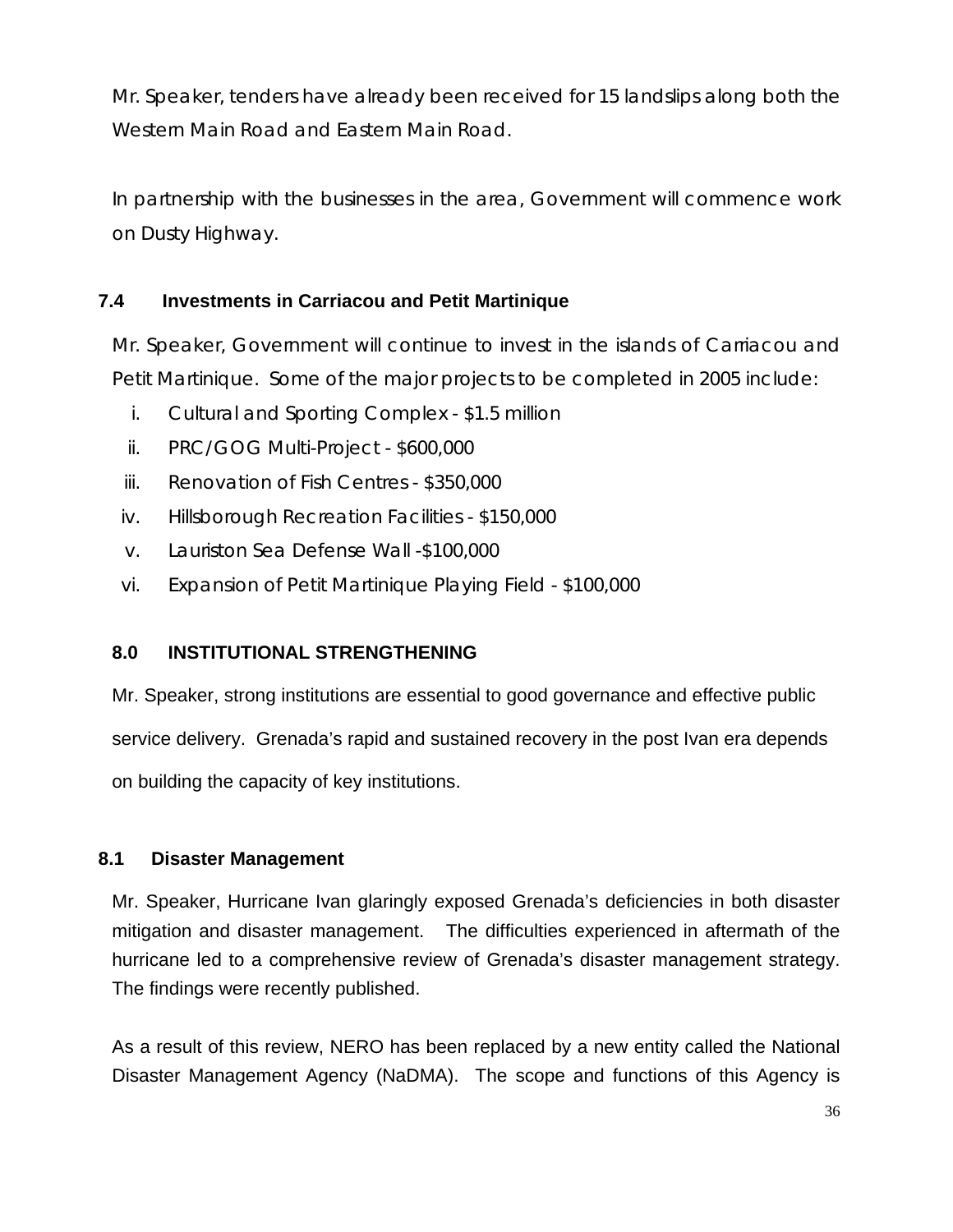<span id="page-36-0"></span>broader than management of relief operations. It covers all aspects of disaster management.

With technical guidance from the Caribbean Disaster Emergency Response Agency (CDERA) and funding from the Canadian International Development Agency (CIDA), a project in the sum of Cdn\$1million has been developed to build the capacity of the National Disaster Management Agency (NaDMA). The key objectives of the Project are:

- 1. Strengthening NaDMA's capacity for integrated relief programme management;
- 2. Establishment of capacity for emergency communications among key response agencies of the NaDMA system and district committees;
- 3. Strengthen NaDMA's public education and information capacity; and
- 4. Strengthen Community Disaster Planning.

#### **8.2 Physical Planning**

After considerable consultation, a draft National Physical Development Plan was completed in 2004. In accordance with the Physical Planning and Development Control Act, this Plan is now available in public places such as libraries, district revenue offices and constituency offices. In the next two months, the Plan will be tabled in Parliament. Thereafter the Plan will take effect.

In 2000, the Grenada Building Code was developed and distributed to the construction industry on a pilot basis. The impact of hurricane Ivan has demonstrated the importance of proper construction standards. Pursuant to the Physical Planning and Development Control Act 2002, Government will prepare regulations to make the building code part of our laws.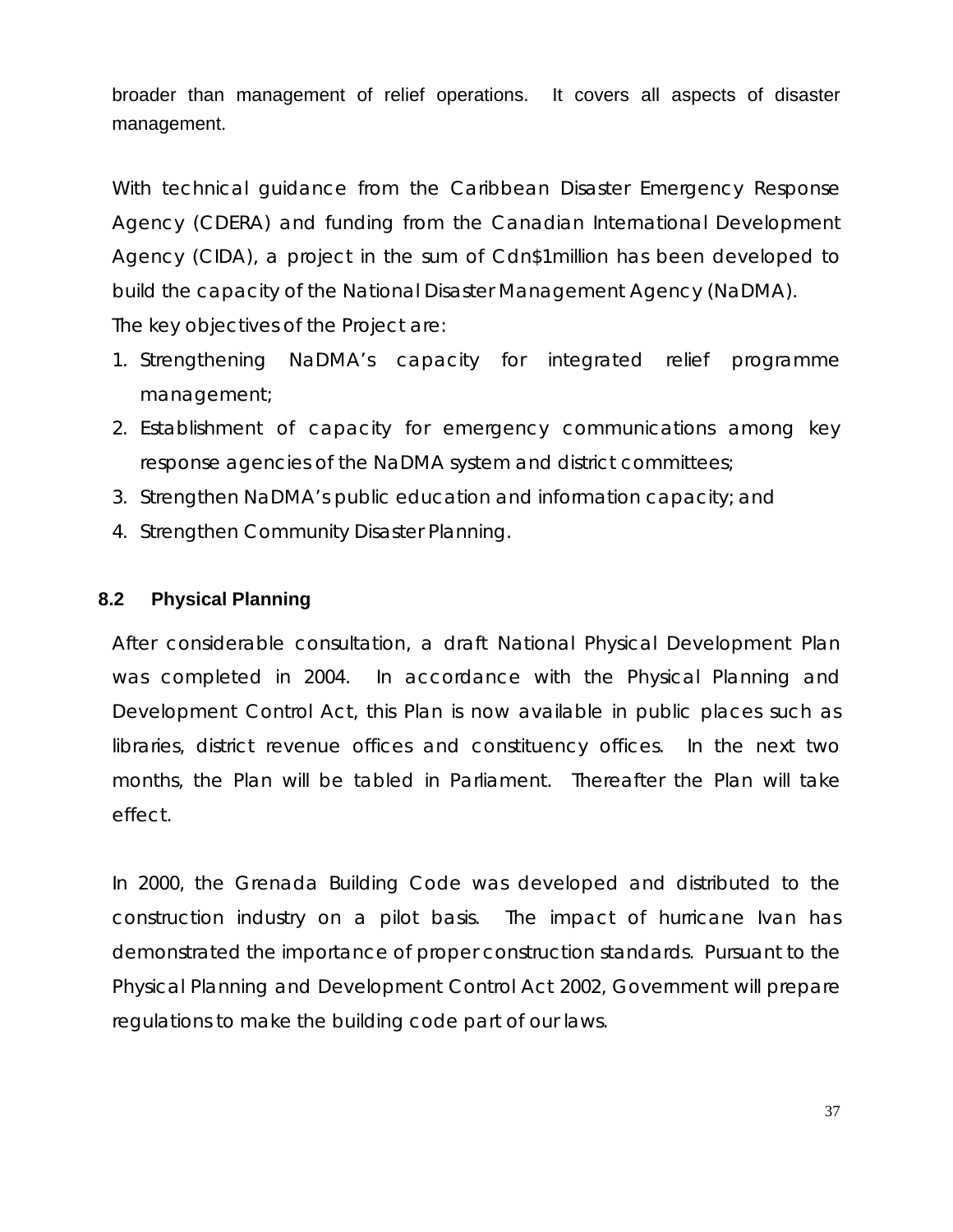<span id="page-37-0"></span>The Physical Planning Unit has started an initiative to register and certify all tradesmen to ensure buildings adhere to the building code and property owners receive value for money.

Mr. Speaker, the Physical Planning Unit will be strengthened with additional inspectors but it is very clear that the enforcement of the building code requires close collaboration among the Unit, the financial institutions, engineers, architects and contractors.

## **8.3 Public Sector Modernisation**

The Public Service plays and must continue to play a pivotal role in national development. It must adapt to the challenges of the 21<sup>st</sup> century. In this regard, a new legislative framework is required. Accordingly, Government will table later this year: the Public Service Bill, the Public Finance Management Bill, the Audit and the Integrity in Public Life Bill.

To strengthen Government's capacity to manage and implement development projects, it is proposed that all project coordinating units be merged into a Central Projects Department under the Ministry of Finance and Planning.

## **9.0 GRENADA'S PREPARATION FOR THE CSME**

Mr. Speaker, the Caribbean Single Market and Economy (CSME) is aimed at positioning our Region to meet the challenges and opportunities of the changing global environment.

Late last year, CARICOM Heads took the decision that the Single Market will be established by 31<sup>st</sup> December 2005 and the Single Economy by 2008.

The Government of Grenada is committed to actively participating in the Single Market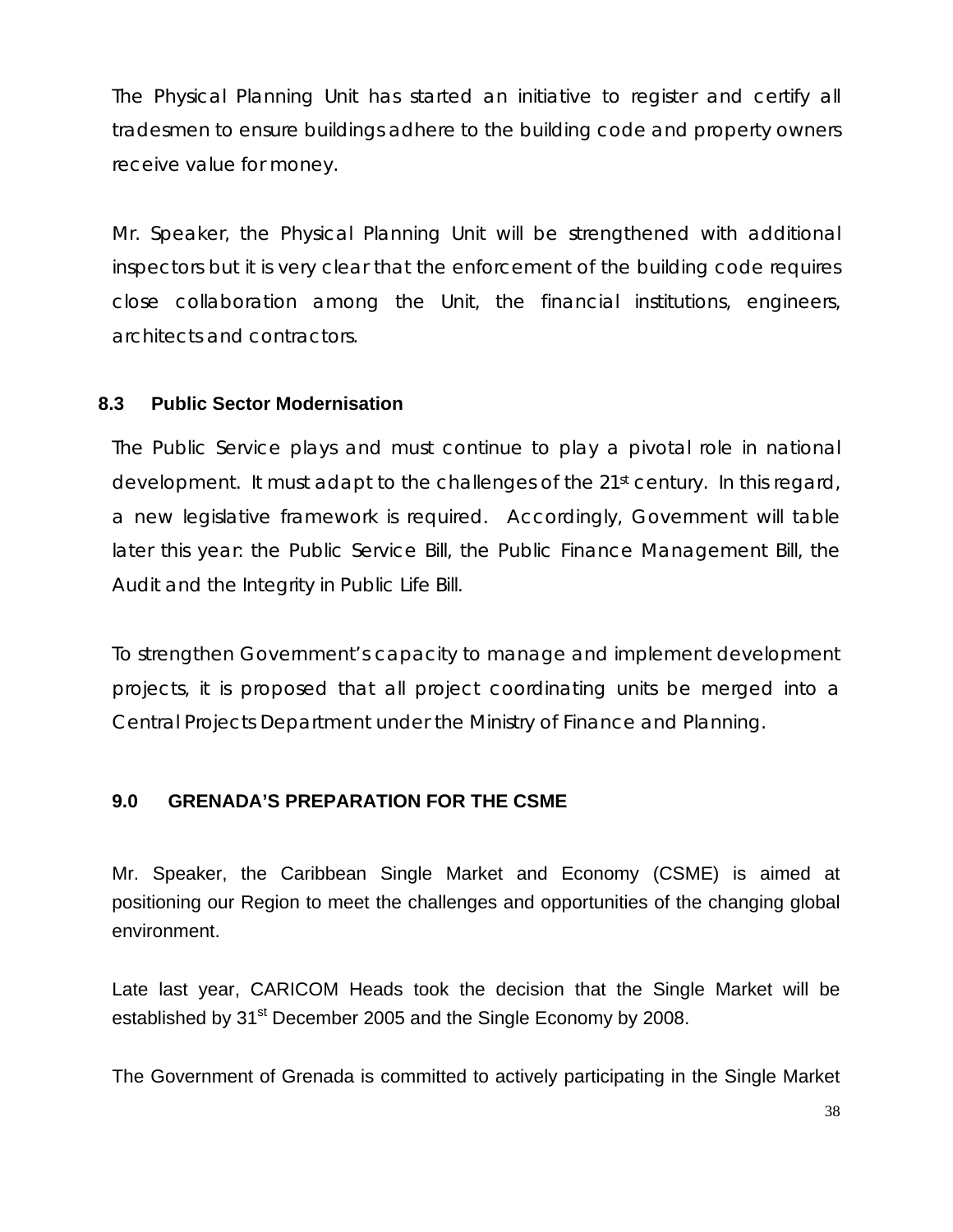<span id="page-38-0"></span>and Economy and has been working to remove certain restrictions.

In the aftermath of Hurricane Ivan, the CARICOM Heads agreed to consider a request by Grenada for its disadvantaged sectors, which include Agriculture and Light Manufacturing.

Grenada has also led the call for the establishment of the Regional Development Fund for Disadvantaged Countries and Sectors as provided for under Article (58) of the Revised Treaty of Chaguaramas.

During this year, the Ministry of Foreign Affairs and International Trade will intensify its public education campaign on the CSME. It is important that our people be sensitized of the challenges and benefits of the CSME.

## **10.0 SAFETY NETS (POVERTY ALLEVIATION)**

Mr. Speaker, this Government is always concerned about the poor. Over the past decade, several poverty alleviation initiatives have been designed and implemented to ease the plight of the poor.

Notwithstanding Government's tight financial situation, these initiatives will be maintained. They include:

- I. Old Age Pensions: an allocation of \$4.5 million for 3,500 persons;
- II. Emergency Housing Programme to effect house repairs;
- III. A \$800,000 School Books and Uniform Programme for needy students);
- IV. Free Water Supply to poor and needy citizens at a cost of \$300,000 per year; and
- V. Free medicine for the Elderly at a cost of EC\$260,000.

I also note that Government pensioners will receive 4.5% increase in line with the salary increase awarded to public officers in 2005.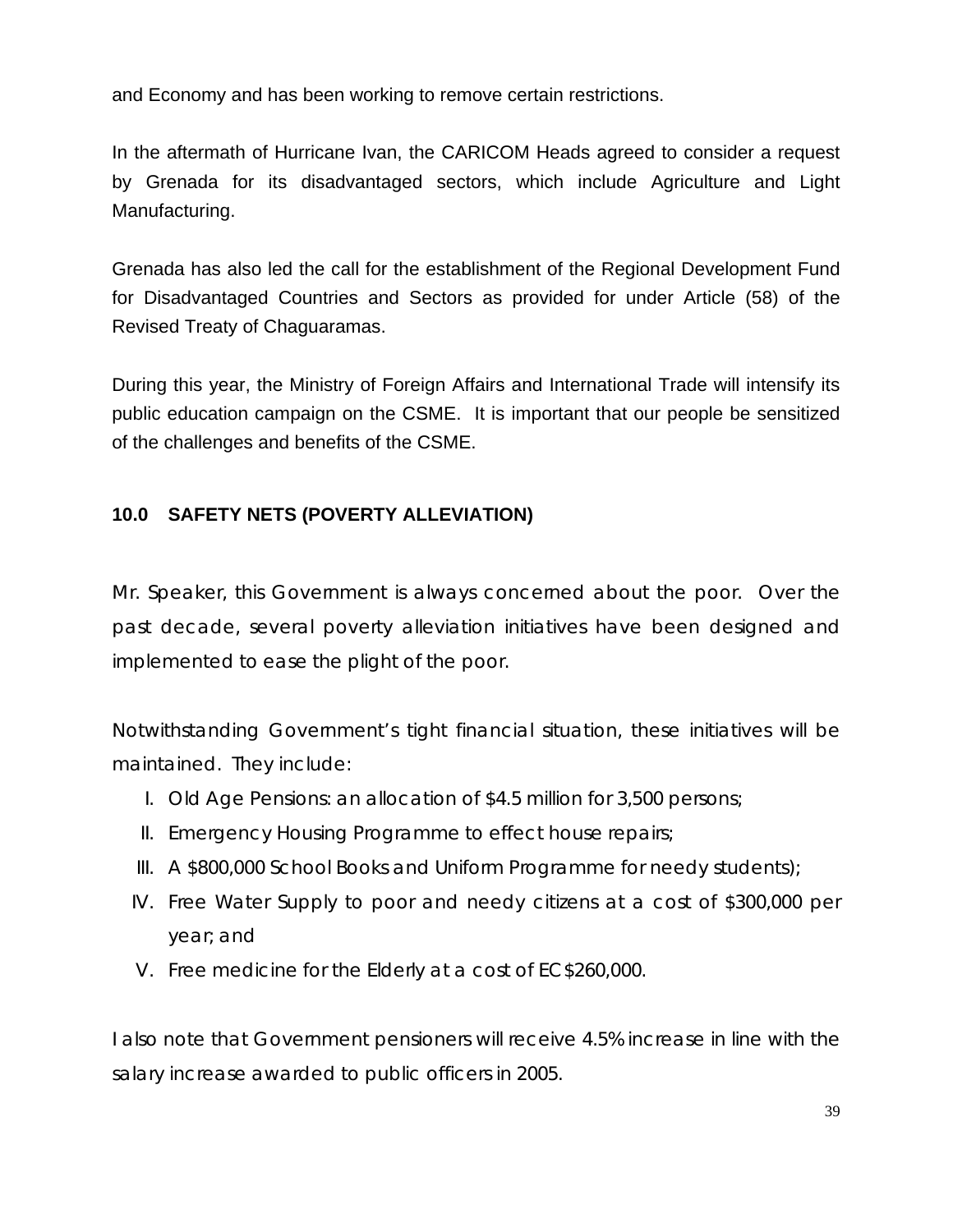<span id="page-39-0"></span>Mr. Speaker, the cost of living is a major concern of Government. However, it must be remembered that Grenada is an open economy, very dependent on imports. As a consequence, most prices in Grenada are influenced by factors outside the control of Government. Nevertheless, this should never be an excuse for unjust and unfair price hikes.

On November 15, 2004, fourteen (14) additional Price Control Inspectors were appointed and deployed in all parishes to monitor compliance with existing Price Control Regulations.

To date, they have reported a 78% compliance rate with these Regulations. In 2005, there will be zero tolerance for non-compliance. In this regard, Government will initiate the following actions:

- I. Upgrade the Price Control Act to provide stronger penalties for acts of non-compliance;
- II. Expand the List of Price Controlled Items;
- III. Increase the list of pharmaceutical and generic products eligible for tax exemptions;
- IV. Initiate consultation on a new Consumer Protection Act; and
- V. Promote the issue of price control as part of the development of a Social Pact with the social partners.

## **11.0 ACKNOWLEDGEMENTS**

Mr. Speaker, on behalf of the Government and People of this Nation, I would like to thank the following Governments and Institutions for providing financial, economic and technical assistance during the past year: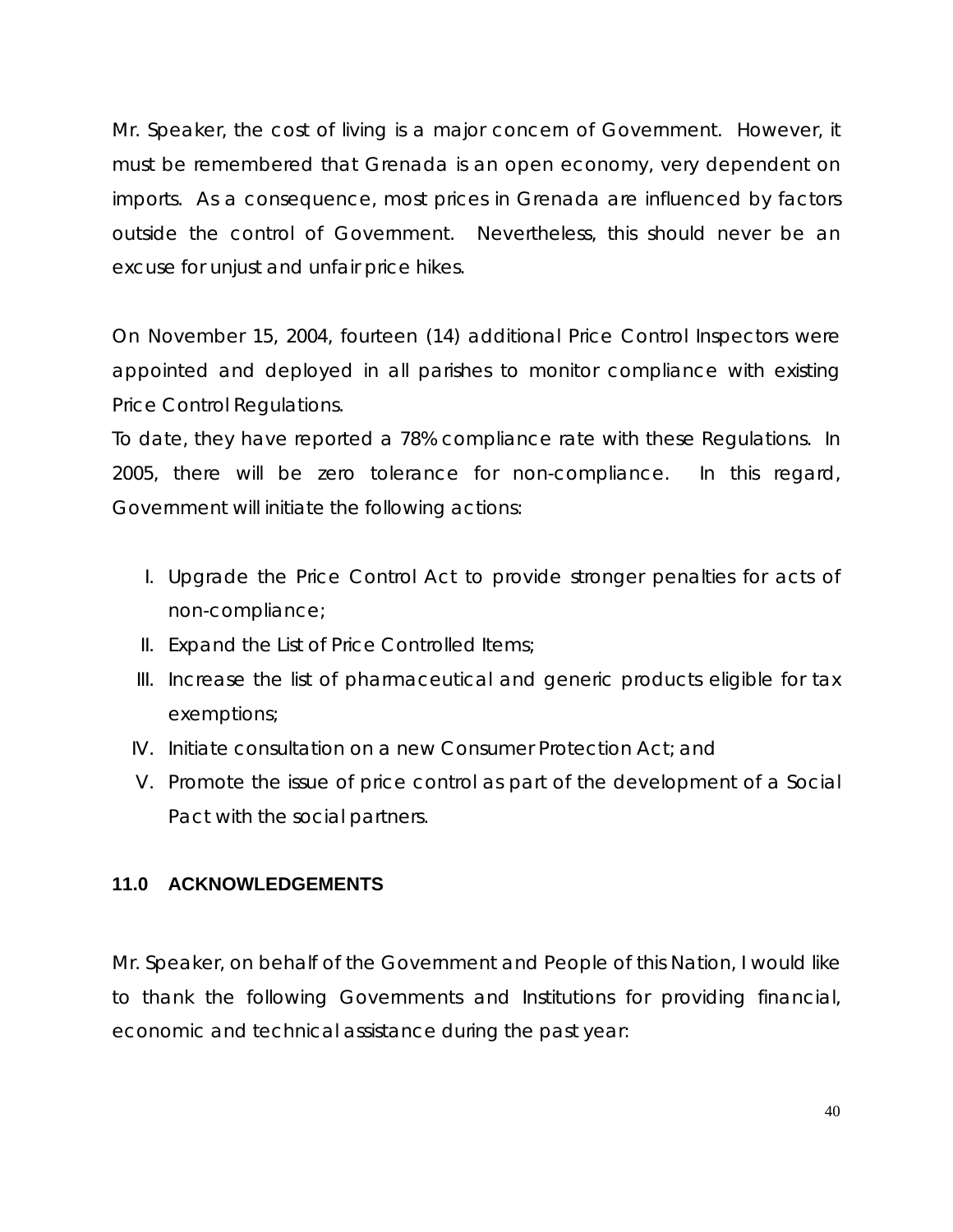The Government of the United States of America and the United States Agency for International Development

The Government of the United Kingdom and the Department for International Development

The Government of Canada and the Canadian International Development Agency

The Government of France

The Government of the Republic of Trinidad and Tobago

The Government of Barbados

The Government of the Cooperative Republic of Guyana

The Government of the People's Republic of China

The Government of the Republic of Venezuela

The Government of Japan

The Government of the Republic of Cuba

The Federal Republic of Germany

The Government of the Republic of Korea

The Government of the Republic of South Africa

The Government of Nigeria

The World Bank Group

The International Monetary Fund

The European Union

The Caribbean Development Bank

The Kuwaiti Fund for Arab Economic Development

The United Nations Development Programme

The United Nations Children's Fund

The Commonwealth Secretariat

The Food and Agriculture Organisation (FAO) of the United Nations

The Organisation of American States (OAS)

The Inter-American Institute for Co-operation on Agriculture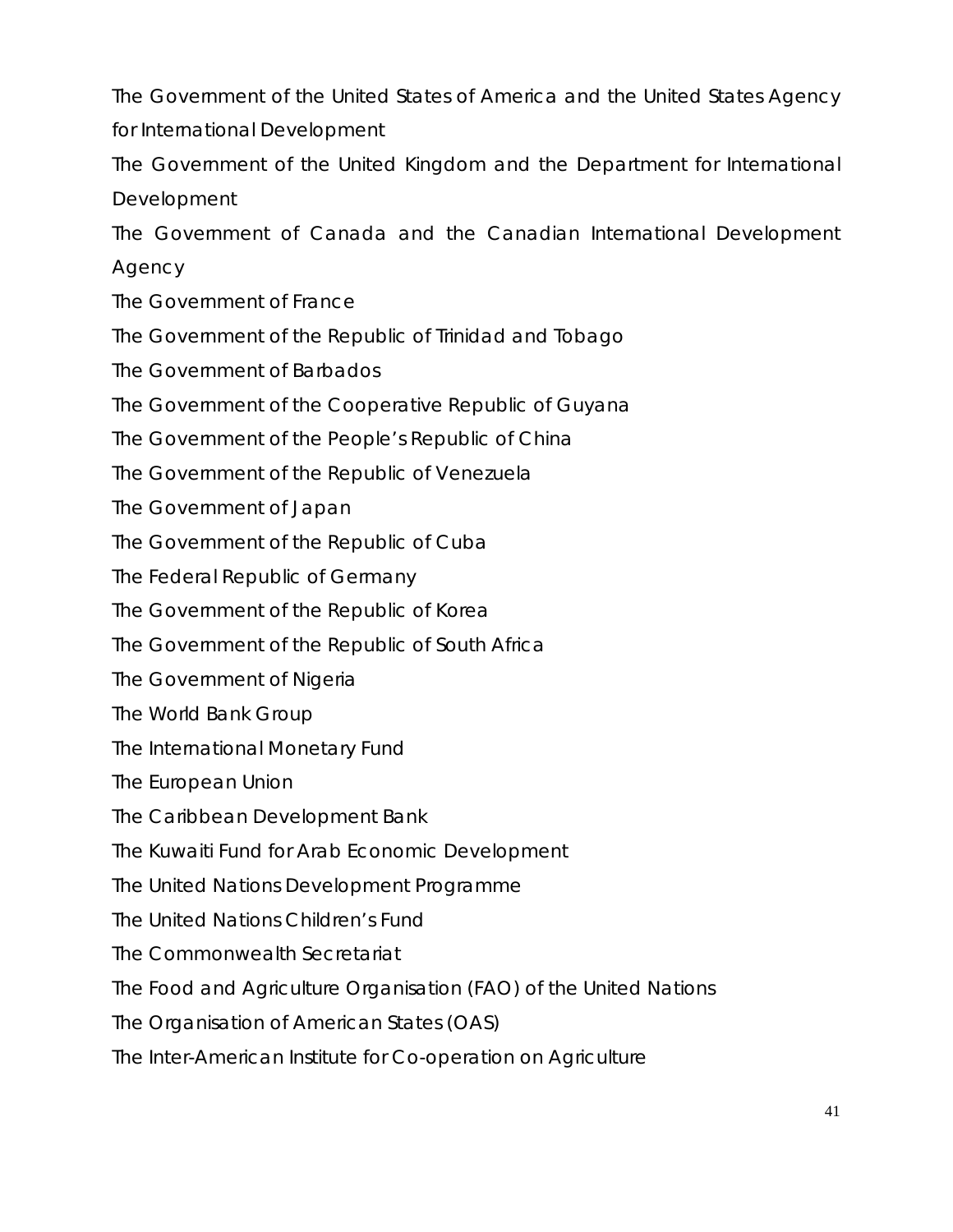The Eastern Caribbean Central Bank (ECCB) The CARICOM Secretariat Caribbean Disaster Emergency Response Agency (CDERA) The Organisation of Eastern Caribbean States (OECS) The Caribbean Regional Negotiating Machinery (CRNM) The Caribbean Regional Technical Assistance Centre (CARTAC) The Caribbean Export Development Agency The Caribbean Financial Action Task Force (CFATF)

Mr. Speaker, this list is by no means exhaustive.

Mr. Speaker, I take this opportunity to express my deepest appreciation to the Permanent Secretary and staff of the Ministry of Finance including the Government Printery, and to the public officers in other Ministries and Departments who have contributed to the preparation and delivery of this Budget.

Special mention must be made of the staff of Customs, the Printery and the District Revenue Offices who have been operating under very difficult conditions.

Mr. Speaker, I also thank the Clerk of Parliament and staff for their assistance in the preparations for today's Presentation. Special thanks are also extended to the Manager and staff of the Grenada Trade Centre for their assistance in hosting today's proceedings.

Mr. Speaker, my sincere thanks and appreciation are extended to my constituents of St. Patrick's West for their continued support and understanding.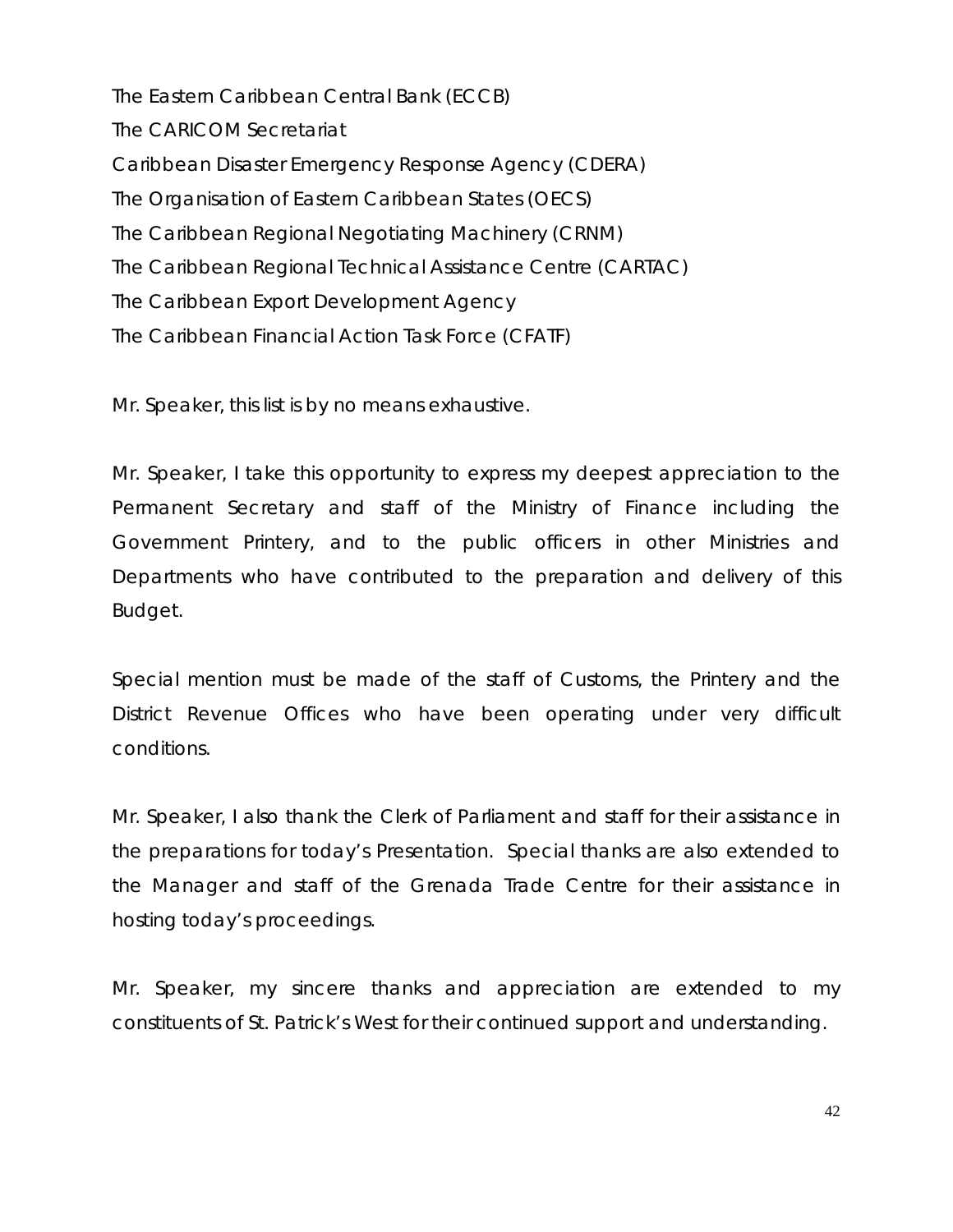<span id="page-42-0"></span>I also place on record my gratitude to the Honourable Prime Minister and my Cabinet colleagues for their support in the preparation and delivery of this Budget presentation.

I also wish to record my appreciation to the members of the Opposition for their contributions to the 2005 Estimates of Expenditure, at the meeting of the Finance Committee. I look forward to similar constructive contributions during this Budget Debate.

## **12.0 CONCLUSION – REBUILDING A BETTER GRENADA FOR ALL**

Mr. Speaker, the Economy of Grenada has been battered but not beaten.

Knocked down but not knocked out.

Devastated but not destroyed.

Seven months later, the rebuilding of our homeland is well underway.

These are difficult yet exciting times.

Difficult for we must look deep within ourselves summoning all our courage and resolve to stay the course and keep the faith on this long and arduous journey.

Exciting for we have a unique opportunity in the history of this Nation to chart a course that will bring about a better society – **a better Grenada for all.** 

Each of us must play our role in this hectic yet historic era.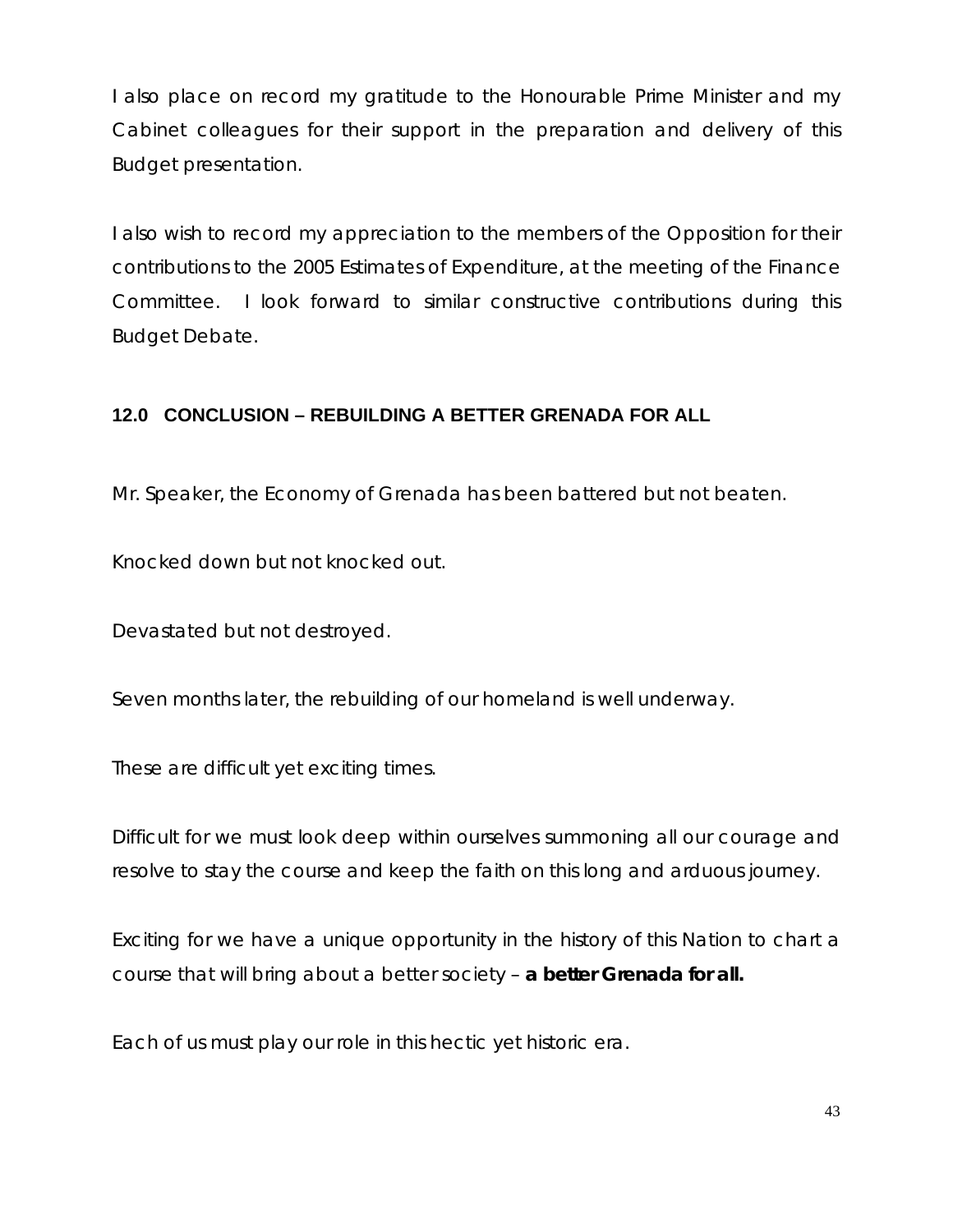<span id="page-43-0"></span>Let us do so for the sake of our children and our children's children. May those who come after us say with pride "see what our fathers left us".

As a Nation, experience has shown that we do it best when adversity puts us to the test.

Let us be inspired by the words of our Lord expressed in the Holy Bible in Philippians 4.13 and I quote: **"I can do everything through Christ who gives me strength"** end of quote.

May God bless our beautiful Nation of Grenada, Carriacou and Petit Martinique.

I thank you.

## **APPENDICES**

## **APPENDIX I SUMMARY OF RECURRENT EXPENDITURE 2005**

| <b>VOTE</b>         | <b>TOTAL</b> | $\frac{0}{0}$<br><b>OF TOTAL</b> |
|---------------------|--------------|----------------------------------|
| 01 Governor General | 788,362      | 0.16                             |
| 02 Parliament       | 1,417,048    | 0.37                             |
| 03 Supreme Court    | 2,220,751    | 0.57                             |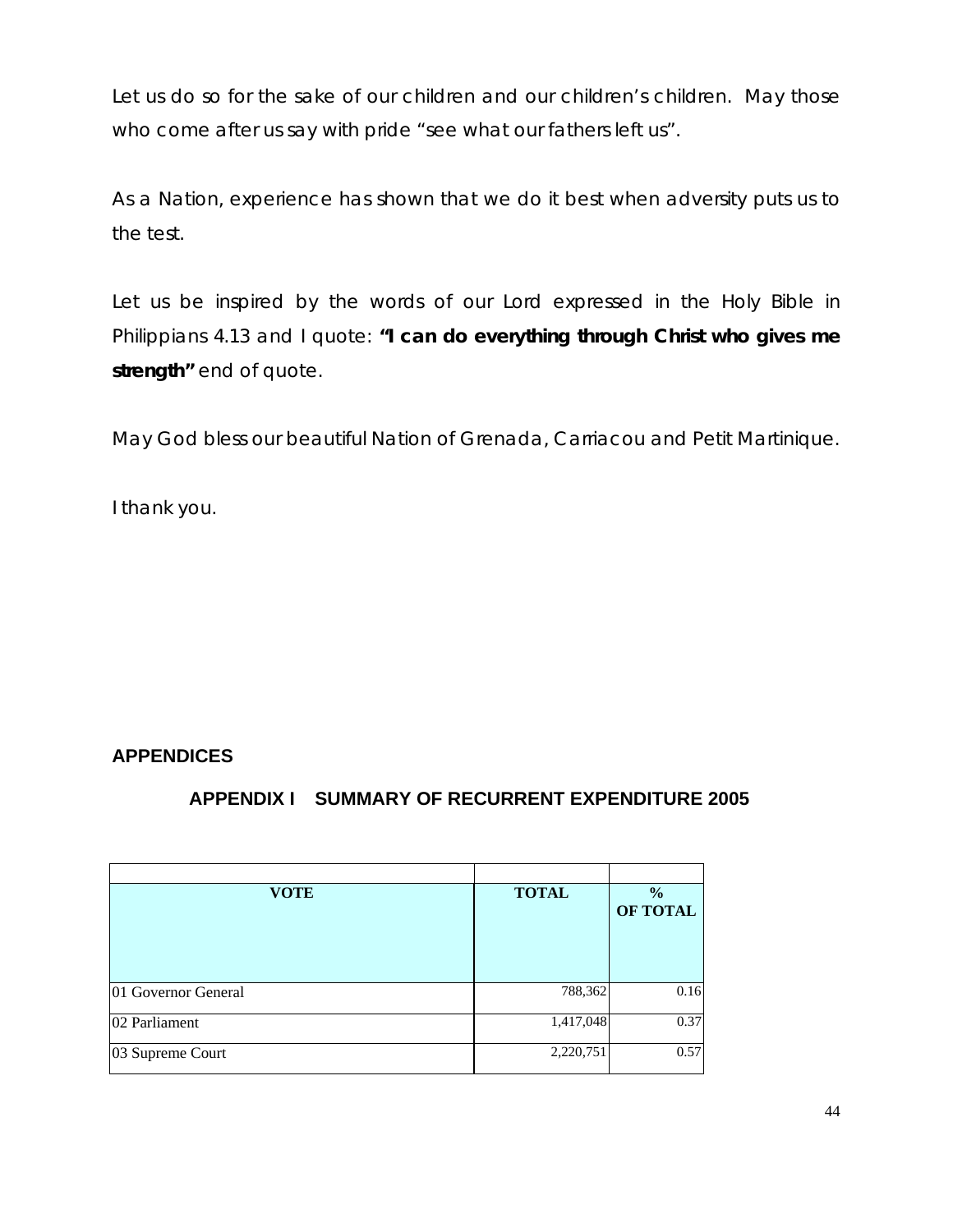| 04 Magistracy                                                                        | 1,398,828            | 0.33  |
|--------------------------------------------------------------------------------------|----------------------|-------|
| 05 Audit                                                                             |                      | 0.21  |
| 06 Public Service Commission                                                         | 1,001,028<br>512,986 | 0.13  |
| 07 Director of Public Prosecutions                                                   | 735,588              | 0.11  |
| 08 Electoral Office                                                                  | 437,223              | 0.11  |
| 09 Ministry of Legal Affairs                                                         | 1,692,623            | 0.34  |
| 10 Prime Minister's Ministry                                                         | 3,978,233            | 0.96  |
| 11 Prisons                                                                           | 5,183,267            | 1.22  |
| 12 Police                                                                            | 33,510,573           | 7.35  |
| 15 Ministry of Tourism, Civil Aviation, Culture &<br>Performing Arts                 | 2,441,844            | 0.63  |
| 16 Ministry of Foreign Affairs and International Trade                               | 7,697,549            | 1.61  |
| 19 Ministry of Sports & Community Development                                        | 2,794,875            | 0.58  |
| 20 Ministry of Finance and Planning                                                  | 32,327,897           | 4.62  |
| 21 Pensions and Gratuities                                                           | 33,810,000           | 8.59  |
| 22 Public Debt                                                                       | 137,535,557          | 35.25 |
| Foreign Interest Payments                                                            | 54,690,979           |       |
| <b>Domestic Interest Payments</b>                                                    | 21,990,498           |       |
| <b>Foreign Principal Payments</b>                                                    | 27,349,596           |       |
| <b>Domestic Principal Payments</b>                                                   | 33,504,484           |       |
| 23 Salaries and Wages Increase                                                       |                      | 0.86  |
| 25 Contributions                                                                     | 10,303,335           | 2.44  |
| 30 Ministry of Works, Communication & Transport                                      | 5,245,488            | 2.62  |
| 32 Post Office                                                                       | 10,767               | 0.00  |
| 35 Ministry of Social Development                                                    | 10,122,938           | 2.03  |
| 36 Ministry of Carriacou & Petite Martinique Affairs                                 | 2,771,735            | 0.62  |
| 40 Ministry of Education and Labour                                                  | 69,069,023           | 14.84 |
| 50 Ministry of Health, the Environment & Social<br>Security                          | 50,951,129           | 10.89 |
| 64 Ministry of Agriculture, Forestry, Lands, Fisheries,<br>Public Utilities & Energy | 11,258,590           | 2.56  |
| <b>GRAND TOTAL</b>                                                                   | 429,666,621          | 100%  |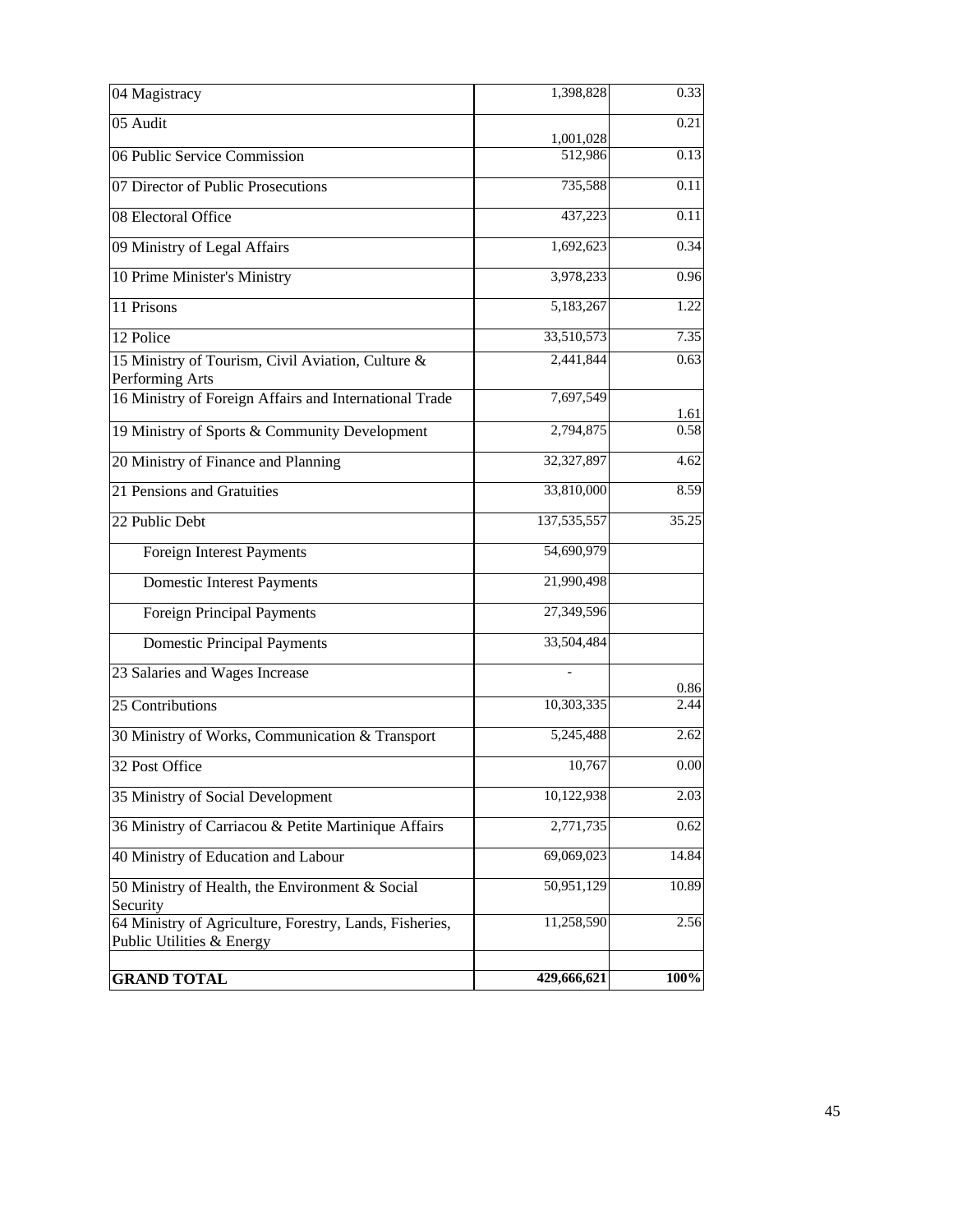#### <span id="page-45-0"></span>**APPENDIX II SUMMARY OF CAPITAL EXPENDITURE 2005**

|     | <b>VOTE</b>                                                                       | <b>TOTAL</b> |  |
|-----|-----------------------------------------------------------------------------------|--------------|--|
|     |                                                                                   |              |  |
| 01. | Governor General                                                                  | 75,816       |  |
| 02. | Parliament                                                                        | 10,000       |  |
| 03. | Supreme Court                                                                     | 140,000      |  |
| 04. | Magistracy                                                                        | 64,000       |  |
| 05. | Audit                                                                             | 47,000       |  |
| 06. | <b>Public Service Commission</b>                                                  | 43,500       |  |
| 07. | Director of Public Prosecution                                                    |              |  |
| 08. | <b>Electoral Office</b>                                                           | 565,000      |  |
| 09. | Ministry of Legal Affairs                                                         | 192,000      |  |
| 10. | Prime Minister's Ministry                                                         | 11,468,353   |  |
| 11. | Prisons                                                                           | 625,000      |  |
| 12. | Police                                                                            | 740,000      |  |
| 15. | Ministry of Tourism, Civil Aviation, Culture &<br>The Performing Arts             | 13,530,330   |  |
| 16. | Ministry of Foreign Affairs & International Trade                                 | 163,632      |  |
| 19. | Ministry of Sports, Community Development & Coops.                                | 3,724,400    |  |
| 20. | Ministry of Finance & Planning                                                    | 38,320,993   |  |
| 30. | Ministry of Works, Communications and Transport                                   | 70,212,780   |  |
| 35. | Ministry of Social Development                                                    | 25,770,124   |  |
| 36. | Ministry of Carriacou and Petite Martinique Affairs                               | 4,145,000    |  |
| 40. | Ministry of Education & Labour                                                    | 26,629,084   |  |
| 50. | Ministry of Health and the Environment                                            | 12,641,972   |  |
| 64. | Ministry of Agriculture, Forestry, Lands, Fisheries,<br>Public Utilities & Energy | 26,877,634   |  |
|     | <b>TOTAL</b>                                                                      | 235,986,618  |  |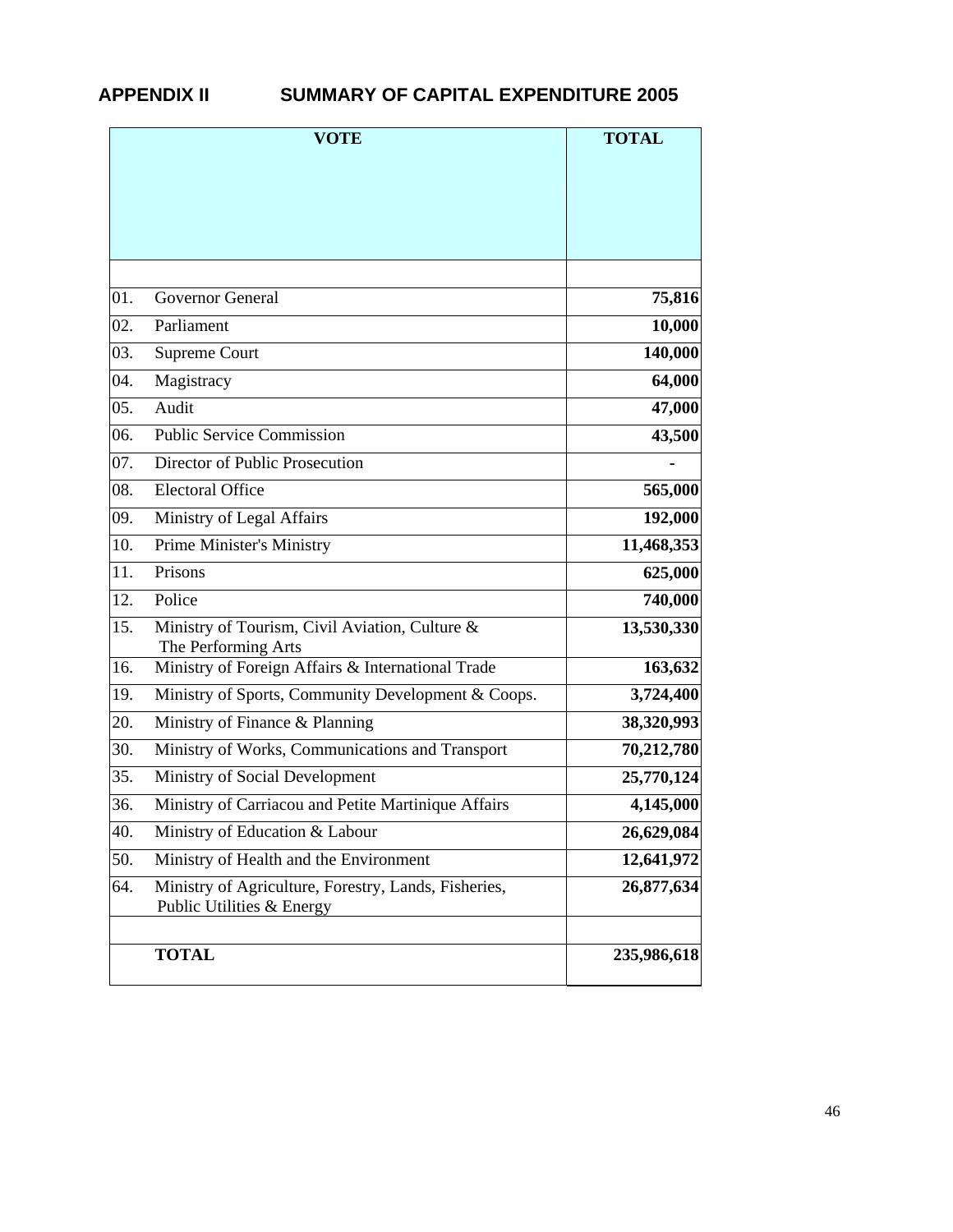## **APPENDIX III GRENADA: ECONOMIC AND FISCAL SUMMARY**

<span id="page-46-0"></span>

|                                | 2000    | 2001    | 2002     | 2003    | 2004    | 2005    |
|--------------------------------|---------|---------|----------|---------|---------|---------|
|                                |         |         |          |         |         | (Proj.) |
| <b>Real Growth Rate</b>        | 6.5     | $-3.4$  | 0.6      | 5.7     | $-3.2$  | 1.5     |
| <b>Consumer Price Index</b>    | 3.5     | 2.5     | 0.7      | 1.6     | 2.5     | 3.0     |
| <b>Current Revenue</b>         | 301.6   | 285.4   | 294.1    | 323.5   | 301.2   | 317.2   |
| <b>Current Expenditure</b>     | 234.9   | 258.5   | 292.2    | 285.1   | 329.6   | 368.8   |
| <b>Current Account Balance</b> | 66.7    | 26.9    | 1.9      | 38.4    | $-28.4$ | $-51.6$ |
| <b>Overall Balance</b>         | $-35.1$ | $-90.1$ | $-216.3$ | $-57.7$ | $-20.2$ | $-72.0$ |
| (After grants)                 |         |         |          |         |         |         |
|                                |         |         |          |         |         |         |
| <b>Customs &amp; Excise</b>    | 157.1   | 143.9   | 153.8    | 174.8   | 167.1   | 181.1   |
| <b>Inland Revenue</b>          | 107.4   | 113.1   | 117.3    | 123.4   | 111.8   | 108.3   |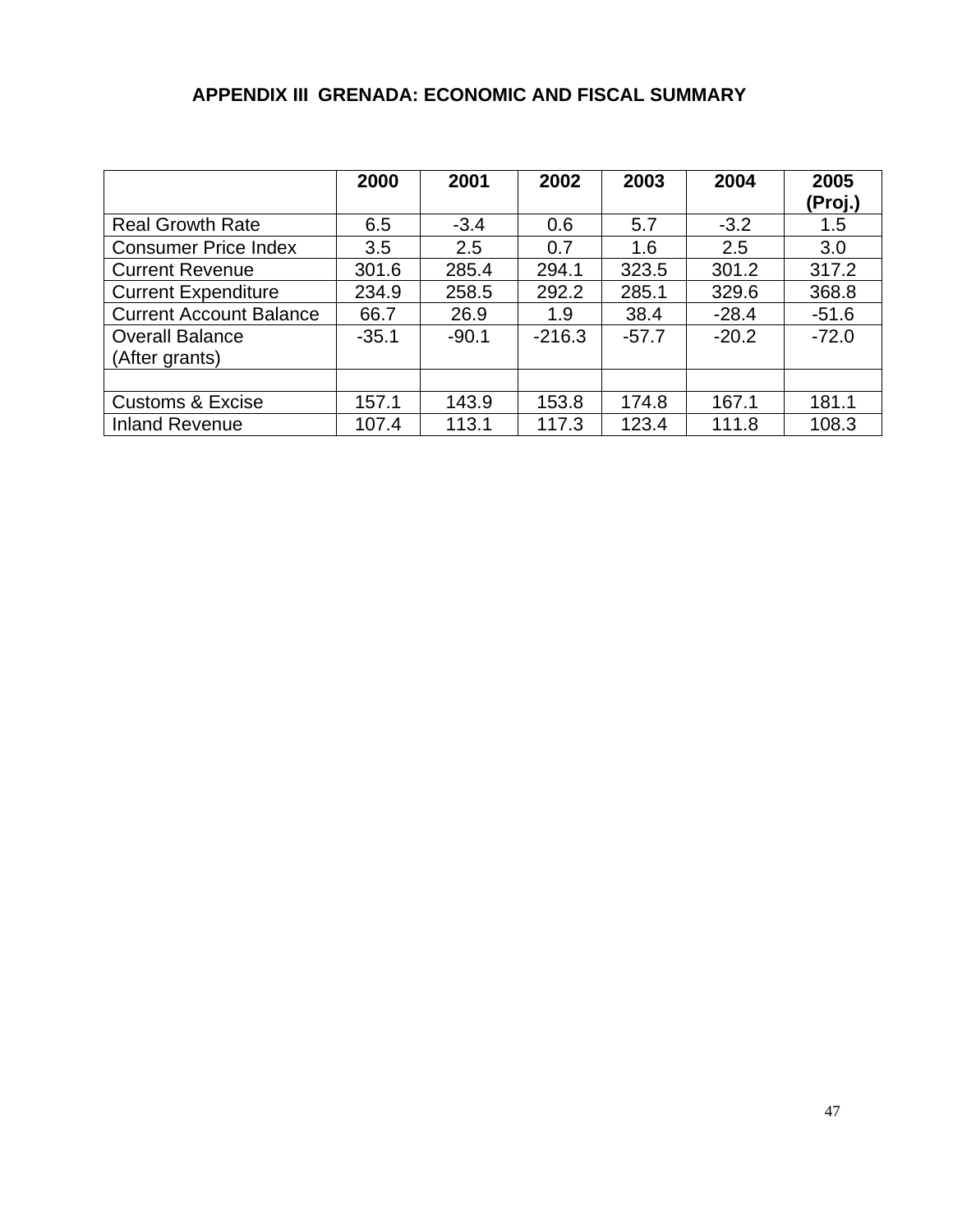## **APPENDIX IV CENTRAL GOVERNMENT DEBT (EC\$MN)**

## **(As of December 31, 2004)**

<span id="page-47-0"></span>

| <b>Total Domestic</b>                      | 329.8   |
|--------------------------------------------|---------|
| T/Bills                                    | 72.5    |
| <b>Bonds</b>                               | 152.6   |
| Loans                                      | 22.9    |
| <b>Overdraft Facility</b>                  | 39.0    |
| <b>Compensation Claims/Judgement Debts</b> | 40.0    |
| Other                                      | 2.8     |
| <b>Total External</b>                      | 874.7   |
| <b>Bonds</b>                               | 459.9   |
| Loans                                      | 414.8   |
| <b>Total Domestic &amp; External</b>       | 1,204.5 |
|                                            |         |